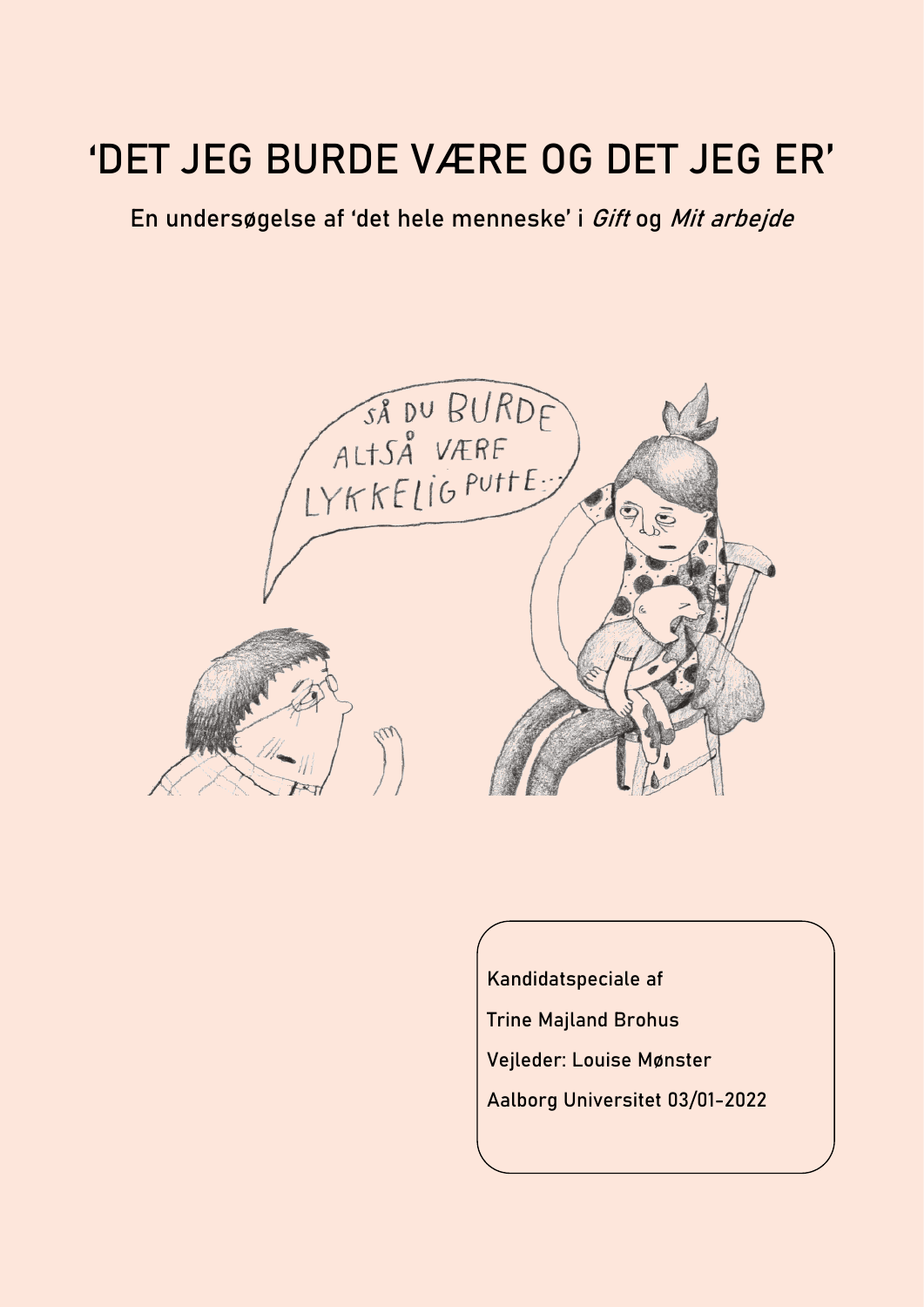### Abstract

<span id="page-1-0"></span>As a human being you often experience the importance of how different factors in life impact your well-being. The body can feel rigid and indomitable when it performs its biological duty. The same way the body's biology is uncontrollable, likewise is the human psyche. While we as humans seek to live under these premises, the societal influence from discourse and public norms also impacts the way we act and coexist. Most people wish to fit the mold of society and feel "normal." But what do you do, when you can't seem to fit in?

*Gift* was written by Tove Ditlevsen in 1971 and her work tried to portray the problems which often are met through one's journey in life. By comparing the work of Olga Ravn *Mit arbejde* 2020, one can aim to align the similarities between the two. Both works respectively revolve around being a human or "the whole human". Ravn's work follows the character of Anna, who is suffering from postpartum depression while Ditlevsen's work follows Tove who ends up being married four times while struggling with an addiction to narcotics. A common denominator for both stories are the themes of woman- and motherhood while being an author.

For analysing the characters' relationship to their bodies, this thesis will use Tobias Skiveren's interpretation of *neomaterialism* as an analysis strategy. Skiveren uses *neomaterialism* to understand how one does create a new body-oriented reading strategy which can explain how the body feels its own biology and is not controlled by social discourse. Skiveren also critiques Judith Butler's queer-theory, which states that the body is performative and something that people are able to control themselves. Skiveren connects *neomaterialism* to the concept of *affect*, in that he thinks affect can be used to analyse the character's emotional lives.

In Ditlevsen and Ravn's work it will be showed how it feels to live in a body which you cannot control. The character Tove has two abortions and describes how she feels trapped in her own body and this feeling is mutual with the character of Anna from Raven's work. The biological body affects the characters' emotional life, and the concept of *affect* is therefore deemed a good method of analysis. This thesis uses Sara Ahmed's understanding of the concept of *affect* and for this her theory of *happy objects* are likewise included. Ahmed, like Butler, views the body as a social unit and believes that it can be affected by the norms of society. Both protagonists in the books wish to fit into society and be "normal". When it is concluded that this is an impossible feat to do while being happy, they have to break the norms of society. For Tove this means breaking the idea of marriage and family as the pillar of happiness while Anna has her perception of the happy motherhood changed by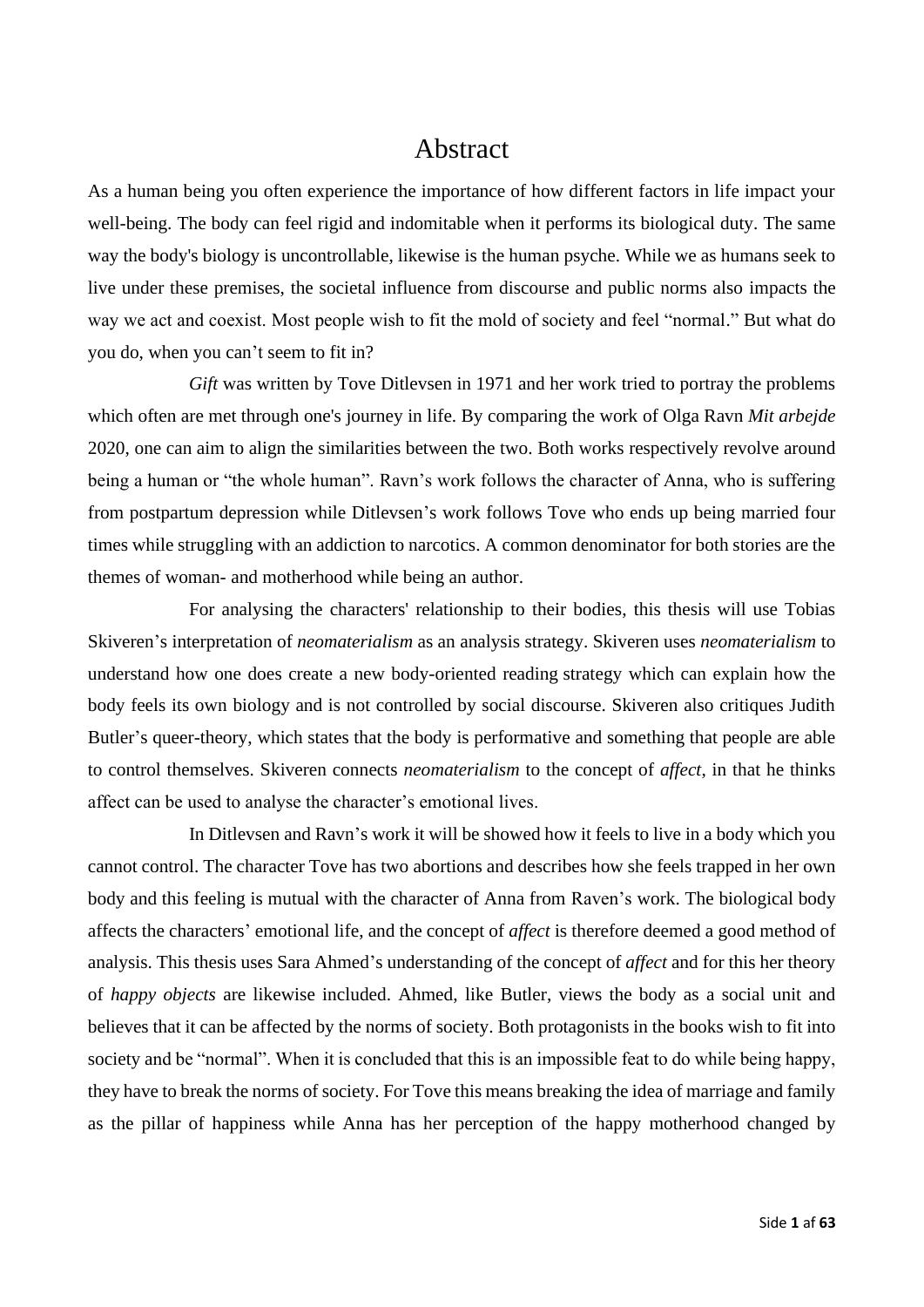portraying the cons of living with postpartum depression. Both characters are what Admed calls *killjoys*.

*Gift* and *Mit arbejde* both have traces of self-biographical literature, and this will be explored in the perspective of the relationship between author and narrator in the discussion part of the thesis. Ravn's afterword to Ditlevsen's compilation of poems will be included in an effort to explain how *Gift* and *Mit arbejde* both portray the theme: What I should be and what I am. Through the analysis of "The biological" and "The social body," it will be concluded how the works portray "the whole human being".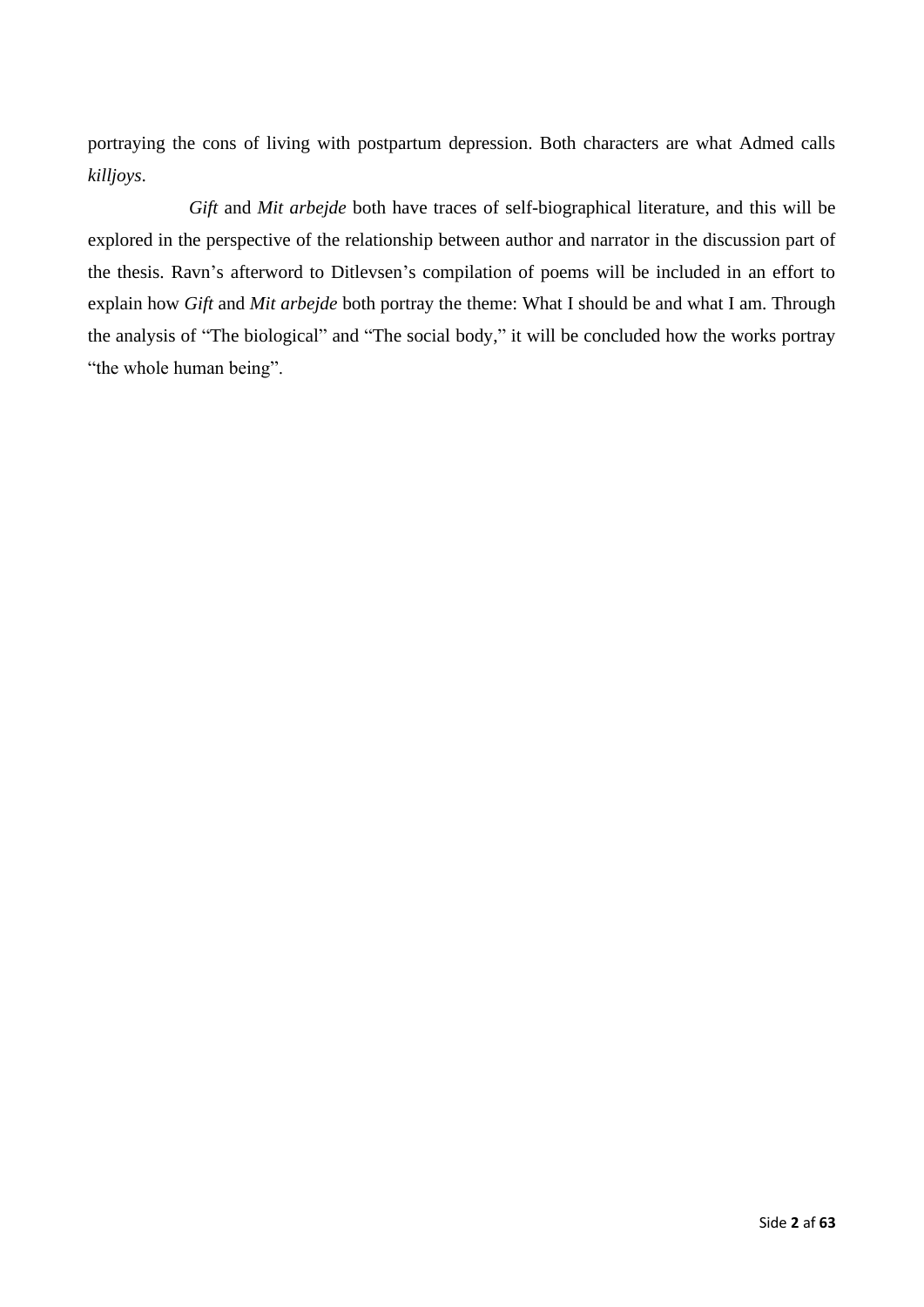## Indholdsfortegnelse

<span id="page-3-0"></span>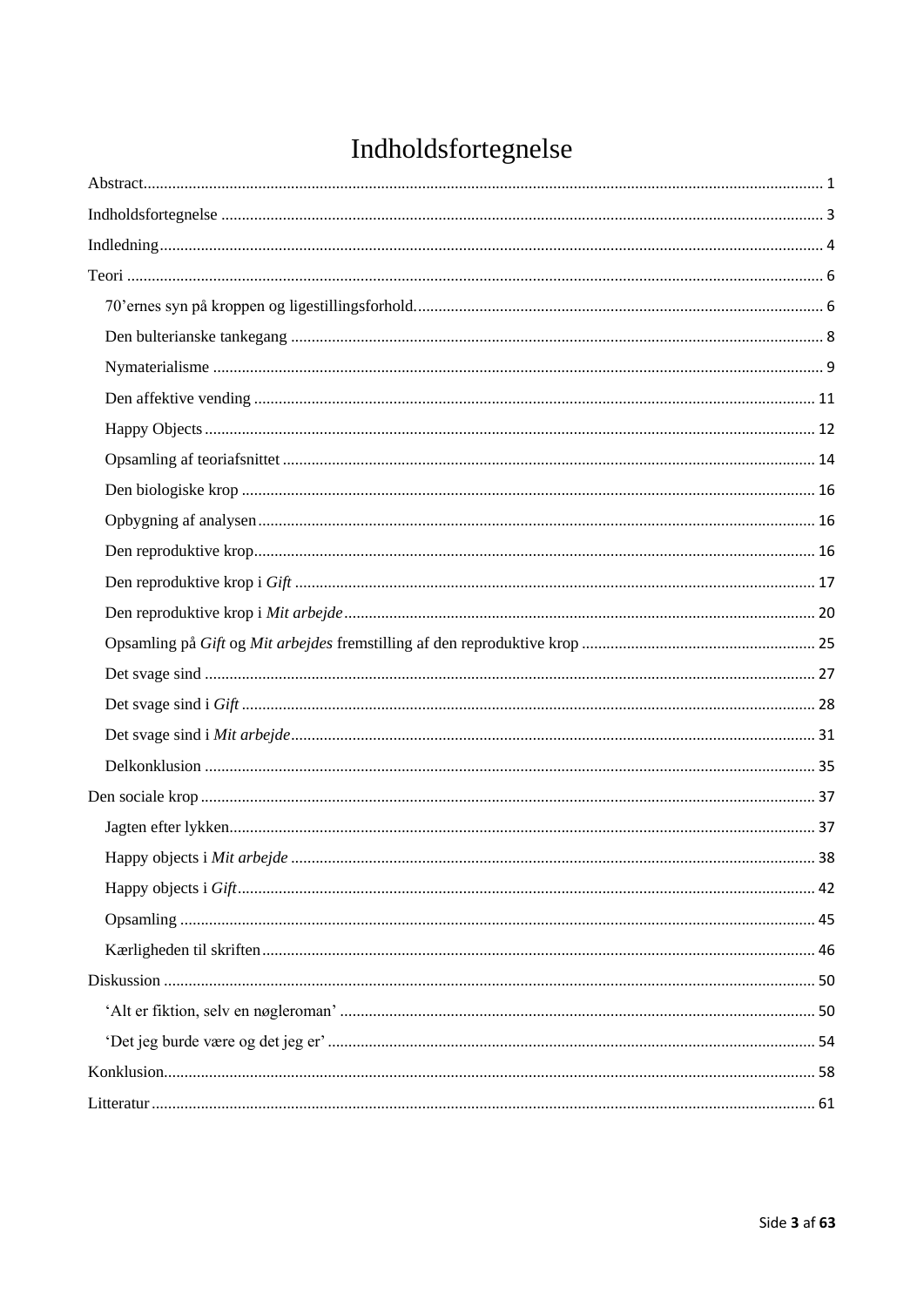### Indledning

<span id="page-4-0"></span>I 2017 ville Tove Ditlevsen have fyldt 100 år og i forbindelse med hendes fødselsdag, opstod der en hyldest til den folkekære forfatter. Under titlen #Tovefeber blev Ditlevsens værker delt på diverse platforme og derigennem gik hun nærmest viral 41 år efter sin død. I et interview med magasinet *Udbrud* udtaler forfatteren Olga Ravn sig om, at Ditlevsen havde en skarp psykologisk indsigt, der gjorde at hun formåede at skildre det hele menneske. Hertil kan man spørge hvad ligger der i forståelsen af 'det hele menneske'? Kigger man på Ditlevsens værk *Gift*, vil man som læser blive introduceret til emner som kønsrollemønsteret, moderskab, kroppens genstridighed og psykens skrøbelighed, og disse kan menes at være et forsøg på netop at indkapsle, hvad det vil sige at være menneske. De selvsamme tematikker bliver skildret indenfor nyere dansk litteratur i dag og mange af nutidens forfattere er fælles om at rette blikket mod kroppen, psyken og samfundet, for derigennem at illustrere hvordan dette præger menneskets opfattelse af sig selv og dets omverden.

Kigger man nærmere på de tendenser, der omhandler kroppen, vil man se at spørgsmål omkring 'en ny kropslighed' hele tiden dukker op (Friis 2012). Kroppen opleves som umedgørlig og genstridig, idet den følger sin egen biologiske væren, hvilket er en præmis, der har fundet sted i al den tid mennesket har eksisteret. Derfor kan kroppen blive syg, gravid og begæres såvel som blod, snot, sved, og diverse kropsvæsker kan synes at strømme ud ad den i tide og utide. Indenfor den kropsorienterede litteratur, forsøger nutidens forfattere at beskrive de forskelligartede erfaringer og følelser, som den konkrete kropslighed afføder.

Udover det kropslige fokus bliver den menneskelige psyke og dennes kompleksitet også berørt i ny dansk litteratur. Menneskets tilbøjelighed til at blive ramt af angst, depression og selvdestruktivitet kan menes at gå hånd i hånd med samfundets idealer og forventninger, som man forsøger at efterleve. Man kan hævde at mange mennesker forsøger at følge samfundets idealer, idet de tror at dette vil gøre dem lykkelige. Men hvad vil det egentlig sige at være lykkelig? Dette spørgsmål er ikke blot noget som ny dansk litteratur berører, men man kan hævde at mennesker har stillet sig selv dette spørgsmål siden tidernes morgen. Fælles for alle mennesker er dog, at livets omstændigheder hurtigt kan synes at begrænse lykken, idet man kan blive ramt af sygdom, ægteskabet kan gå i opløsning og måske graviditeten ikke føles som den ultimative lykke men nærmere som hårdt arbejde. Emner som moderskab og fødselsdepression bliver behandlet i Olga Ravns værk *Mit arbejde*, og selvom dette værk er 49 år ældre end Ditlevsens værk *Gift*, synes de begge at anvende de samme tematikker i deres forsøg på at skildre det hele menneske. Som beskrevet ovenfor synes det 'hele menneske' at være præget af forskellige faktorer, og for at få greb om hvordan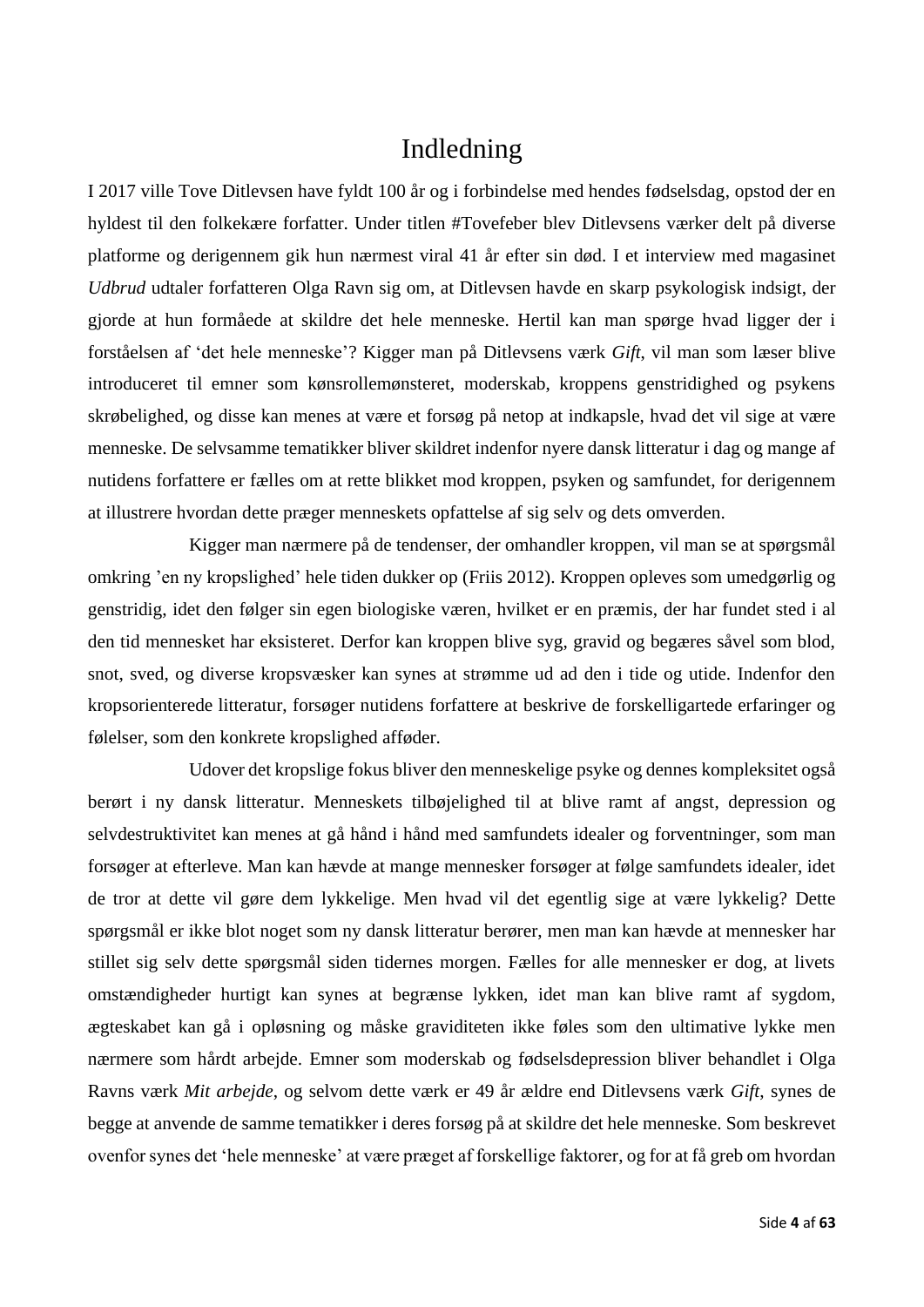disse bliver portrætteret i *Gift* og *Mit arbejde*, vil specialet tage udgangspunkt i følgende problemformulering:

*Dette speciale vil undersøge 'det hele menneske', der på en gang er formet og farvet af de kulturelle og samfundsmæssige værdisystemer og idealer, samtidig med at det lever i en genstridig krop, som følger sin egen biologiske væren. Gennem forskellige teorier og analysestrategier, vil det blive belyst hvordan karaktererne i Gift og Mit arbejde synes at deres velbefindende afhænger af følgende faktorer: "Den biologiske krop" som rummer de fysiologiske og psykologiske dimensioner og "Den sociale krop," der tager udgangspunkt i hvordan karaktererne influeres og styres af samfundets sociale diskurser***.** 

For at gribe denne problemformulering an vil jeg først og fremmest anvende Tobias Skiverens kombinering af nymaterialisme og affektteori til at analysere det kropslige fokus i *Gift o*g *Mit arbejde*. Ved brug af nymaterialisme vil det blive undersøgt hvordan de to værker skildrer kroppen som autonom, altså noget der ikke lader sig styre af sociale diskurser, men er biologisk bestemt. Jeg vil derudover benytte affektbegrebet til at analysere hvordan det påvirker karakterernes psykiske tilstande "at leve som ukontrollerbart kød"(Skiveren 2020, s. 7). Affektbegrebet vil ikke alene blive brugt til at analysere karakterernes følelsesliv, da jeg i lige så høj grad vil anvende denne teori til at analysere karakterernes jagt efter lykken. Hertil vil affektteoretiker, Sarah Ahmeds værk *The Promise of Happiness* hjælpe med at anskueliggøre hvordan karaktererne i *Gift* og *Mit arbejde* influeres af sociale diskurser. Ved hjælp af en komparativ analyse af *Gift* og *Mit arbejde* vil det blive belyst hvilke ligheder og forskelle, der findes i de to værker. I begge værker er der fokus på kvindelivet og kunstneren. Der skildres den svære balance mellem at være kvinde, mor og hustru samtidig med, at man brænder for kunsten og ikke er villig til at opgive denne for noget andet. Yderligere vil dette speciale udforske *Gift* og *Mit arbejdes* brug af selvbiografiske træk, for derigennem at undersøge hvilken indflydelse dette har for læserens forståelse af værkerne. Jon Helt Haarders teori om performativ biografisme vil blive anvendt til at belyse denne del af specialet, og det vil desuden blive kommenteret på, hvorfor der ses en voksende tendens hos forfattere, der gør brug af denne genre. Sidst men ikke mindst vil jeg i min konklusion samle alle trådene og forklare hvordan Ditlevsen og Ravn, gennem hver deres værk, beretter om hvordan det er at være menneske og hvilken kompleksitet, der ligger i dette.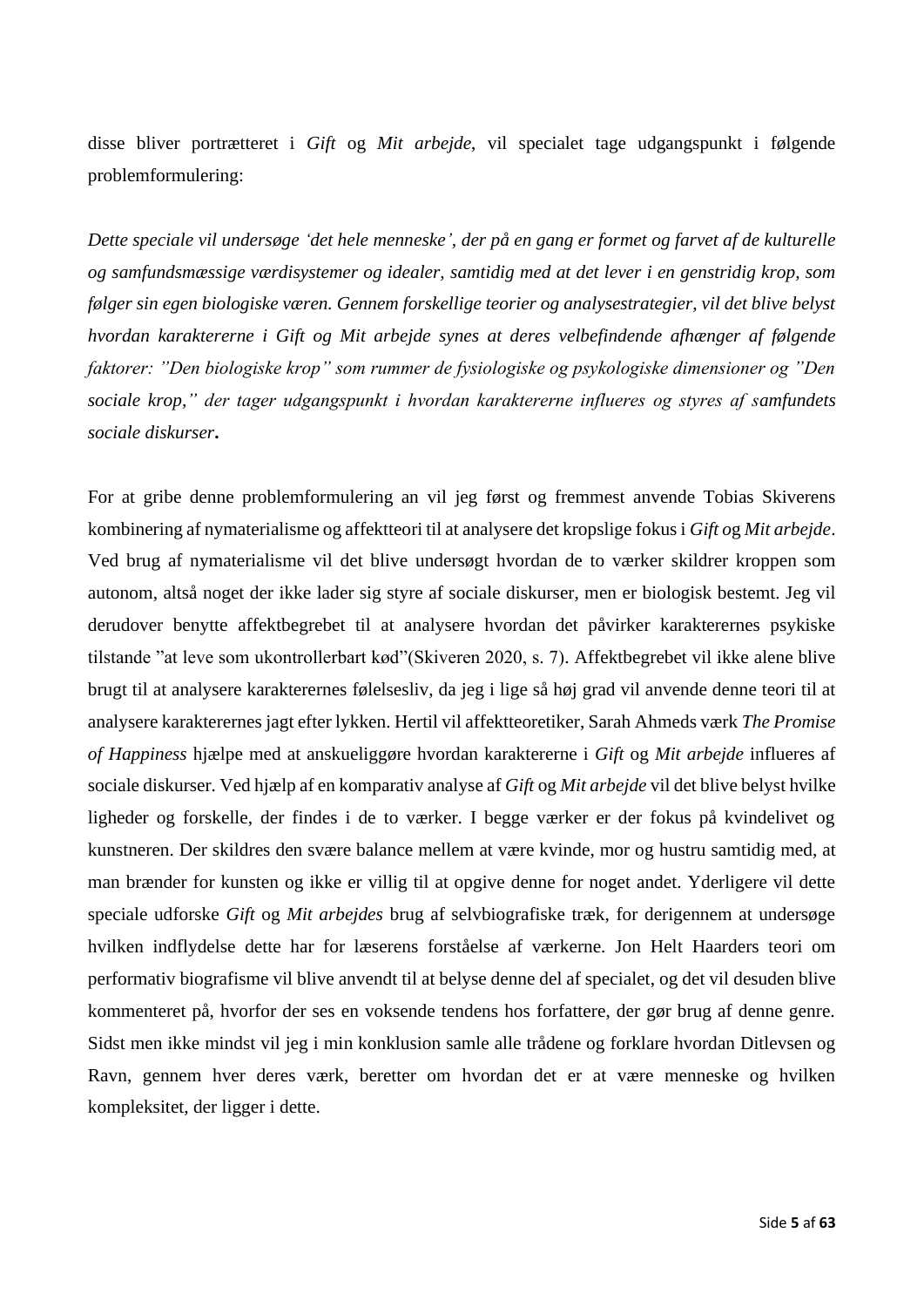### Teori

### <span id="page-6-1"></span><span id="page-6-0"></span>70'ernes syn på kroppen og ligestillingsforhold.

Ser man nærmere på kvindelitteraturen fra 1970'erne, kan der trækkes tydelige tråde fra dengang og til nu. Dette ses bl.a. i valget af tematikker som svangerskab, ligestillingsforhold, husarbejde, familieformer og ikke mindst brugen af selvbiografisk stof. 70'ernes kvindelitteratur var generelt ikke særlig velset af de mandlige litteraturkritikere, og beskrivelserne af privatlivet, der byggede på en blanding mellem forfatterens egne erfaringer og fiktion, blev anset som værende for intime og udleverende (Vandborg 2020). I dag er ny dansk litteratur mere udleverende og intim end nogensinde før, og kroppen har fået en helt ny måde at blive afbildet på. På den måde kan man sige, at 70'ernes intime skildring af mennesket har gjort et comeback i litteraturen og for at vise disse sammenligningstræk, der findes mellem 70'ernes tendenser og ny dansk litteratur, vil jeg kort redegøre for, hvad der rørte sig i 70'ernes samfund (Vandborg 2020).

70'ernes litteratur var generelt præget af Rødstrømpebevægelsen, der ønskede at gøre op med de traditionelle kønsroller samt kvindernes lavtstående position i samfundet. Hertil fulgte en kritik af samfundets normer, der bl.a. tog udgangspunkt i, at kvindens primære rolle omhandlede *det reproduktive arbejde*. Denne betegnelse dækker over arbejde, der bestod af børnepasning, tøjvask, madlavning, indkøb, rengøring og ældrepleje (Friis 2021, s 66). Det reproduktive arbejde blev skildret mere og mere i litteraturen i takt med at kvindelige forfattere valgte at skrive om deres liv og det hårde (hus)arbejde. Det reproduktive arbejde, også kaldet det usynlige arbejde, blev ikke anerkendt som et rigtigt arbejde, og derfor vakte det også forbløffelse, da kvindelige forfattere satte det på lige fod med mandens arbejde (Ibid.). Elisabeth Friis forklarer i sin artikel *Jeg ser en lighed mellem mig og kartofler*, at man ved at synliggøre det ellers usynlige kvindearbejde fik belyst "arbejdsdelingens absolutte, ulighedsskabende uretfærdighed" (Friis 2021, s 68). Friis pointerer endvidere at den kønnede arbejdsdeling satte kvinden i en bås, hvor hun blev tingsliggjort, idet hun kunne ses som en ressource - en arbejdskraft med en reproducerende krop.

Friis inddrager Simone de Beauvoirs anskuelse af ligestillingsproblematikken, der beror på at kvinden er bundet til sin krop, og denne kropslige bundethed gør sig ikke gældende hos det mandlige køn (Friis 2021, s. 68-69). Beauvoir pointerer, at det mandlige køn gennem mange år er blevet anset som værende i stand til at tænke systematisk og rationelt, og derfor menes at kunne agere politisk og filosofisk. Kvinden er derimod blevet *framet* som ren kropslighed, hvilket betød at hun grundet sine kvindelige hormoner blev anset for at besidde en vis form sensitivitet og skrøbelighed,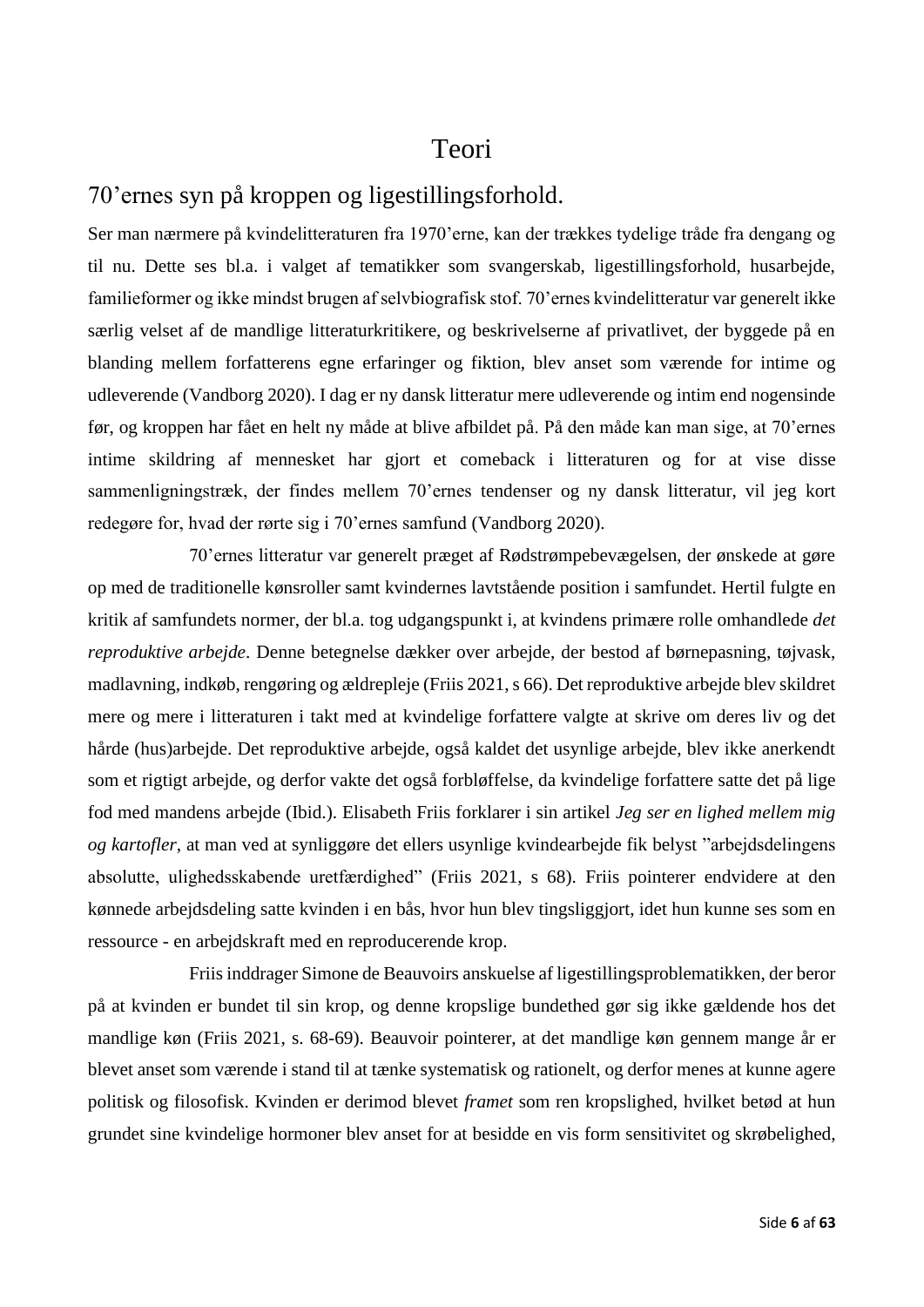der gjorde at hun ikke var i stand til at varetage de samme politiske funktioner som manden (ibid.). Dette er blot et af de mange eksempler som Beauvoir behandler men fælles for dem alle er, at de har været med til at skabe en ulighed mellem kønnene, idet samfundets normer byggede på "den patriarkalske orden" (Friis 2021, s. 68).

Den patriarkalske orden forsøgte 70'ernes kvindelitteratur at gøre op med gennem deres tematisering af svangerskab, ligestillingsforhold, husarbejde og familieformer. Som før nævnt dukker disse tematikker igen op i ny dansk litteratur, og derfor kan man spørge til om samfundet "50 år efter Rødstrømpebevægelsen stadig ikke har opnået den lighed mellem kønnene, som Rødstrømperne kæmpede for" (Vandborg 2020). Ved at se på hvordan *Gift* og *Mit arbejde* kredser om emner som køn, moderskab og familie, vil man kunne påpege at *Mit arbejde* trækker tråde tilbage til 70'ernes litteratur. Ravn er dog ikke alene om at genoptage disse emner, idet et væld af forfattere heriblandt Hanne Højgaard Viemose, Kamilla Hega Holst, Maja Lucas og Dy Plambeck ligesom Ravn forsøger at gøre op med den traditionelle forståelse af, hvad det vil sige at være kvinde og mor.

Dog skildrer nutidens litteratur ikke blot kønsrollemønstret, men i lige så høj grad hvordan kroppen ikke altid er til at styre, og hvordan den derfor kan virke forbundet med en urmenneskelig cyklus, som ingen kan sige sig fri fra. Her bliver det beskrevet hvordan kroppen menstruerer, aborterer, begærer, nyder og ældes, og hvordan det følelsesmæssigt påvirker mennesker, når kroppen stritter imod og har sin egen vilje (Skiveren 2020, s. 221). I *kødets Poiesis* behandler Skiveren nye orienteringer om hvordan man kan læse værker, der omhandler den genstridige og ukontrollerbare krop. Her tager Skiveren fat i hvordan litteraturkritikken siden Butlers udgivelse af *Gender Trouble* i 1990, har været præget af arven fra konstruktivismen. Begrebet konstruktivisme lægger sig op ad en forståelse om, at virkeligheden samt al menneskelig erkendelse er konstrueret, hvilket vil sige at samfundets normer og køn også er konstrueret (Poulsen 2020).

Skiveren mener ikke, at Butlers teori kan udnytte det fulde potentiale, der er at finde i de kropsorienterede værker, som vinder frem i ny dansk litteratur. Derfor bringer Skiveren *nymaterialismen* i spil som en litteraturkritisk tilgang, der kan anvendes til netop at formidle "hvordan det føles at leve som kropumuligt kød" (Skiveren 2020, s. 11). For at kunne forstå hvorfor Skiveren ser en nødvendighed i at anvende nymaterialismen på værker, der omhandler kroppen, må man først og fremmest forstå den bulterianske tankegangs determinering af krop og køn.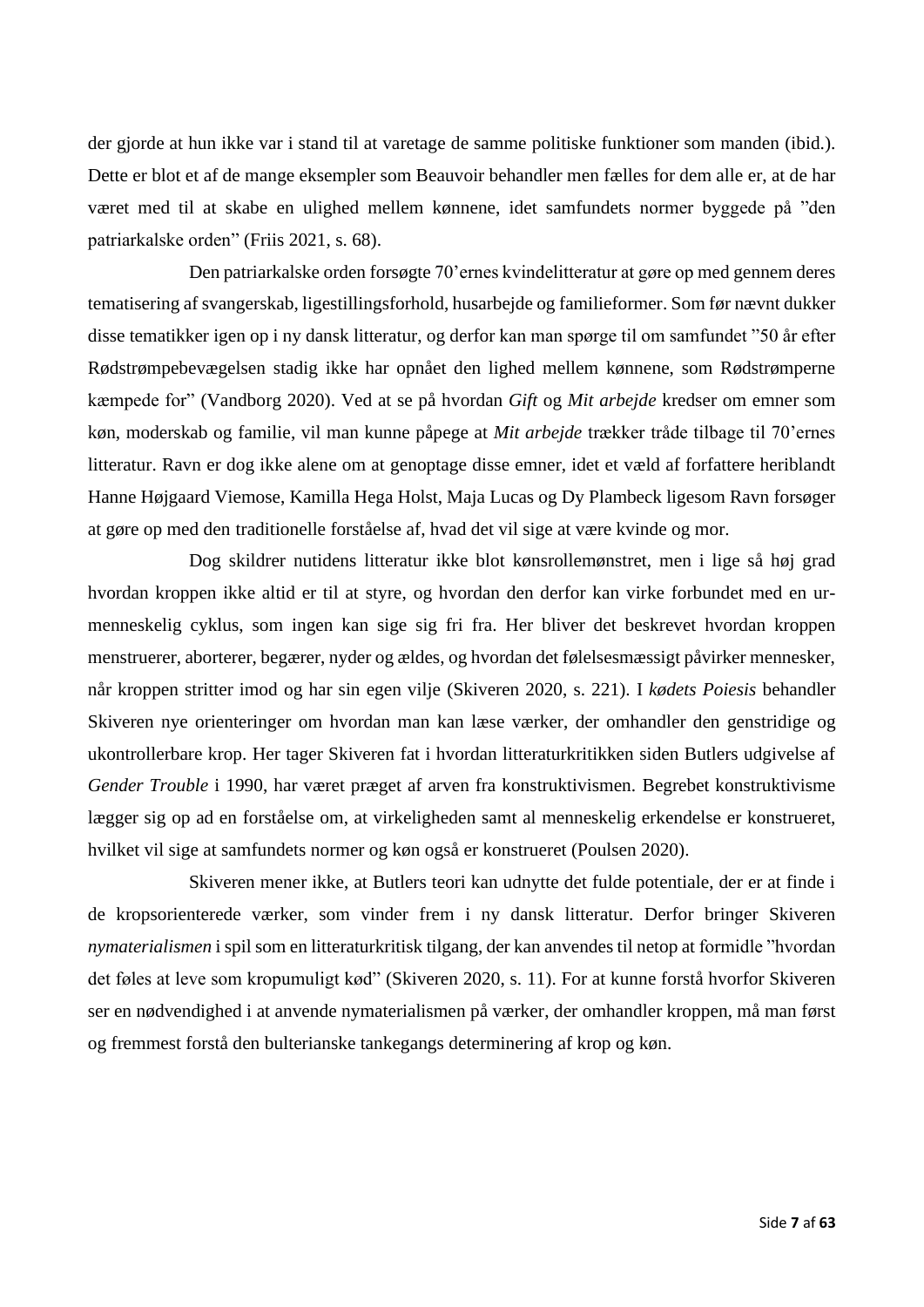### <span id="page-8-0"></span>Den bulterianske tankegang

I *Gender Trouble* forklarer Butler hvordan der ofte skelnes mellem *sex* som det biologiske køn og *gender* som det kulturelle køn. Dog kritiserer Butler distinktionen mellem sex og gender og mener, at det biologiske køn kan siges at være konstrueret på lige fod med gender. Denne tanke bygger på, at selv biologien er et produkt af konstruktivismen (Butler 2010):

> "If the immutable character of sex is contested, perhaps this construct called 'sex' is as culturally constructed as gender; indeed, perhaps it was always already gender, with the consequence that the distinction between sex and gender turns out to be no distinction at all" (Butler 1990, s. 10).

Butler henviser yderligere til Beauvoirs teori og det skel, der ofte er blevet lavet mellem kvinde - og mandekroppen, hvor kvinden på baggrund af sin fysiologi, er blevet anset som værende bedst til at udføre det reproduktive arbejde, mens manden har ageret som forsørger og overhoved (Butler 2010, s. 24). På den måde kan man sige, at biologien er blevet anvendt til at undertrykke kvinden og pådutte hende en bestemt rolle i samfundet.

I stedet for at skelne mellem et kulturelt og biologisk køn argumenterer Butler for, at man kan se kønnet som performativt. Med dette menes, at køn er noget, der skabes baseret på handlinger, og når man som individ gentagende gange udfører de samme handlingsmønstre, konstituerer disse en slags naturlig væren (Butler 2010, s. 25). Disse handlinger bærer dog præg af samfundets allerede social etablerede kønsnormer, og derfor mener Butler, at det er vigtigt at nytænke de etablerede diskurser og normer, som dominerer den måde hvorpå, vi handler og praktiserer køn (Butler 2010, s. 26). Skiveren tilføjer, at han ikke ønsker at modbevise Butlers teori, men han mener dog, at kroppen ikke altid er kontrollerbar, idet den rummer en medfødt evne til at handle og agere på egen vis, hvilket kan stritte imod individets ønsker. Disse handlinger mener Skiveren ikke kan føres tilbage til diskursive påvirkninger, da de kommer fra en materialitet, der er uden for menneskets herredømme (Skiveren 2020, s. 77). For at kunne læse tekster om krop og køn vender Skiveren blikket mod nymaterialismen. Her mener Skiveren, at nymaterialismen kan tilbyde en "intellektuel inspiration samt en konkretisering af en kropsorienteret læsemåde" (Skiveren 2020, s. 64).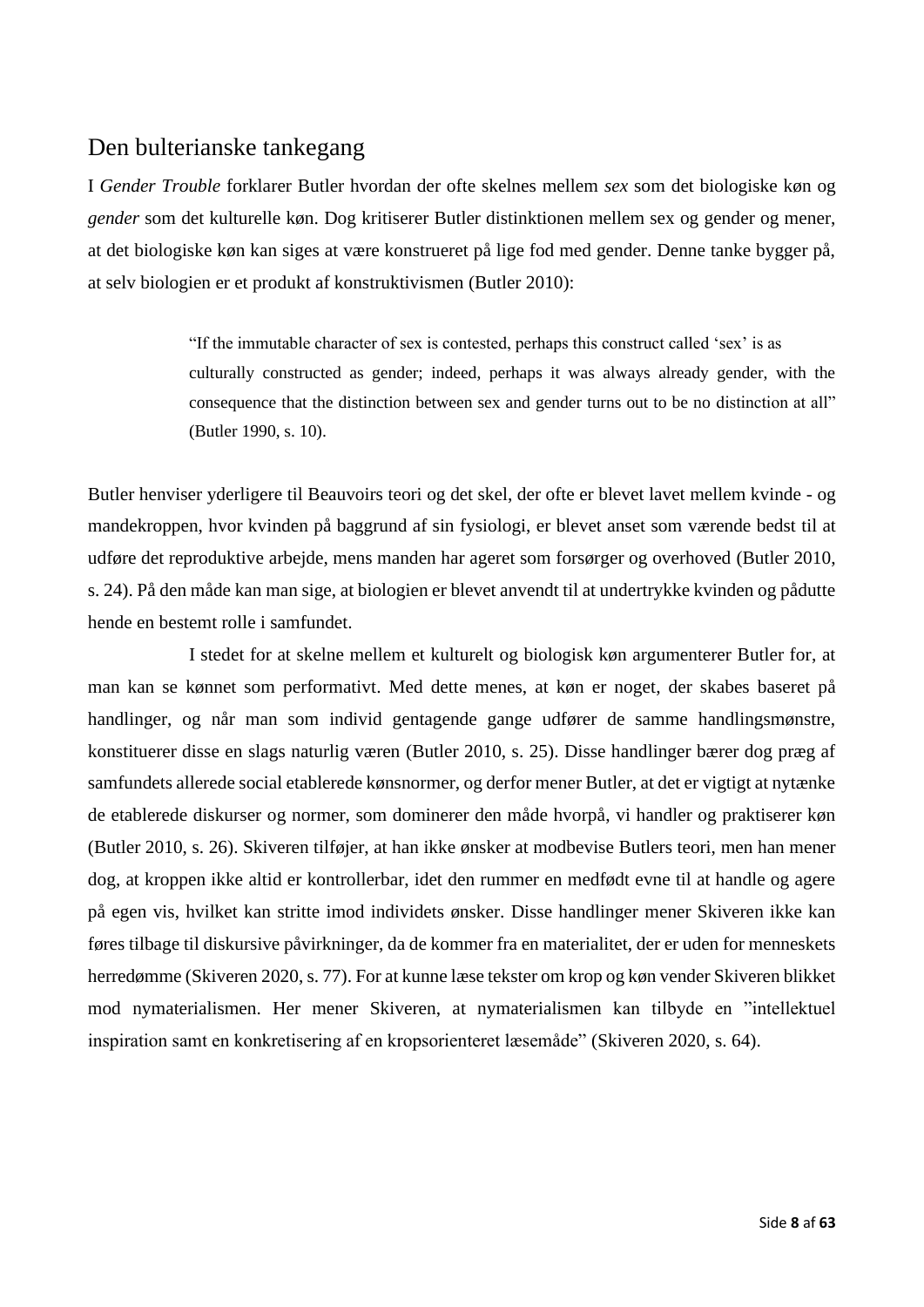### <span id="page-9-0"></span>Nymaterialisme

Nymaterialisme ønsker at gøre op med tanken om, at mennesket har en særlig status og derved er hævet over alt andet i verden. Deri ligger forståelsen om, at mennesket ikke blot er på samme niveau som naturen men også den materielle verden. Ifølge Bjørn Schiermers udlægning af nymaterialisme handler den overordnede forståelse om, at alt i verden består af materialitet, hvilket inkluderer mennesker, dyr, computere, byer etc. Det kan virke underligt at sætte mennesket i forbindelse med materialitetsbegrebet, da mennesket normalvis forstås som levende, hvorimod genstande som f.eks. sko og penge forstås som ikke-levende. Derfor genplacerer nymaterialismen mennesket i en verden, hvor der ikke findes en dualistisk sondring, der skelner mellem det humane (det levende) og nonhumane (det ikke-levende) (Schiermer 2019, s. 664).

Nymaterialismen mener, at den materielle verden kan ses som levende, da den styrer og kontrollerer mennesker. Schiermer eksemplificerer hertil, hvordan kapitalismen har indflydelse på hvordan mennesker handler og reagerer, og at penge har skabt og stadig skaber en ulig fordeling mellem mennesker (Schiermer 2019, s. 664). Et andet eksempel på hvordan materialiteten er blevet brugt til at skabe ulige forhold, kan findes i forholdet mellem kønnene: "Kvinden har traditionelt været placeret tættere på materien, på kroppen og det syndige kød, naturdetermineret, følelsesbetonet og irrationel, tæt på den lille og nære verden […] mens manden regerer i den store verden og essentielt er ånd, frihed og fornuft" (Schiermer 2019, s. 686). Dette citat underbygger den pointe, som jeg tidligere har forklaret, nemlig at biologien er blevet brugt til at undertrykke kvinden, og dermed er hun blevet tingsliggjort, da hun er blevet reduceret til en fødemaskine og en arbejdskraft.

I Skiverens beskæftigelse med nymaterialismen tager han udgangspunkt i den gren, som omhandler kropsmaterialisme. Her inddrager han bl.a. Elizabeth Grosz, der skildrer kroppen som ukontrollerbar, fordi den ifølge hende er underlagt ur-menneskelige kræfter. Skiveren anvender Groszs pointe om hvordan kropsvæsker er et eksempel på at mennesker kan ses som en "afmægtig indfiltring i verdens forskellige kræfter" (Skiveren 2020, s. 69). Med dette menes, at sindet er ude af stand til at kontrollere de kropsvæsker, der forlader kroppen, og at det derimod er op til kødets *flow*. Dette kalder Grosz for *Body fluids*, som består af menstruation, sæd, blod, snot, tårer og urin (Skiveren 2020, s. 120). I takt med at mennesket ikke kan kontrollere sine kropsvæsker, er dette et eksempel på, at kroppen ikke altid følger sociale og kulturelle normer, men i stedet følger sin egen væren. Denne væren sætter netop mennesket på samme niveau med andre levende organismer, og her kan man inddrage Darwins evolutionsteori. Grosz mener, at når man sætter mennesket i forbindelse med biologien og dennes komplekse evolutionshistorie, kan man forstå mennesket som "mere-end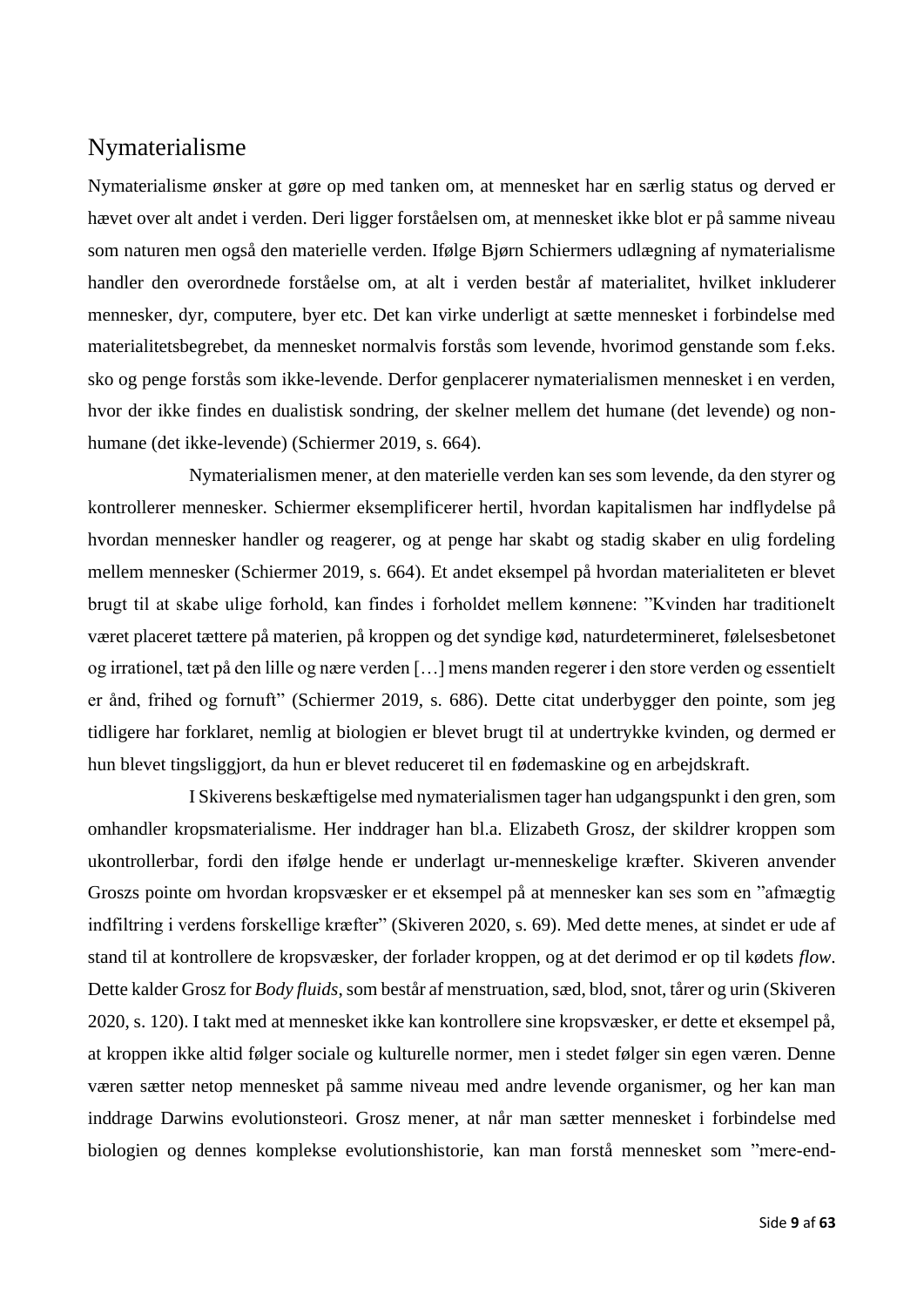menneskeligt," idet menneskets biologi trækker tråde til et animalsk og materielt ophav. Det vil sige, at når en kvinde f.eks. ammer, sker der en ukontrollerbar kropslig reaktion, der er styret af biologiske processor, som også er at finde hos en ko eller en urokse (Skiveren 2020, s. 72). Dette kalder Grosz for biologiske kræfter, der har rod i et *præ-humant* eller *ancetralt* domæne - altså en virkelighed der har fundet sted før menneskets oprindelse. Tanken om at menneskets kød er en del af en overmenneskelig natur, og at vores kroppe handler og agerer ud fra ur-menneskelige instinkter, er en af hovedpointerne inden for nymaterialismen.

Samtidig erkender nymaterialismen også, at selv naturen er påvirket af kulturen og dens forskellige normer og diskurser, hvorfor mennesket vil befinde sig i et krydsfelt mellem naturens og kulturens kræfter. Derfor er det også vigtigt at påpege, at det ene ikke behøver at udelukke det andet (Skiveren 2020, s. 73). Som Skiveren pointerer, forsøger han ikke at bruge nymaterialismen som en modpol til Butlers teori, men han søger, at få det med i regnestykket, som hun ikke fik med - nemlig at kroppen besidder en evne til at handle på egen vis. Mennesket er både påvirket af kulturelle og sociale diskurser, men dem som ikke kan spores tilbage til disse, må etableres ud fra en nymaterialistisk forståelse: "Vi må genplacere mennesket i en verden, der er større end dets egen kultur, og indse, at evolutionens kræfter, materialitetens vitalitet og kroppens ophav i verdens kød også betyder noget for, hvordan vi skal forstå os selv og vores miljø" (Skiveren 2020, s. 78).

Som tidligere nævnt, kan det være svært at leve i en krop, der stritter imod ens vilje og som dette teoriafsnit anskueliggøre, er mennesket underlagt materialiteten og biologiens kræfter, men hvad gør det ved os mennesker, når vi ikke kan styre vores kroppe og hvilke følelser udspringer heraf? For at svare på spørgsmålet vil jeg inddrage affektbegrebet, eftersom Skiveren argumenterer for at affektbegrebet, sat i forbindelse med den nymaterialistiske tankegang, kan konstituere en læsestrategi, der kan anvendes på tekster der omhandler kroppen.

> "Transformationen af vores kroppe er intimt forbundet med transformationen af vores følelsesliv. Når vi bliver *berørte*, er det derfor ikke kun noget, der sker *inden* i os, men noget, der sker *med os.* Følelseslivet kan af samme grund heller ikke lokaliseres i en indre psyke, men opstår i mødet mellem krop og verden […]. Ved at koble begge tankegange kan man måske sige, at den egenrådige kropsmaterialitet ikke alene generer *effekter*, men også *affekter*. Når kødet gør, hvad det vil, fremfor hvad det bliver fortalt, sådan som nymaterialismen peger på, har det altså i et affektteoretisk perspektiv nødvendigvis indflydelse på den komplekse konfiguration af følelser, stemninger, intensiteter, atmosfærer osv., vores tilværelser udfolder sig i" (Skiveren 2020, s. 14).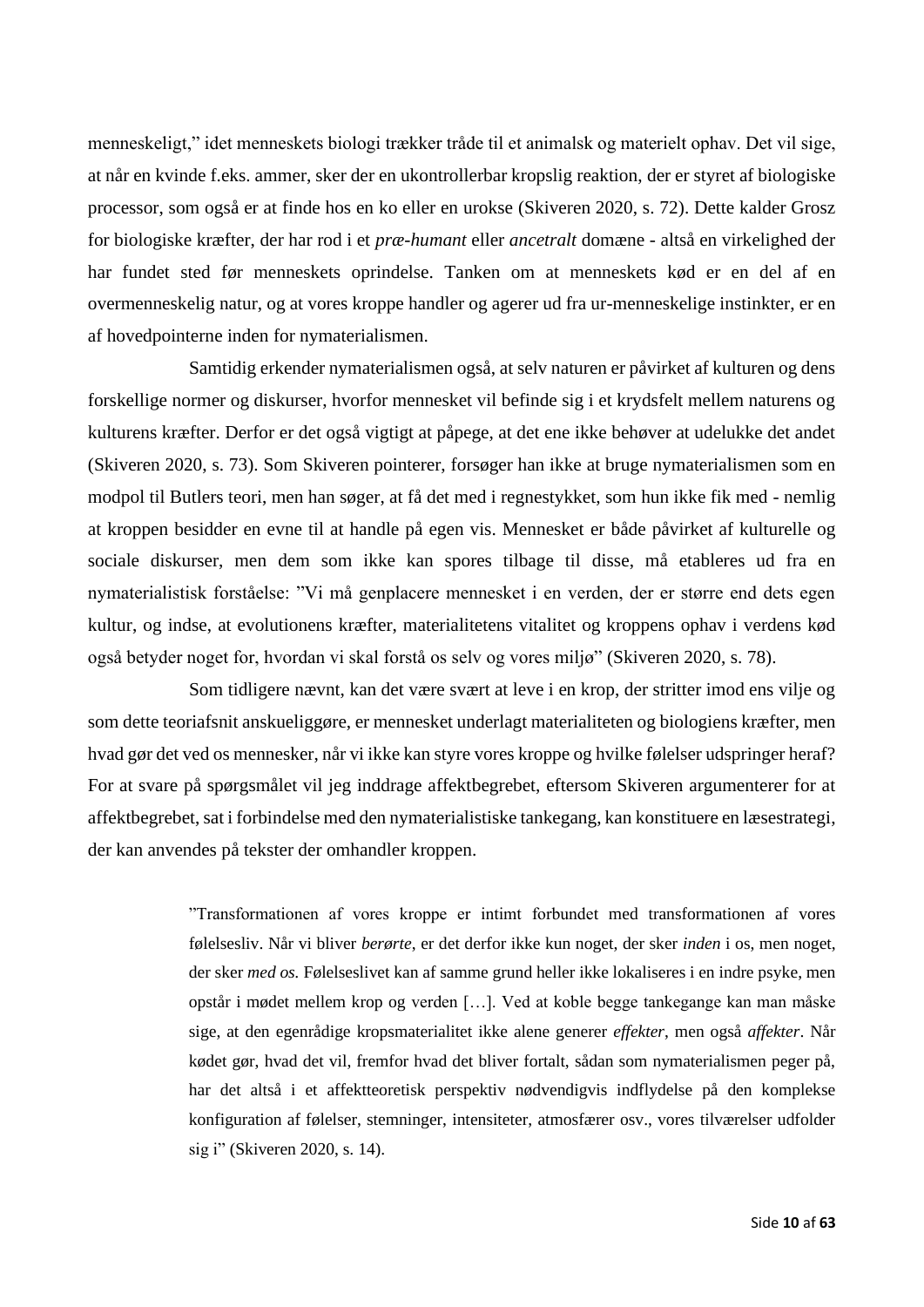Som citatet fortæller om kan følelser også synes ukontrollerbare, og som menneske har man derfor både en krop og en psyke, som man ikke altid kan styre. En sammentrækning af affekt og nymaterialisme vil ifølge Skiveren bidrage med en ny indsigt, som man ikke vil kunne opnå gennem en konstruktivistisk læsning.

Normalvis bliver affektbegrebet, også kaldet *den affektive vending*, anvendt i et medievidenskabeligt perspektiv, der analyserer hvordan kroppe bl.a. reagerer i mødet med andre kroppe, og hvordan de lader sig smitte af hinanden og den atmosfære, de er omgivet af. Dog mener Skiveren, at affektbegrebet og rigtig mange af de pointer som bl.a. Brian Massumi og Sara Ahmed kommer med, kan anvendes på tekster der omhandler ukontrollerbare kroppe. Britta Timm Knudsen og Carsten Stage beskriver i deres afsnit "Affektteori", at Brian Massumi repræsenterer den første fase af affektteoretikere, mens Ahmed repræsenterer den senere fase af teoretikere, der kritiserer og ønsker at nuancere Massumis affektforståelser. De to forskellige affektforståelser vil blive redegjort for i følgende afsnit.

### <span id="page-11-0"></span>Den affektive vending

Affektbegrebet blev første gang præsenteret af Brian Massumi i bogen *The Parables for the Virtual: Movement, affect, sensation*, der udkom i 2002, og her forklarede han hvordan begrebet tager udgangspunkt i den levende krops erfaringer, der rummer alt fra følelsesliv, sansninger, sindstilstande og stemninger (Stage & Knudsen 2016, s. 58). Yderligere forklarede Massumi hvordan affekt kan ses som en biologisk spontanitet eller en *før-kognitiv* reaktion, hvor kroppen reagerer, inden sindet når at registrere og sætte ord på, hvad der skete. Massumi mener, at der er tale om et halvt sekunds forsinkelse, før hjernen når at registrere handlingen og kan oversætte denne til følelsesindhold og sproglige udtryk (Stage & Knudsen 2016, s. 58). Det vil sige at vores kroppe kan handle i affekt, og denne handling er uden for menneskets herredømme (Massumi 2008). Hvad der udløser disse affektive handlinger, kan bl.a. ske i mødet med andre kroppe, hvor man reagerer positivt eller negativt, eller når der sker en forandring i tilværelsen. Ifølge Massumi kan affekter ses som fysiologiske, da de i forhold til følelser ikke kan artikuleres i ord, men som tidligere nævnt, er noget der erfares kropsligt (Stage & Knudsen 2016, s. 58).

Derfor skelner Massumi mellem emotioner/følelser og affekter (Skiveren, 2020, s. 85). Emotioner finder sted i handlingen, når mennesker gør krav på sine egne følelser, og kan fortælle hvornår de føler glæde, bedrøvelse, frygt etc. Affekter kan beskrives som en energi eller ontologiske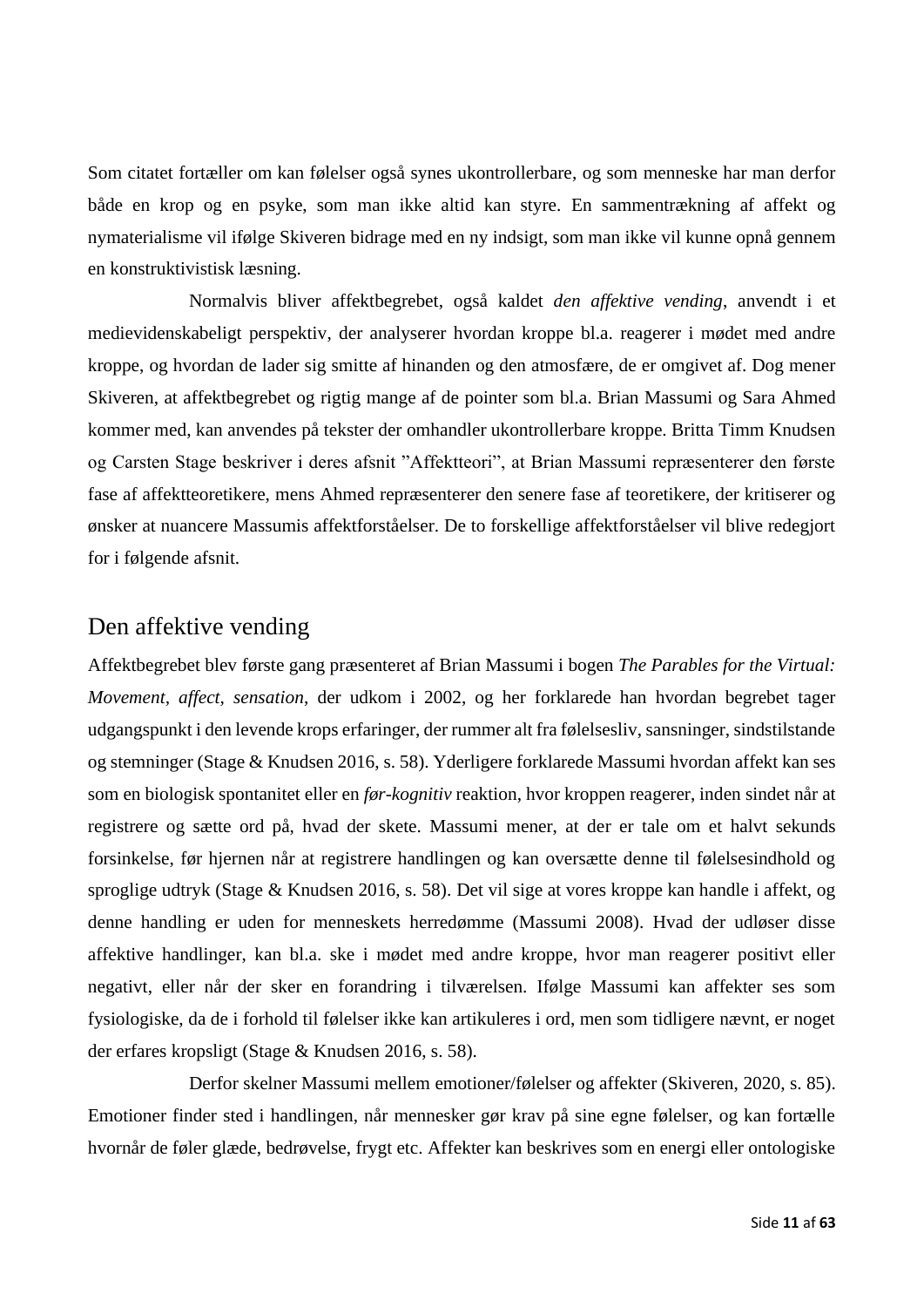kræfter, der genererer følelsesmæssige impulser, som får kroppen til at reagere (Skiveren 2020, s. 85). Med andre ord pointerer Massumi at kroppen eksisterer forud for diskursive mønstre, hvorimod affektteoretiker Sara Ahmed mener at affekt formes og motiveres på baggrund af disse mønstre. Derfor er hun ikke enig i Massumis distinktionen mellem affekter og emotioner eller hans skildring af, at affekter optræder som før-kognitive, da hun mener, at affekt rammer krop og sind samtidig. Dermed tillægger Ahmed sig tanken om, at kroppen er en sammenvævning af automatreaktioner, der er blevet til gennem vores barndom samt de oplevelser, erindringer og vaner, som vi besidder. Dvs. at vores sanser har taget og tager langt flere inputs ind, end vores bevidsthed kan forholde sig til. De mange inputs spiller en væsentlig rolle i, hvordan vi reagerer, når vi bliver bange eller glade (Stage & Knudsen 2016, s. 61).

Ahmed forklarer, hvordan vores kropslige reaktioner er baseret på tidligere kontakter med verdens objekter, og derfor påpeger hun at affekt opstår i relationen mellem subjekter og objekter. For at konkretisere dette udsagn forklarer Ahmed hvordan børn, på baggrund af medierne og fortællinger, har skabt en forestilling om at bjørne er farlige. Derfor vil de fleste børn højt sandsynligt også reagere og føle frygt, næste gang de besøger bjørnen i Zoo, og på den måde kan man sige, at fare kommer til at klæbe til bjørnen som objekt. (Stage & Knudsen 2016, s. 62).

Menneskers sociale og kulturelle viden om verden påvirker derved den måde vores kroppe reagerer på i mødet med visse objekter. Et andet eksempel på dette kunne være, hvordan samfundet gennem tiden har skabt et stigmatiserende billede af minoritetsgrupper, hvilket har medført, at mennesker har en tendens til at føle frygt, når de går gennem byens ghetto (Ibid.). De to eksempler kan bruges til at forklare hvordan affekt klæber sig til objekter, herunder dyr som mennesker, og hvordan kroppen ikke glemmer de oplevelser, som den har haft. På baggrund af dette vil kroppen, ifølge Ahmed, handle og reagere ud fra sine erindringer.

Det er også vigtigt at fremhæve at Ahmeds begreb om affektivitet samtidig er et begreb om performativitet. (Schiermer 2019 s.531) Med andre ord er følelser ifølge Ahmed performative, idet de er en fortolkning af mødet med verdens objekter. Mennesker fortolker objekter og tillægger dem en vis form for følelse. Hertil kan man pointere at mennesker lader sig kontrollere af disse objekter. Dette vil jeg uddybe i næste afsnit, der omhandler Ahmeds begreb *happy objects*.

### <span id="page-12-0"></span>Happy objects

I bogen *The Promise of Happiness* beskriver Ahmed hvordan menneskers forestillingsverden bygger på drømmen eller løftet om det lykkelige liv, hvortil hun mener, at lykken har det med at klæbe sig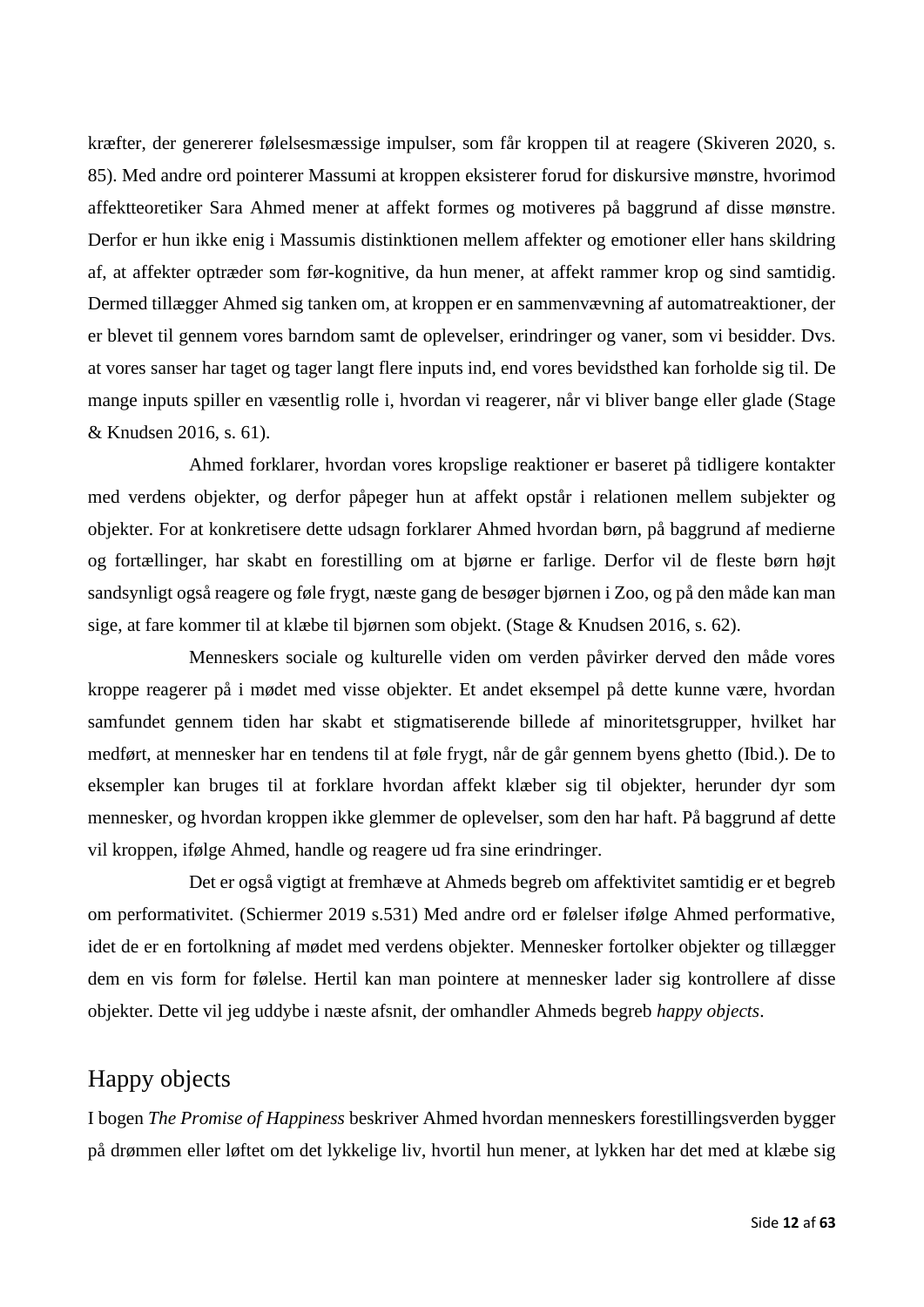til visse objekter. Disse objekter kalder Ahmed for *happy objects* - *lykkeobjekter*: "The promise of happiness takes this form: if you have this or have that, or if you do this or do that, then happiness is what follows." (Ahmed 2010, s. 29) I dette citat beskriver Ahmed hvordan mennesker ofte tror, at de kan opnå lykken, hvis de eksempelvis er indehaver af det, som hun også kalder for statussymboler. Eftersom lykken ofte er noget som mennesker søger og stræber efter, argumenterer Ahmed for, at vi er bange for at miste lykken (ibid.).

Ahmed forholder sig gennemgående kritisk til begrebet lykke og er undrende overfor, hvorfor mennesker hele tiden synes at lede efter noget, som de måske ikke ved hvad er. For hvad er lykke egentlig? De fleste mennesker har nok svært ved at svare på dette spørgsmål, og derfor er der opstået et behov for at koble lykke til noget så konkret som objekter, statussymboler eller fremtidsdrømme. Ahmed inddrager termet *social goods*, som dækker over hvordan sociale normer leder mennesker i retningen af de objekter/livspositioner, som har til hensigt at gøre dem lykkelige, heriblandt nævner hun løftet om den lykkelige familie (Ahmed 2010, s. 45).

Det er ikke alene medierne eller regeringen, der skal have skylden for pådutte mennesker sociale normer, Ahmed mener nemlig, at normerne i lige så høj grad dannes gennem de lykkefællesskaber, som mennesker indgår i: "Bodies can catch feelings as easily as catch fire: affect leaps from one body to another, evoking tenderness, inciting shame, igniting rage, exciting fear—in short, communicable affect can inflame nerves and muscles in a conflagration of every conceivable kind of passion" (Ahmed 2010, s. 39). I disse lykkefælleskaber påvirker mennesker hinanden affektivt, og derved smitter de hinanden gennem deres forsøg på at opretholde visse objekters sociale status. Et eksempel på dette kunne være, at forældre ofte søger andre forældre, som befinder sig i den samme livssituation og eksempelvis deler drømmen om "villa, Volvo og vovse". Et andet eksempel kunne være ægteskabet som fremstilles som den ultimative lykke. Dog er det ikke altid at forventningerne til lykkeobjekterne indfries, og selv hvis de gør, stiller Ahmed sig kritisk overfor hvorvidt dette fører til lykke:

> Such explanations can involve an anxious narrative of self-doubt (why am I not made happy by this, what is wrong with me?) or a narrative of rage, where the object that is 'supposed' to make us happy is attributed as the cause of disappointment, which can lead to a rage directed toward those that promised us happiness through the elevation of this or that object as being good. We become strangers, or affect aliens, in such moments (Ahmed 2010, s. 37).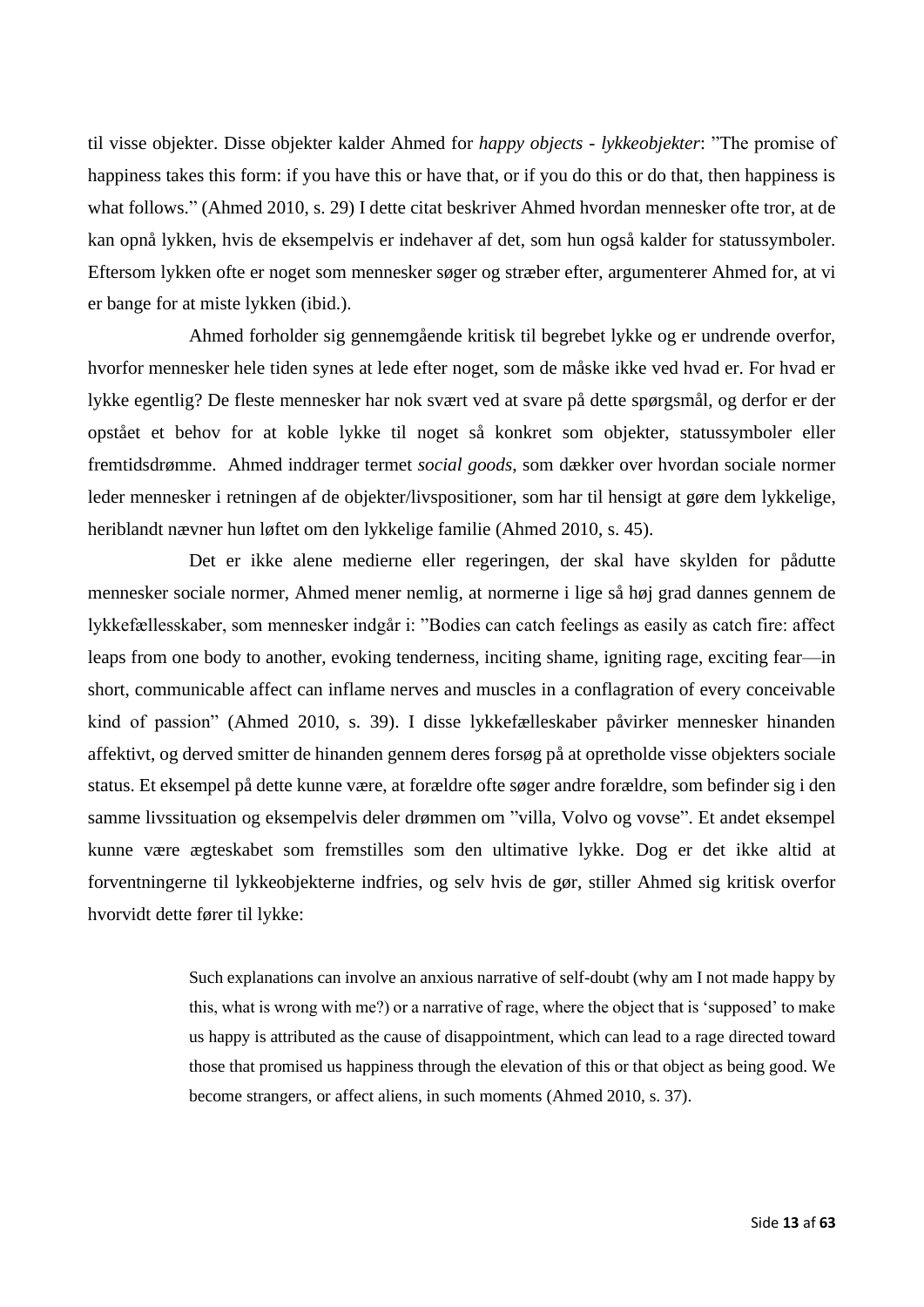I det ovenstående citat beskriver Ahmed, hvilke følelser det kan medføre, når lykkeobjekterne ikke bringer den lykke, som man forventede. Yderligere påpeger Ahmed eksempelvis, at drømmen om den lykkelige familie kan virke ekskluderende over for de mennesker, der ikke har opnået dette ideal. Her tænker Ahmed ikke blot på dem der afviger fra de heteronormative værdier f.eks. transkønnede eller homoseksuelle, der på baggrund af deres seksualitet ikke "lever op til" normen om kernefamilien. Men hun tænker i lige så høj grad på de mennesker, der befinder sig i det man vil betegne som en lykkelig familie, men ikke føler sig lykkelige. (Ahmed 2010, s. 37) Dette kan medføre, at man som menneske føler sig fremmed overfor sine egne følelser, hvilket Ahmed netop kalder for en *affect alien*.

Begrebet *affect alien* dækker også over de mennesker som afviger fra samfundets idealer, og de kan med andre ord betegnes som minoritetsgrupper. Disse minoritetsgrupper kan synes at "true" sociale grupper samt lykkefælleskaber, der ser kernefamilien som et lykkeobjekt, der tildeler dem en social status i samfundet. Disse *killjoys*, som Ahmed også kalder dem, nedbryder på sin vis de allerede etablerede lykkeobjekter gennem en affektiv frastødning. Dog ses der ofte eksempler på minoritetsgrupper, der på trods af deres fravalg af *socail goods*, føler sig udenfor fællesskabet, da det ikke er nemt at afvige fra samfundets idealer om lykke, som er blevet skabt gennem mange år. Derfor synes socialitetens lim også at klistre bedre fast til et objekt som kernefamilien end de ny frembrudte "regnbuefamilier", som f.eks. dækker over homoseksuelle par, sammenbragte familier etc. Ahmed ønsker at gøre plads til disse *affect aliens* og selvom de kan føles som *killjoys*, er det okay, for som Amhed siger, hvem siger så at lykken altid er, som vi forestiller os den: "The happy family is both a myth of happiness, of where and how happiness takes place" (Ahmed 2010, s. 45).

### <span id="page-14-0"></span>Opsamling af teoriafsnittet

I dette teoriafsnit har jeg med inspiration fra Skiverens værk *Kødets Poiesis* valgt at redegøre for nymaterialismen samt affektteori og gennem en kombinering af disse teorier, vil jeg forsøge at få greb om, hvordan jeg bedst muligt kan lave en kropsorienteret analyse af *Gift* og *Mit arbejde*. Ved at kombinere Ahmeds teori om *happy objects* med nymaterialisme, ønsker jeg at påvise, hvordan kroppen befinder sig i et krydsfelt mellem at være en biologisk og social konstruktion. Dette krydsfelt skaber grobund for et væld af følelser, der rummer alt fra frustration til glæde. På baggrund af min redegørelse for nymaterialismen, vil denne teori blive anvendt til at behandle kroppen og dens materialitet. Som tidligere nævnt bliver kroppen set på som kød, der trækker tråde tilbage til naturen og materialitetens ophav, hvorfor kroppen følger sine egen ur-menneskelige instinkter. Dette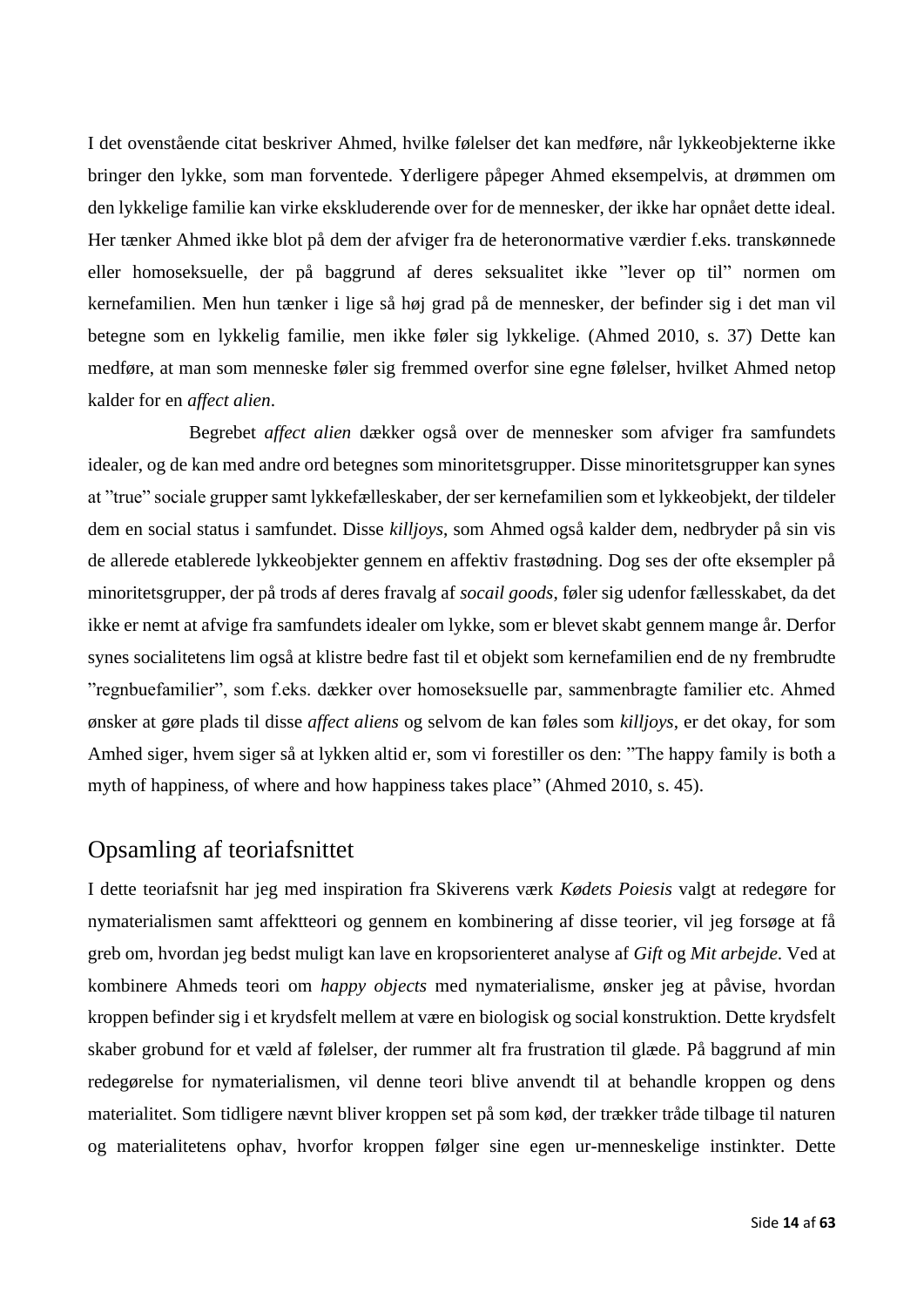medfører, som tidligere nævnt, at kroppen kan føles som ukontrollerbar, da den ikke lader sig diktere af sociale og kulturelle normer. Når jeg anvender ordet affekt eller *den affektive vending*, vil det omhandle karakterernes følelsesliv, og hvordan deres kroppe påvirkes af dette. I *Gift* og *Mit arbejde* bliver læseren præsenteret for karakterens frustrationer over, hvordan det føles at leve i en ukontrollerbar krop, der bl.a. reproducerer, ammer og bliver syg. Jeg har valgt at gribe analysen an ud fra følgende fokus punkter: Den reproduktive krop og det svage sind, som hører under analysedelen "Den biologiske krop." Analysedelen "Den sociale krop" vil blive grebet an senere i specialet, hvortil Ahmeds teori om affekt og lykke vil blive anvendt på de to værker.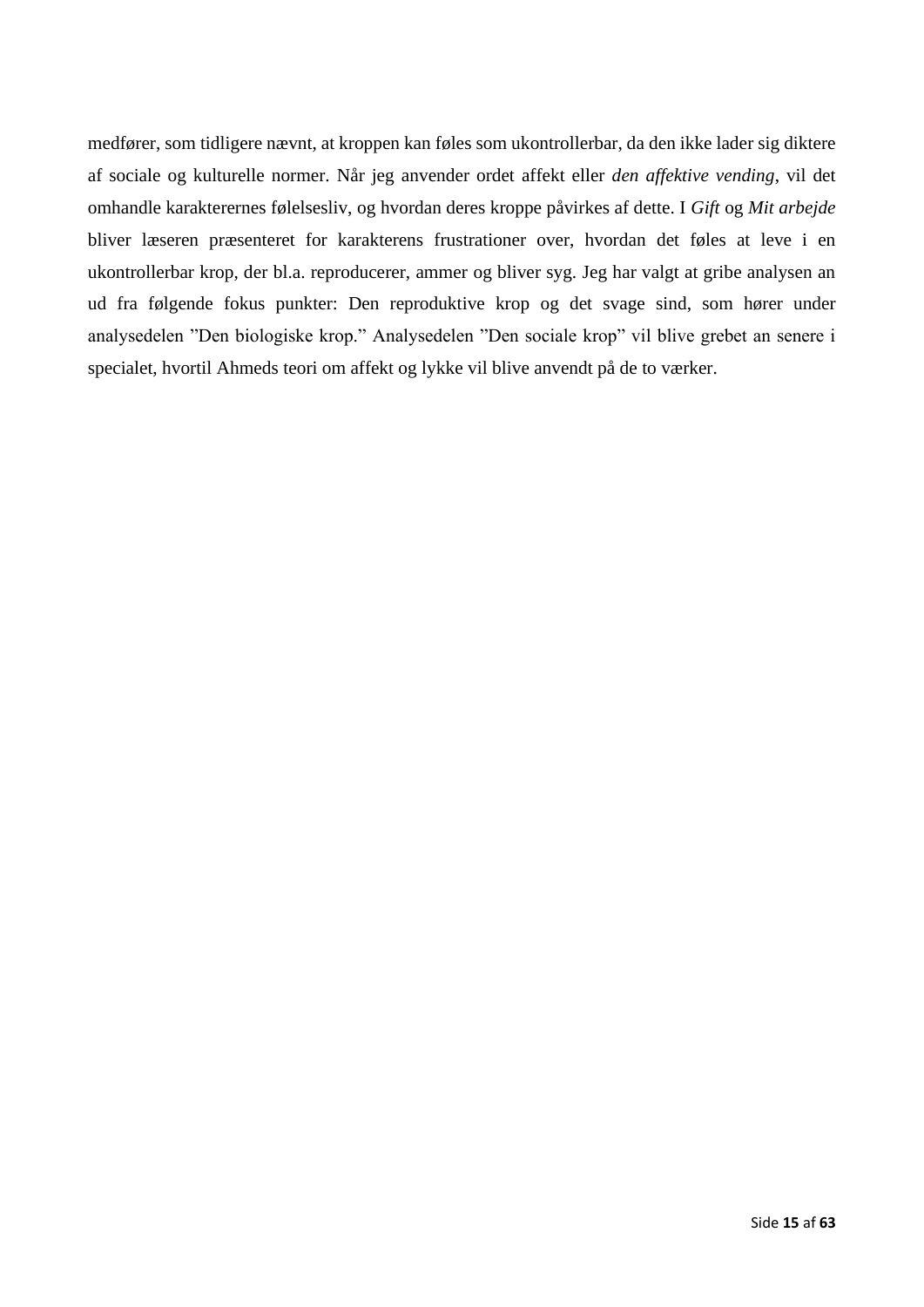### Den biologiske krop

### <span id="page-16-1"></span><span id="page-16-0"></span>Opbygning af analysen

Den første del af analysen "Den reproduktive krop" gør hovedsageligt brug af nymaterialismen til at skildre den biologiske del, som indebærer den gravide, ammende og fødende krop, mens den anden del af analysen er lidt mere kompleks. Som tidligere nævnt er teoridelen inspireret af Skiverens forsøg på at skabe en kropsorienteret læsestrategi, dog tager hans analyser mest udgangspunkt i den fysiske krop. Dvs. at han behandler den syge krop ud fra fysiske sygdomme i stedet for de psykiske. I *Gift* og *Mit arbejde* kæmper hovedkaraktererne med deres psyke og de lidelser, som udspringer heraf. Det svage sind kan derfor nemmere analyseres på baggrund af karakterernes følelsesliv, frem for en nymaterialistisk tilgang. Hermed ikke sagt, at nymaterialismen ikke vil blive inddraget i afsnittet "Det svage sind", men affektteorien vil dog være mest gennemgåede i denne del af analysen. Derudover vil det blive drøftet hvornår man er syg og hvordan individets psyke kan påvirke den fysiske krop i sådan en grad at den ligeledes bliver syg. Omvendt vil det også blive analyseret hvordan den ukontrollerbare krop påvirker individets psyke, og derved vil det blive påvist, at det ikke er nemt at skelne mellem hvornår kroppen er fysisk eller psykisk syg, idet disse to tilstande påvirker hinanden.

### <span id="page-16-2"></span>Den reproduktive krop

Hvilken betydning ligger der i ordet reproduktiv, og hvordan påvirker det følelseslivet, at have en krop der besidder evnen til at reproducere? Hvis man slår ordet "reproduktiv" op i Den Danske Ordbog, kommer den med to følgende forklaringer:

1. Baseret på gengivelsen af noget eksisterende.

2. Biologi: Evnen til at danne nye individer, celler el.lign. (Den Danske Ordbog 2021). Den første ordforklaring lægger sig til tanken om, at det reproduktive er noget, som gengives og skabes om og om igen. Denne forklaring vedrører produktionen af materielle genstande eksempelvis på fabrikker, der producerer det samme produkt igen og igen. Den anden forklaring omhandler det biologiske aspekt, som forklarer at kroppen har mulighed for at skabe nyt liv. Grunden til at jeg vælger at inddrage disse to eksempler skyldes, at de netop forklarer det skel, der ofte ses mellem det materielle og det biologiske eller det levende og ikke-levende. I lyset af teoriafsnittets redegørelse for nymaterialisme, kan man argumentere for at menneskets krop fungerer på samme måde som en fabrik, idet den besidder evnen til at reproducere. Kvindens krop menstruerer, bliver gravid, føder og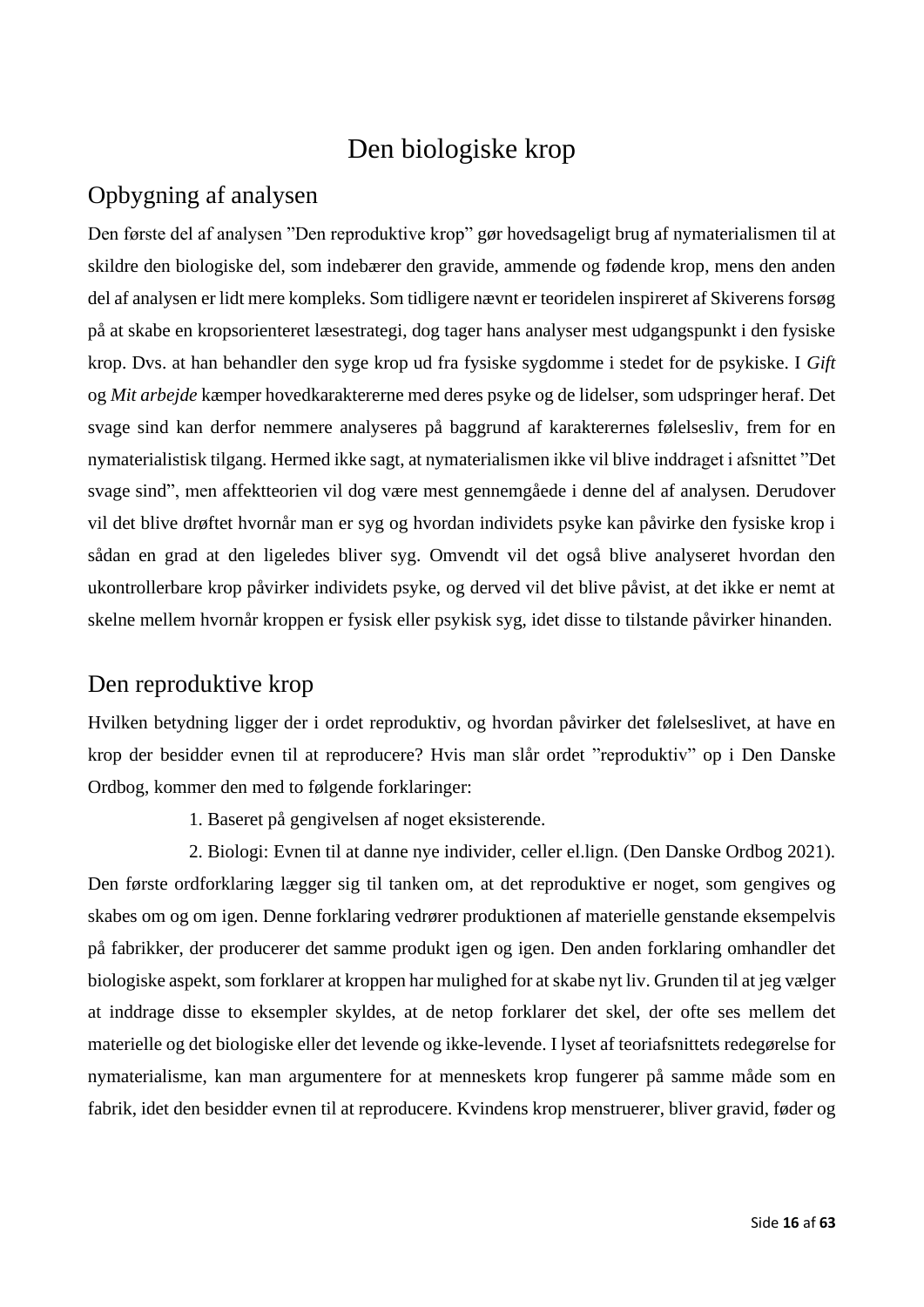giver efterfølgende føde til barnet, og sådan har kvindekroppen fungeret i al den tid, hvor mennesket har været til.

### <span id="page-17-0"></span>Den reproduktive krop i *Gift*

Ditlevsens værk *Gift* blev skrevet i 1971 og handler om Ditlevsens fire ægteskaber og strækker sig fra 1940'erne og frem til 1970'erne. Som læser ville det være nemt at tro, at de mange ægteskaber ligger til grunde for værkets titel, men dette er ikke alene tilfældet. Værket beretter også om den gift, som karakteren Tove indtager, som består af alkohol, piller og ikke mindst stoffet Pethidin. Udover at Tove kæmper med sit misbrug, forsøger hun også at finde fodfæste i en verden, hvor hun ikke føler, at hun passer ind. Tove forsøger at leve et normalt liv med mand og barn for derigennem at kunne være som alle andre. Dette synes dog ikke at give hende den lykke, som hun desperat leder efter og derfor skaber dette en stor skuffelse og ensomhed i hende. Skriften og petidin er det eneste, der bringer Tove den ultimative lykke, og derfor lægger værket også stor vægt på hvordan det er at være kvinde og kunster. Desuden sætter værket også fokus på kvindekroppen, og hvordan manden i 1940'erne havde retten til at bestemme over denne. *Gift* beretter om ulovlige aborter, graviditet, fødsel og amning, som finder sted i en kvindeverden af "blod, kvalme og feber" - en verden som mænd aldrig ville synes at kunne forstå. Med dette in mente vil jeg nu bevæge mig videre til analysen af den reproduktive krop i *Gift*.

I *Gift* bliver den reproduktive krop skildret fra flere vinkler, da der både bliver fortalt om alt fra ønskede graviditeter til de mere uønskede af slagsen. Karakteren Tove, bliver første gang gravid med sin kæreste Ebbe, og graviditeten kommer som et chok for dem, idet Tove ikke endnu ikke er blevet skilt fra sin tidligere mand, Viggo F: "Jeg skal have et barn. Det er ikke til at forstå. En lille klat slim dybt inde i mig vil brede sig og vokse dag for dag, til jeg bliver tyk og uformelig som Rapuntzel var det i min barndom." (Ditlevsen 1971, s. 41) Tove bruger substantiverne "slim" og "klat" til at beskrive fosteret i sin mave, og yderligere anvender hun adjektiverne "tyk" og "uformelig," til at skildre hvordan hun tror, hun kommer til at se ud som gravid (Ditlevsen 1971, s. 41). Man kan påpege at disse ord kan synes at have en negativ ladet tone, idet de ikke vidner om nogen særlig form for forventningsglæde eller lykke.

Under Toves anden graviditet, fyldes hun igen med de samme negative tanker, og denne gang er hun fast besluttet på, at hun ikke vil have barnet. Tove beskriver hvordan hun føler sig fanget i en fælde, idet hun ikke kan undslippe graviditeten, hvilket får hende til at reflektere over, hvor nemt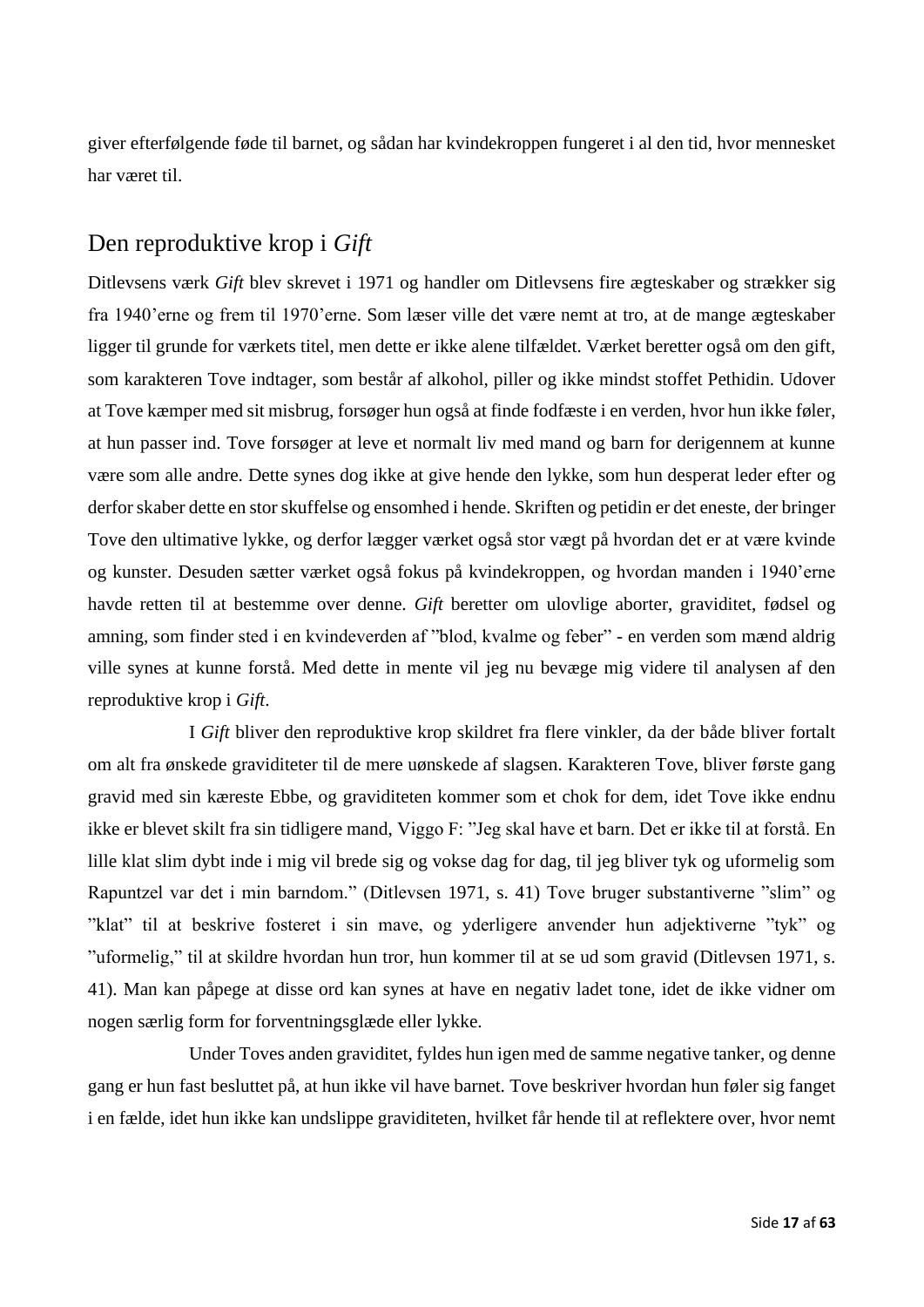det er at være mand fremfor kvinde. Mænd har, ifølge Tove, aldrig prøvet at leve i en krop, der stritter imod deres egen vilje:

> Mænd er kommet til at stå helt udenfor min verden. Det er så fremmede skabninger, som kom de fra en anden klode. De har aldrig følt noget på deres egen krop. De har ingen sarte, bløde organer, hvor en klat slim kan sætte sig fast som en svulst og leve sit eget liv helt uafhængig af deres vilje. (Ditlevsen 1971, s 64-65).

I dette citat støder man som læser igen på substantiverne slim og klat, og endvidere fortælles der om, hvordan fosteret udvikler sig på samme måde som en svulst. Denne sammenligning kan ses som endnu et eksempel på de negative tanker og associationer, som Tove tillægger barnet og ikke mindst graviditeten. En svulst kan beskrives som en sygelig nydannelse af celler, der vokser uden kontrol og formål, og derved gør skade på kroppen [\(Den Danske Ordbog](javascript:void(0);) 2021). Et foster er derimod ikke noget, man normalt vis opfatter som skadende, men idet Tove ikke ønsker at være gravid, associerer hun fosteret med dette. Hertil kan man fremhæve hvordan disse beskrivelser kan analyseres med hjælp fra nymaterialismen, da denne teori netop påpeger, at kroppen følger sine egne ur-menneskelige instinkter og derved fungerer uafhængigt af sindet.

Som tidligere nævnt anvendes kombineringen af affektteori og nymaterialisme til at finde ud af, hvordan det påvirker sindet og følelseslivet, at leve i en genstridig og umedgørlig krop. Dette ser man flere eksempler på i *Gift*, da det bliver skildret hvordan Tove bliver mere og mere desperat og ængstelig over at leve i sin gravide krop:

Da vi er kommet ind til Lise, siger hun, at jeg ikke må blive grebet af panik, der er tid nok til at finde en udvej. [...] Jamen, jeg kan ikke vente, siger jeg desperat [...] Hun ser tankefuldt på mig: synes du virkelig, siger hun, at det ville være så frygteligt, hvis I får et barn til? […] Jeg vil ikke have, siger jeg lidenskabeligt, at der sker noget med mig jeg ikke ønsker. Det er som at være fanget i en fælde. (Ditlevsen 1971, s. 63).

I det ovenstående citat kommer Toves desperation tydeligt til udtryk, og som læser får man fortalt hvordan hun føler sig fanget i en fælde, som hun ikke kan flygte fra. Som tidligere nævnt følger Toves gravide krop sin egen væren og kan ses som en ustoppelig kraft, der er i færd med at udvikle barnet i maven. Derfor løber Tove om kap med tiden, idet hun bliver nødt til at finde en læge, der vil foretage en ulovlig abort, inden barnet vokser sig for stort. I takt med at Tove bliver mere og mere desperat forekommer der bl.a. disse ytringer: "Jeg vil ikke have det barn" (Ditlevsen 1971, s 61) samt: "så vil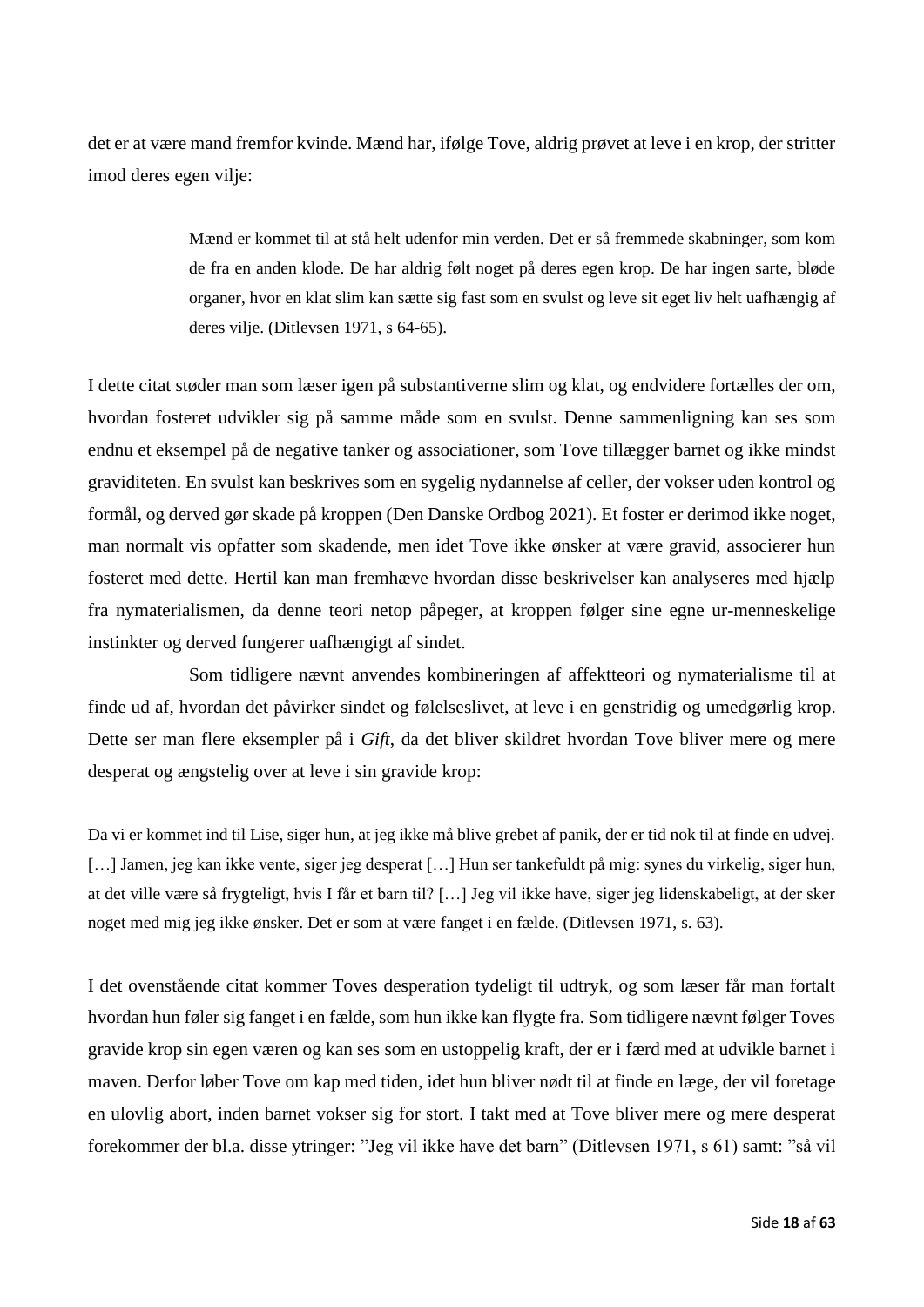jeg hellere dø" (Ditlevsen 1971, s. 67). Disse to ytringer afspejler Toves sindstilstand, som er påvirket af et væld af svære følelser, og disse får Tove til at se døden som en udfrielse fra hendes kropslige tilstand. Inden det går så vidt, forsøger Tove sig med diverse midler for at komme af med barnet. Toves mor anbefaler hende en flaske ravolie, mens hendes veninde synes, at hun skal forsøge sig med kininpiller. Tove udsætter sin krop for fare og pinsel, hvilket igen vidner om hendes desperation, men efter noget tid ender det med, at Tove finder en læge, der vil hjælpe hende. Lægen tager 300 kr. for at prikke hul på fostervandet:

> "Jeg lukker øjnene, og en skarp smerte jager gennem min krop […] Der er tyst i mit indre som i en katedral og intet tegn på at et morderisk instrument lige har gennembrudt den hinde, der skulle beskytte det, der ville livet helt udenom min vilje."(Ditlevsen 1971, s. 69)

I dette eksempel kommer det til udtryk hvilke tanker, Tove gør sig i forbindelse med sin abort, og hvordan hendes valg om at genvinde kontrollen over sin krop, ender med at blive fosterets død, selvom det vil livet. Derfor kan det påpeges at fosteret, der før blev beskrevet som en ukontrollerbar kraft, der havde sin egen vilje, ikke længere besidder denne position. Tove går dermed imod sin ukontrollerbare krop ved at få foretaget en abort, og dette eksempel må siges at sætte nymaterialismen i et nyt dilemma. Dog tager nymaterialismen selv fat i netop denne problemstilling, hvilket ses i *Kødet Poiesis*, hvor Skiveren pointerer, at nymaterialismen påvirkes af samfundets normer, love og kultur (Skiveren 2020, s. 75). Til trods for at nymaterialismen mener, at kroppen kan ses som autonom, altså noget der ikke lader sig styre af hverken sindet eller sociale normer, så tillader naturvidenskaben alligevel mennesker at kontrollere deres krop. Eksempelvis kan kemoterapi få kræftsvulsten til at forsvinde, indsprøjtning af kvindelige kønshormoner kan få en mandekrop til at ligne en kvindekrop, og en abort kan få en gravid krop til ikke længere at være gravid. Mennesker bestemmer mere og mere over deres egen krop, og hertil må man som Skiveren tillægge sig tanken om, at kroppen ikke er 100 % autonom, da den kan kontrolleres på baggrund af den voksende viden inden for natur - og lægevidenskaben.

Efter at lægen har prikket hul på Toves fostervand, bliver det skildret hvordan hendes krop bliver syg af feber, hvilket medfører at hendes tænder klaprer og svedet pibler frem på hendes pande. Yderligere fortælles der om, at der gerne skal komme blod, men til Toves skræk kommer der ingen blod. Alligevel bliver hun indlagt på et hospital, hvor sygeplejersken fortæller hende, at de vil gøre hvad de kan, for at hun kan få lov til at beholde barnet. Sygeplejerskerne og lægerne ved ikke, at Tove selv er skyld i det sivende fostervand, men en kvinde ved navn Tutti, der ligger på samme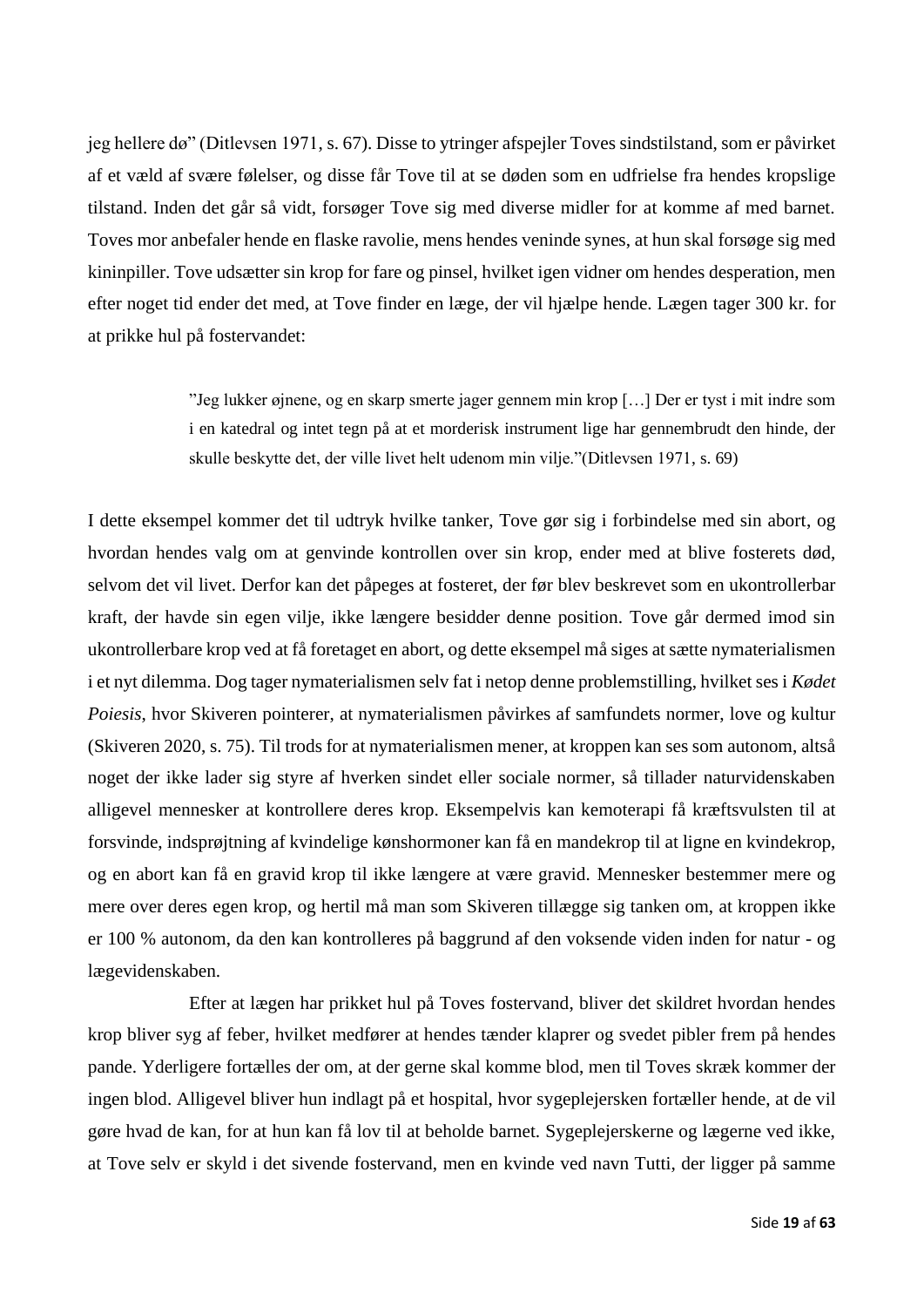stue som Tove, gennemskuer hende. Tove er i mellemtiden blevet desperat nok til at tage nogle kininpiller, hvilket har medført at hun er blevet døv:

> Det suser for mine øre, og bag denne susen er der en vatagtig, skæbnesvanger stilhed. Måske er jeg blevet døv for livet, til ingen nytte, for der er stadig ikke kommet blod. Tutti står ud af sengen og går over og råber ind i mit øre: De vil se blod, det er alt, hvad de ønsker. Nu skal jeg lægge mine brugte bind over til dig, og i morgen tidlig skal du bare vise dem frem. Så laver han en udskrabning (Ditlevsen 1971, s. 71).

Det lykkes til sidst Tove at få en udskrabning, og da Ebbe efterfølgende kommer med blomster, tænker Tove over hans udtryk af forladthed over at befinde sig i en "kvindeverden af blod, kvalme og feber"(Ibid.). Som det tidligere er blevet beskrevet, mener Tove ikke at mænd kender til følelsen af at leve i en krop, der er uafhængig af deres vilje, men paradoksalt nok er det alligevel dem, der bestemmer over kvindens krop. Derfor føler Tove sig alene i denne kvindeverden, og dermed også alene om de mange ting, som hun føler sig nødsaget til at udsætte sig selv og sin egen krop for. Manden går fri fra disse lidelser, hvilket også er en tematik, som Ravn skildrer i *Mit arbejde*, og dette værk vil jeg nu bevæge mig videre til, for at analysere hvordan den reproduktive krop skildres her.

### <span id="page-20-0"></span>Den reproduktive krop i *Mit arbejde*

*Mit arbejde* handler om karakteren Anna, der kæmper med en fødselsdepression. Værket strækker sig derfor ikke over flere årtier, men nærmere over en bestemt periode i Annas liv. Værket har en eksperimenterende form der består af 13 begyndelser, 28 fortsættelser og 9 slutninger, og derfor synes der ikke at være den samme form for kronologi, som i Ditlevsens værk. Gennem breve, dagbøger og digte forsøger Anna at rumme alle de svære følelser, som hun støder på gennem moderskabet. Anna er blevet enig med sin kæreste Aksel om, at de skal være lige om barnet, men gennem moderskabet oplever Anna hvordan barnet er langt mere knyttet til hende end Aksel, hvilket hun mener skyldes den kropslige forskel, der er mellem kvinder og mænd. Derfor fylder fødsel, amning og postfødsel meget i *Mit arbejde*, og dette vil jeg forsøge at skrive frem i min analyse af den reproduktive krop.

"Jeg kan stadig nå at forlade lejligheden og Aksel og få en abort. Noget mærkeligt er ved at rinde ud, og jeg har det, som om jeg står foran døden. […] Om morgenen er der meget lidt af denne tilstand tilbage, og jeg ved, at jeg vil have barnet." (Ravn 2020, s. 181) Dette citat skildrer den affektive modus der forløber gennem hele romanen, hvor karakteren Anna kæmper med et væld af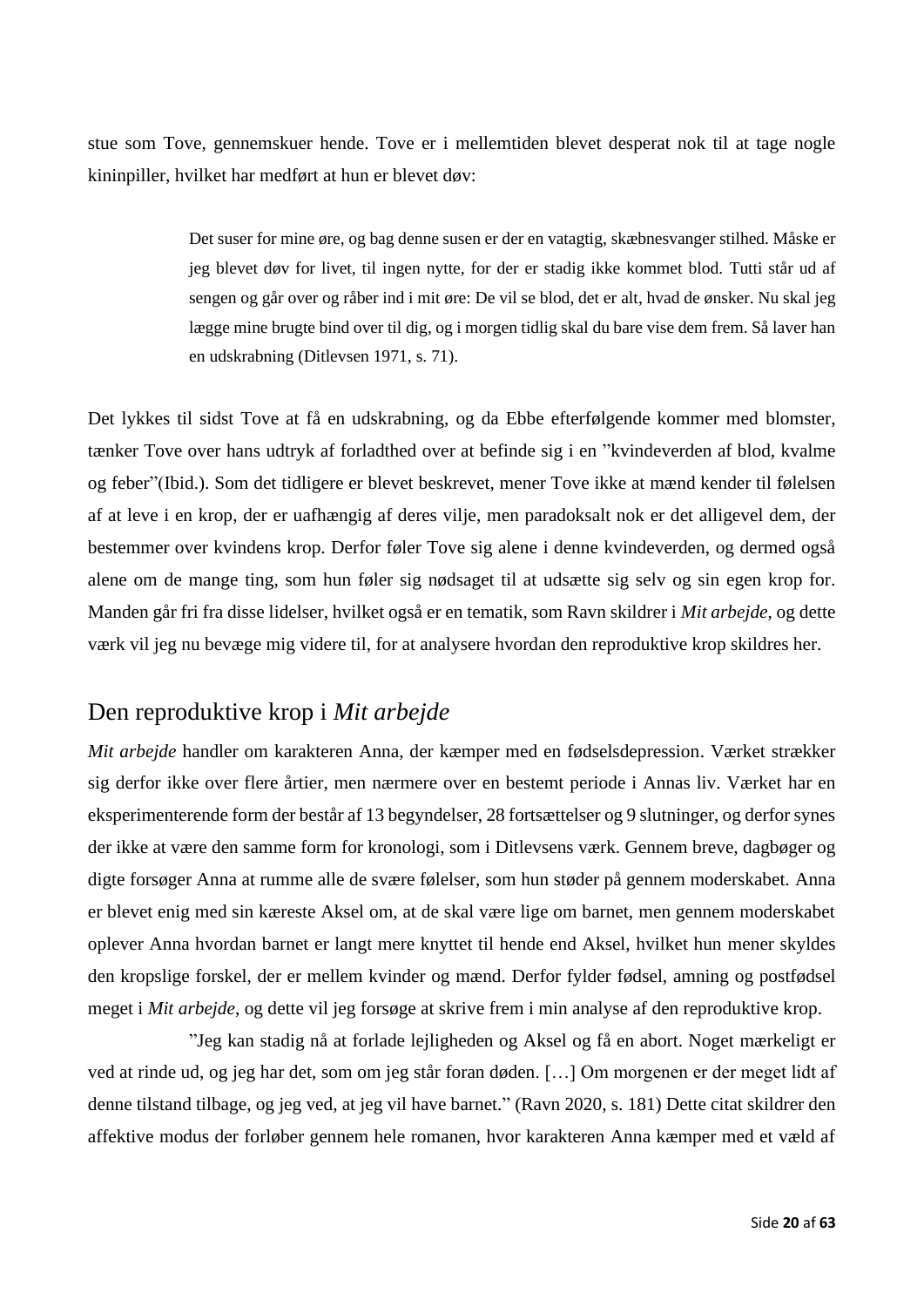ambivalente og mørke følelser. Disse følelser skildres gennem Annas splittede følelsesliv, hvor hun forsøger at elske sit barn, men ofte bliver overvældet af katastrofetanker, der er forårsaget af den fødselsdepression, som hun lider af. På den måde kan man sige, at Anna er underlagt sin krop, da den netop lader sig styre og kontrollere af hendes psykiske tilstand. Annas mange katastrofetanker får hende til panikke og overveje at forlade sin kæreste og få en abort, så hun igen kan genvinde kontrollen over sin egen krop. Flere gange gennem romanen fortælles der dog om, at Anna ikke kan flygte fra moderskabet, fordi hendes krop har lænket hende til barnet

> "Hvorfor føler jeg mig indlagt til at ønske graviditeten hvert vågne øjeblik? Hvordan træder en gravid kvinde bort fra sin graviditet? Hvordan kan hun få den på afstand for at få vejret, for at kunne fatte omfanget af det, der sker? Svaret er, at det kan hun ikke. Der er ingen pause for den gravide kvinde. Hun er nærværende i skabelsen konstant." (Ravn 2020, s. 201)

I det ovenstående citat beskriver Anna hvordan det for hende føles at leve i en krop, som hun ikke kan få en pause fra. Dette medvirker ligeledes til, at Anna føler sig fanget i sin gravide krop, da den følger sin egen naturlige proces i dens skabelse af barnet.

Det kropslige fokus fylder rigtig meget i Ravns værk, og kroppen skildres også som en genstand, hvis drifter og egenskaber har ophav i den animalske og materielle verden. I værket beskrives det hvordan selv kærligheden til barnet er dyrisk og nærmere skal betragtes som et instinkt, der opstår i det øjeblik, hvor kvinden møder barnet. Et sådan syn kan siges at gå imod de flestes opfattelse af den kærlighed, der opstår i det første møde mellem mor og barn. Det første møde mellem mor og barn er nemlig gennem bl.a. film og medier, blevet portrætteret som smukt, livsbekræftende og ikke mindst lykkeligt, men denne opfattelse synes ikke at komme til udtryk i *Mit arbejde*. I stedet bliver det forklaret hvordan graviditets-, fødsels- og ammehormoner kontrollerer kroppen, og at disse hormoner får Anna til at føle en omsorg over for sit nyfødte barn. Samtidig får hormonerne Annas bryster til at producere mælk, og derved kan man påpege at disse beskrivelser skildrer det kropslige frem for det følelsesmæssige. Der udtrykkes som sagt ingen kærlighed i Annas første møde med barnet, men i stedet tager kroppen over og sørger for, at barnet får udfyldt dets behov, mens Anna bliver ladt tilbage med et væld af komplekse følelser:

> amningen udløser sin sorte sprøjte den sorte jord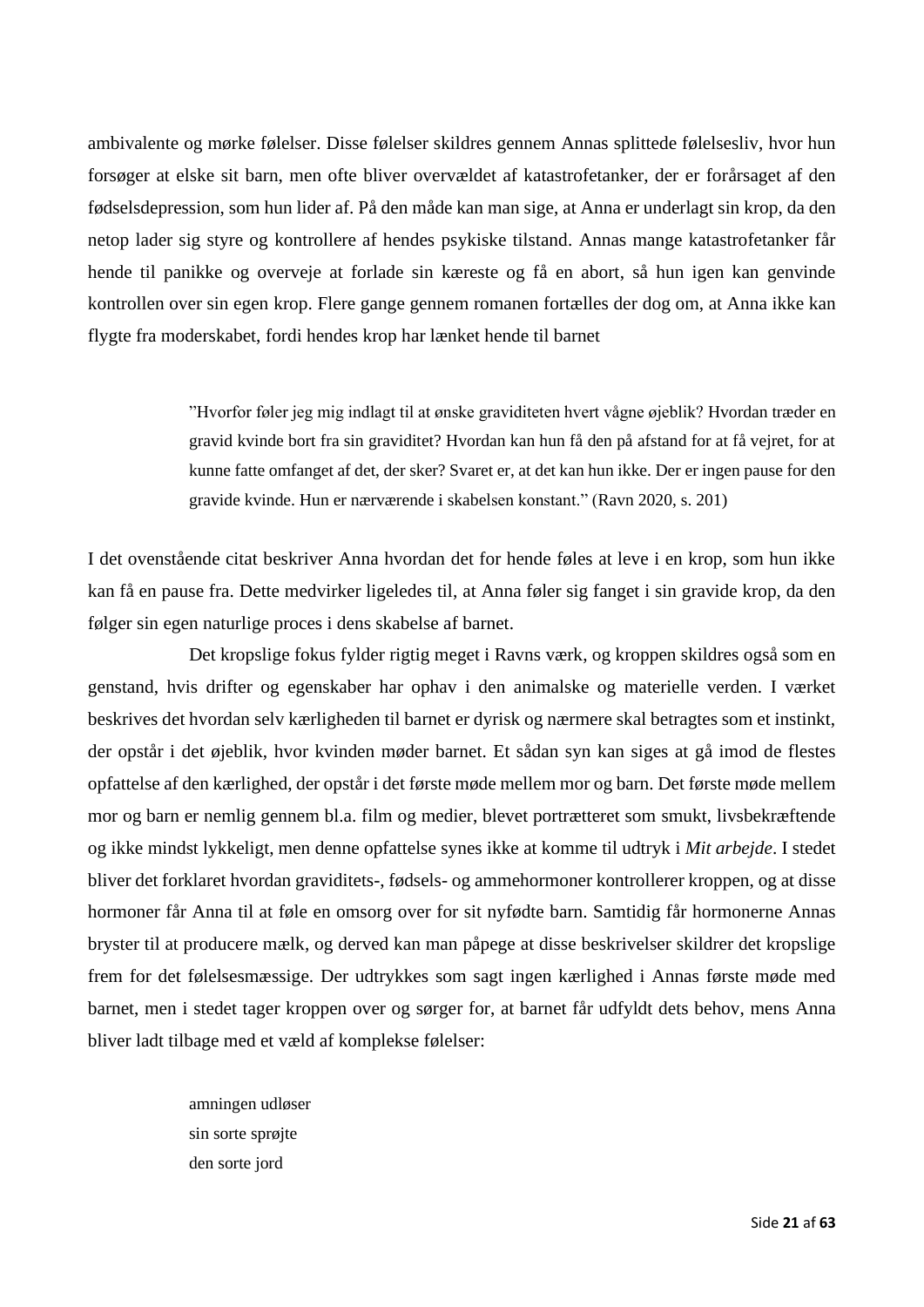den vil mig det hverken godt eller dårligt […] jeg vågner og angsten står der jeg falder nedad i sengen jordens overfalde forsvinder der er muld og vand og metal blodets opskrift […] hvad har barnet kostet hvad har barnet kostet mig jeg vågner og er ved at dø at elske det spæde barn det bringer mig ingen glæde […] kærligheden til barnet er dyrisk ikke kærlighed men sult alle disse indledende øvelser også med barnet mit hjertes mistro. (Ravn 2020, s. 34-37) […] jeg er død og begravet af min fødsel  $\mathbf{r}$ amningen går gennem mig som tungmetal jeg lægger barnet til jeg trækker vejret jeg holder ham jeg spænder op i armen jord vælder op i mig  $[\ldots]$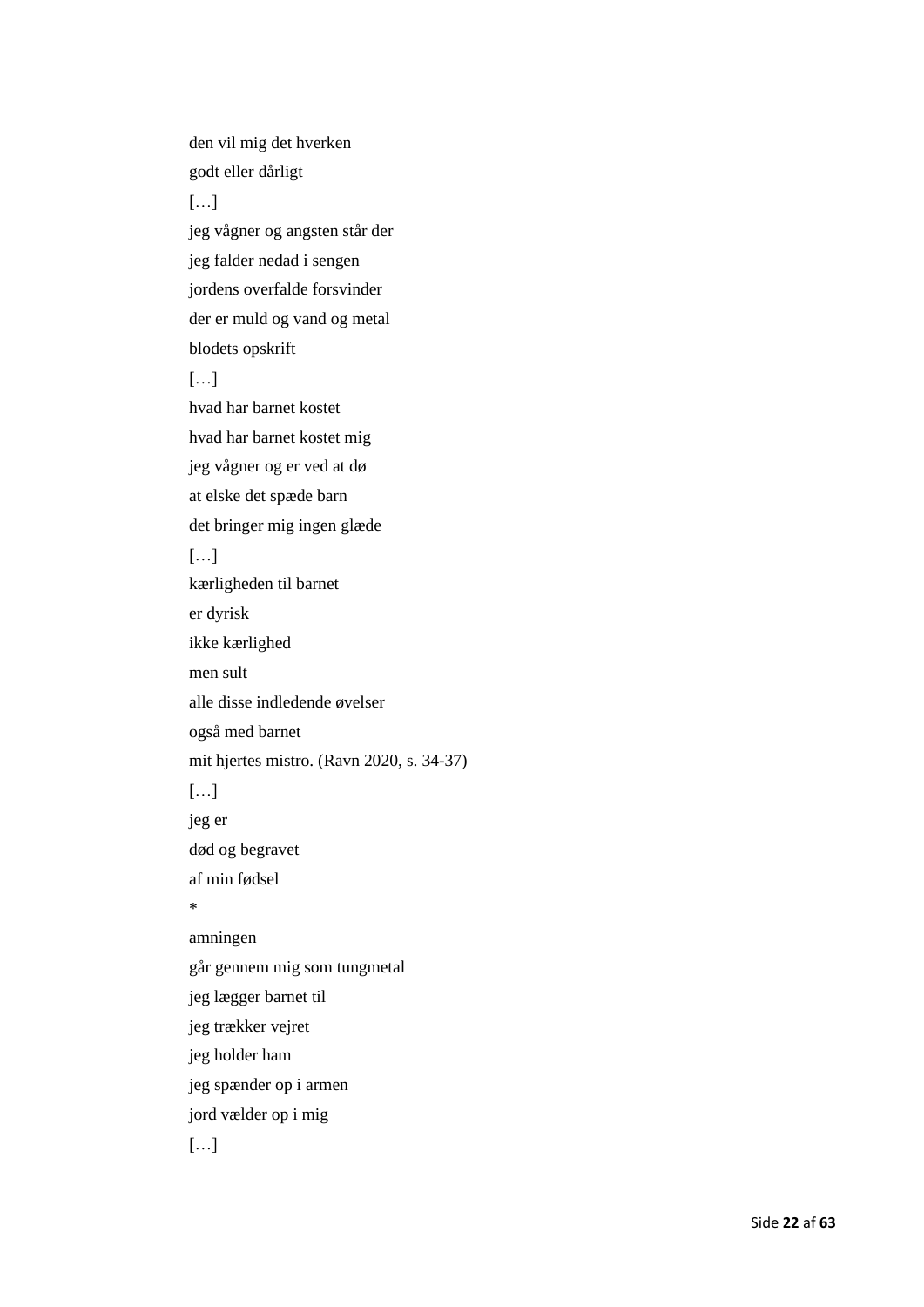vi knytter os til hinanden som dyr uden hensigt uden personlighed det får mig til at tænke at kærligheden er menneskeskabt siden barnet og jeg ikke elsker hinanden men lever i en uendelig indbyrdes afhængighed (Ravn 2020, s. 53).

Digtet ovenfor vidner om den fremmedgørelse, som det lyriske jeg føler, idet hun lever i en krop, der lader sig styre af biologiske processer, hvilket påvirker hendes følelsesmæssige tilstand. Det lyriske jeg føler, at hun drukner i mødet med sin krops nye tilstand, og beskrivelserne beretter endvidere om hvordan jeget er underlagt kroppens materialitet. Med dette menes, at jeget fornemmer en kropslig kontakt med naturen, hvilket bl.a. kommer til udtryk gennem brugen af sætninger som "jordens overfalde forsvinder" og "der er muld og vand og metal" "blodets opskrift." Foruden disse eksempler bliver amningen også sat i forbindelse med jord og tungmetal og på baggrund af følgende eksempler, kan man kommentere på, at jord bliver anvendt som et retorisk greb, der peger i retningen af jordmetaforikken (Skiveren 2020, s. 256). Jordmetaforikken behandler tanken om, at kroppen er bundet til jorden, og derfor glemmer den aldrig sin oprindelse, men handler ud fra sine jordbunde magter.

Jord spiller dermed en afgørende rolle i hvordan kroppen kan forstås som noget, der kommer fra naturen, og har rod i det materielle og animalske. Derfor følger kroppen sine instinkter samt biologiske processer, helt uden at jegets sind behøver at hjælpe til. Amningen beskrives yderligere som en ustoppelig handling, der skaber et bånd mellem mor og barn, hvilket gør dem indbyrdes afhængige af hinanden. Digtet beskriver at denne afhængighed skyldes en menneskeskabt kærlighed. Dette udsagn skaber grobund for undring, for hvad vil det sige at kærligheden er menneskeskabt? Man kan argumentere for, at det menneskeskabte er blevet til gennem konstruktivismen og de sociale normer, som er blevet konstrueret ud fra en tanke om at kærligheden mellem mor og barn er ubetinget, og derfor er en naturlig proces ligesom amningen. Det lyriske jeg synes ikke at dele denne opfattelse, idet hun ikke føler, at hun elsker barnet, og at barnet heller ikke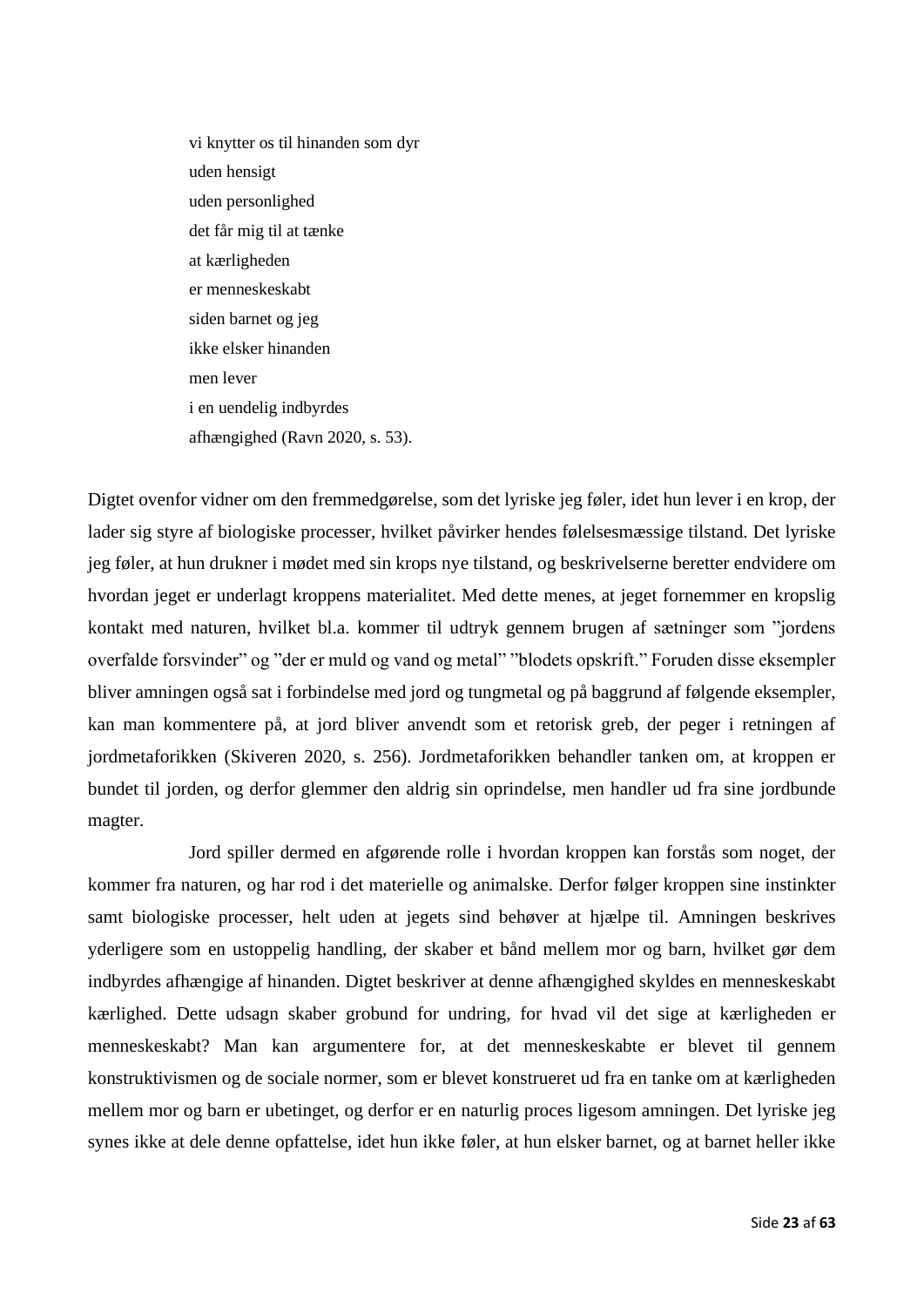elsker hende, men gennem deres kroppe, er de knyttet til hinanden som dyr. Dette er endnu et eksempel på hvordan dette digt skildrer, at kroppen har rod i dets animalske og materielle ophav. Kroppen er som jord og trækker på dens oprindelse, der får den til at følge de samme instinkter, som menneskekroppe altid har gjort.

Kroppen er bundet til sin materialitet, idet den kontrollerer sig selv og kender til dens formål og i *Mit arbejde*, bliver det yderligere forklaret hvordan pigekroppen besidder en række grundfæstede instinkter, der forbereder den til dens rolle som kommende mor. Anna tænker eksempelvis på, at hendes mange barndomslege med dukker har været en form for træning og forberedelse. Ligeledes pointerer Anna, at Aksel ikke har leget de samme lege, dengang han var barn, hvorfor hun mener, at hun har lettere ved at skifte barnet og give det tøj på, end Aksel har. Denne tanke er blot et af de mange eksempler, som Anna anvender som belæg for, hvorfor mænd og kvinder ikke er lige. Overordnet set føler Anna, at kvinden er dømt og bundet til sin biologi, hvorimod manden går fri. Selvom Anna og Aksel har aftalt, at de skal være lige om barnet, og leve som en moderne mand og kvinde, følger Annas krop ikke denne sociale diskurs. Anna gør det flere gange klart, at hende og Aksel ikke er lige, da det er hendes krop, der har givet barnet livet og efterfølgende skal sørge for at give det føde. Selvom Aksel forsøger at forklare Anna, at de kan give barnet en flaske for at være mere lige, nægter Anna at lytte, da hun er overbevist om, at modermælk er bedst for barnet.

Som tidligere nævnt får man som læser indblik i Annas ambivalente følelser, og det skildres hvordan hun føler sig lænket til sin ammende krop, men samtidig ikke kan holde ud at være adskilt fra barnet: "mine hænder savner ham som hud". (Ravn 2020, s. 35) Annas ambivalente følelser bliver til i mødet med hendes nye rolle som mor, idet hun føler sig fremmedgjort over for sig selv: "hvem er det der har født" (Ravn 2020, s. 34). Denne fremmedgørelse rummer også en kropslig fremmedgørelse, idet Anna har svært ved at genkende sin krop efter fødslen:

> Efter fødslen havde hun aldrig helt fået det samme forhold til sin skede og til kønslæberne. Klitorissen var den samme som før, men skeden og kønslæberne, de huskede smerten, og stadig nu, to og et halvt år efter, var Anna svimmel og urolig over sit køn og de erfaringer, skeden og vulvaen havde givet hende, katastroferne kønnet have ført med sig. (Ravn 2020, s. 391)

Det ovenstående citat beskriver ikke blot hvordan Anna føler sig fremmed overfor sin postfødselskrop, men der berettes også om at kødet husker fødslens smerte. Hertil kan man inddrage Ahmeds teori, der beskæftiger sig med at kroppen husker dens møde med verdens objekter, og at den handler ud fra disse erfaringer. Annas krops møde med fødslen har medført et traume, og derfor opstår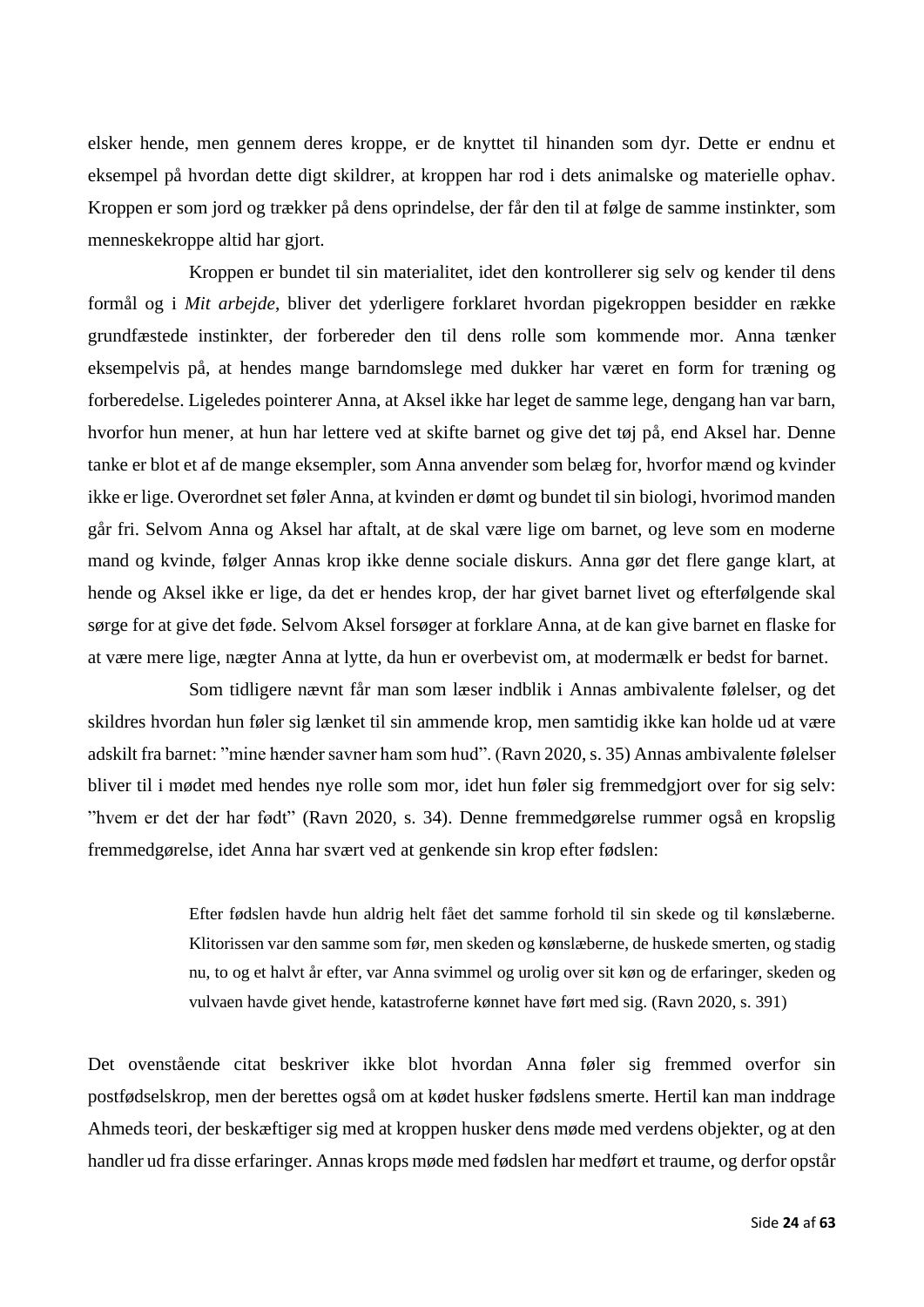der pludselige katastrofetanker hos Anna, når hun reflekterer over hvorvidt, hun vil have flere børn. Tanken om at hendes krop skal gennemleve dette traume om igen, får Annas krop til at reagere affektivt, idet hun bliver fyldt med ængstelige tanker, som hun ikke har kontrollen over.

Gennem romanen kæmper Anna med sin kropslige og mentale tilstand. Den kropslige tilstand omhandler graviditet, fødsel og amning og hvordan Anna føler sig fremmedgjort over hendes egen naturs ressourcer (Ravn 2020, s. 400). Derved skildrer *Mit arbejde* hvordan Anna lærer at leve som reproduktivt kød og hvilke egenskaber hendes krop besidder. Annas mentale tilstand er som tidligere nævnt styret af et væld af tanker og ambivalente følelser, og disse kan siges at strømme rundt i hendes hoved og føles lige så ukontrollerbare, som når mælken strømmer ud af hendes bryst. Derfor har det været svært at behandle det kropslige uden at inddrage det mentale fokus i analysen af den reproduktive krop, idet Annas kropslige tilstand synes at påvirke det mentale og omvendt. Senere i dette speciale vil det blive diskuteret om denne distinktion mellem kroppen og sindet overhovedet er mulig, men først vil jeg bevæge mig videre til en opsamling, der skildrer hvordan *Gift* og *Mit* arbejde fremstiller den reproduktive krop på hver sin måde.

### <span id="page-25-0"></span>Opsamling på *Gift* og *Mit arbejdes* fremstilling af den reproduktive krop

På baggrund af de to ovenstående analyser af den reproduktive krop i *Gift* og *Mit arbejde* ses det tydeligt, at Ravns værk bærer mere præg af kropslige beskrivelser end Ditlevsens værk. Dette har fået mig til at reflektere over, hvorvidt man kan argumentere for, at *Gift* er "kropsligt nok" til at blive analyseret ud fra en kropsorienteret analysestrategi. Dog mener jeg, at de to værker behandler de samme tematikker og problemstillinger, hvorfor jeg ikke synes, at de sparsommelige beskrivelser af det kropslige i *Gift* er nok til at udelukke værket fra denne analysestrategi. Derfor vil jeg i denne opsamling argumentere for, hvordan de to værker skildrer det kropslige på hver sin måde, men stadig omhandler de sammen tematikker.

Først og fremmest kan man påpege, at Ditlevsen skriver i en anden tid end Ravn. *Gifts* handling foregår i 40'erne, hvor kroppen stadig bar præg af at være genstand for det tabubelagte. Som tidligere nævnt er der i 2010'erne kommet en bølge af ny litteratur, der tilgår kroppen på en ny og mere kropslig måde, hvorfor Skiveren mener, at der er brug for en ny analysestrategi, der bedre kan tilgå denne tendens.

For at give et konkret eksempel på hvordan Ditlevsen og Ravn hver især behandler det kropslige, vil jeg se nærmere på værkernes beskrivelse af hhv. Anna og Toves fødsel: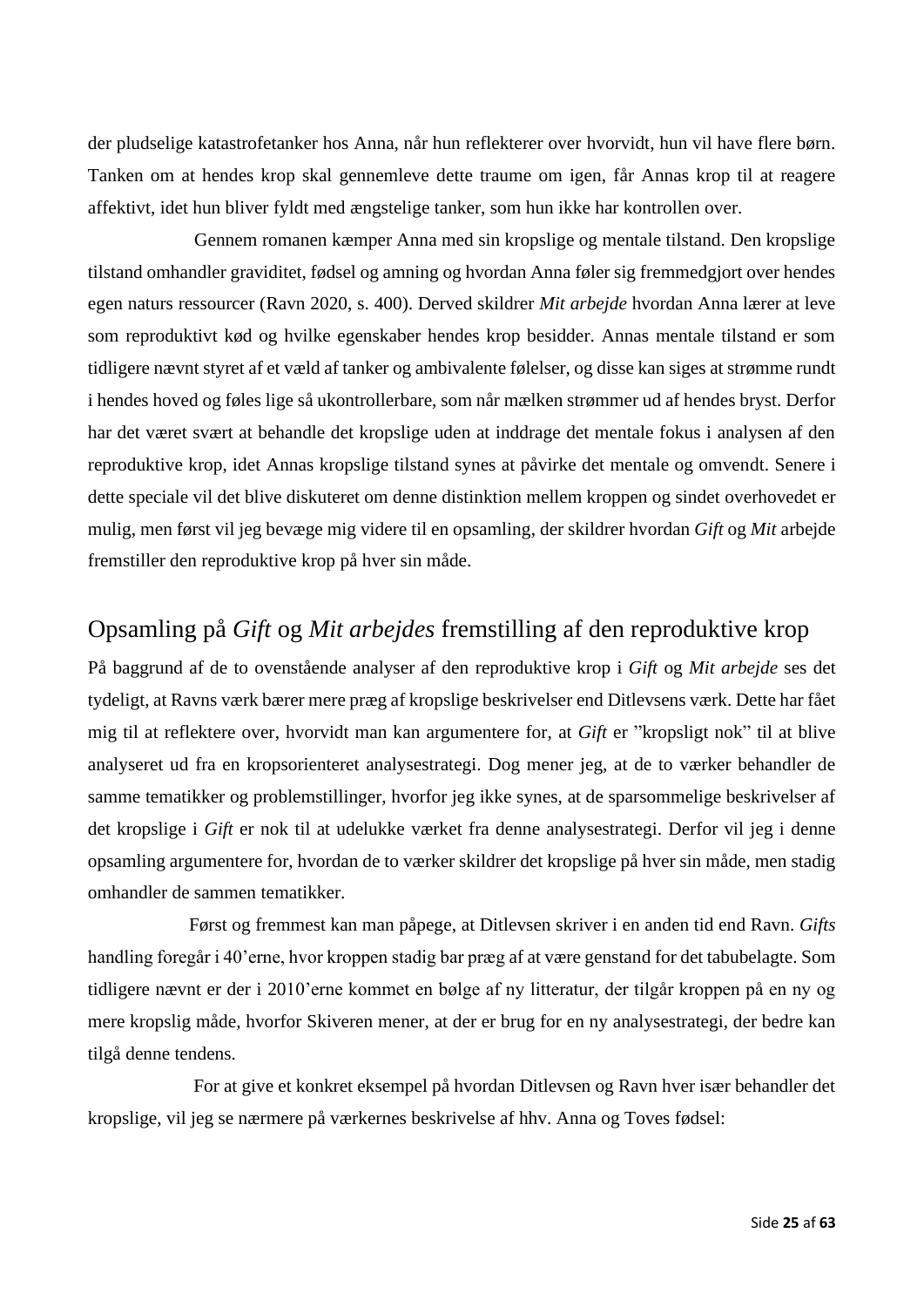Endelig om formiddagen får jeg ondt i maven og jeg spørger fru Hansen, om det kan være veer. Det mener hun nok, og opad dagen forværres det. Ebbe holder mig i hånden, når turene kommer. Om aftenen tager vi ind på klinikken og han tager afsked med mig med et langt, hjælpeløst blik.

Jamen hun er jo grim, siger jeg forbløffet og ser ned på den lille bylt menneske man har lagt i mine arme. (Ditlevsen 1971, s 48)

\*

I Ditlevsens værk bliver det fortalt, hvordan veerne tager til, hvorefter der markeres et afsnit i tekstens form, hvilket indikerer et spring i tid. Efter dette afsnit bliver Toves første møde med hendes datter beskrevet. Der forekommer derfor ingen beskrivelser af den fødende krop, blod eller de smerter, som en fødsel forårsager. Dog får man som læsere senere indblik i, hvordan Tove hylede og skreg, da hun fortæller Ebbe om sin fødsel, men ingen af disse beskrivelser er nær så kropslige, som i Ravns værk:

#### **Kl. 12.50**

Kommer op på toilettet og har spontan vandladning. Lige efter vaginaleksploration ses spontan vandafgang med tyndt, lysegrønt fostervand […] 4 veer på 10 min. Anna bliver meget forpint. […] **Kl. 14.15**  Anna ryster […] Anna siger selv, at det kan være angsten, eftersom hun ofte reagerer på voldsomme episoder og det var meget voldsomt at være så forpint. **Kl. 16.45** Smertegennembrud […] **Kl. 20.43** Der fødes en levende dreng i en regelmæssig baghovedpræsentation. (Ravn 2020, s. 24-27).

I Ravns værk anvendes Annas vandrejournal til at fortælle om fødslen, og heri indgår medicinske termer, som får fødslen til at fremstå særdeles kropslig. Eksempelvis fortæller ordet "vaginaleksploration" om hvordan Annas skede udvider sig og gør sig klar til at føde barnet.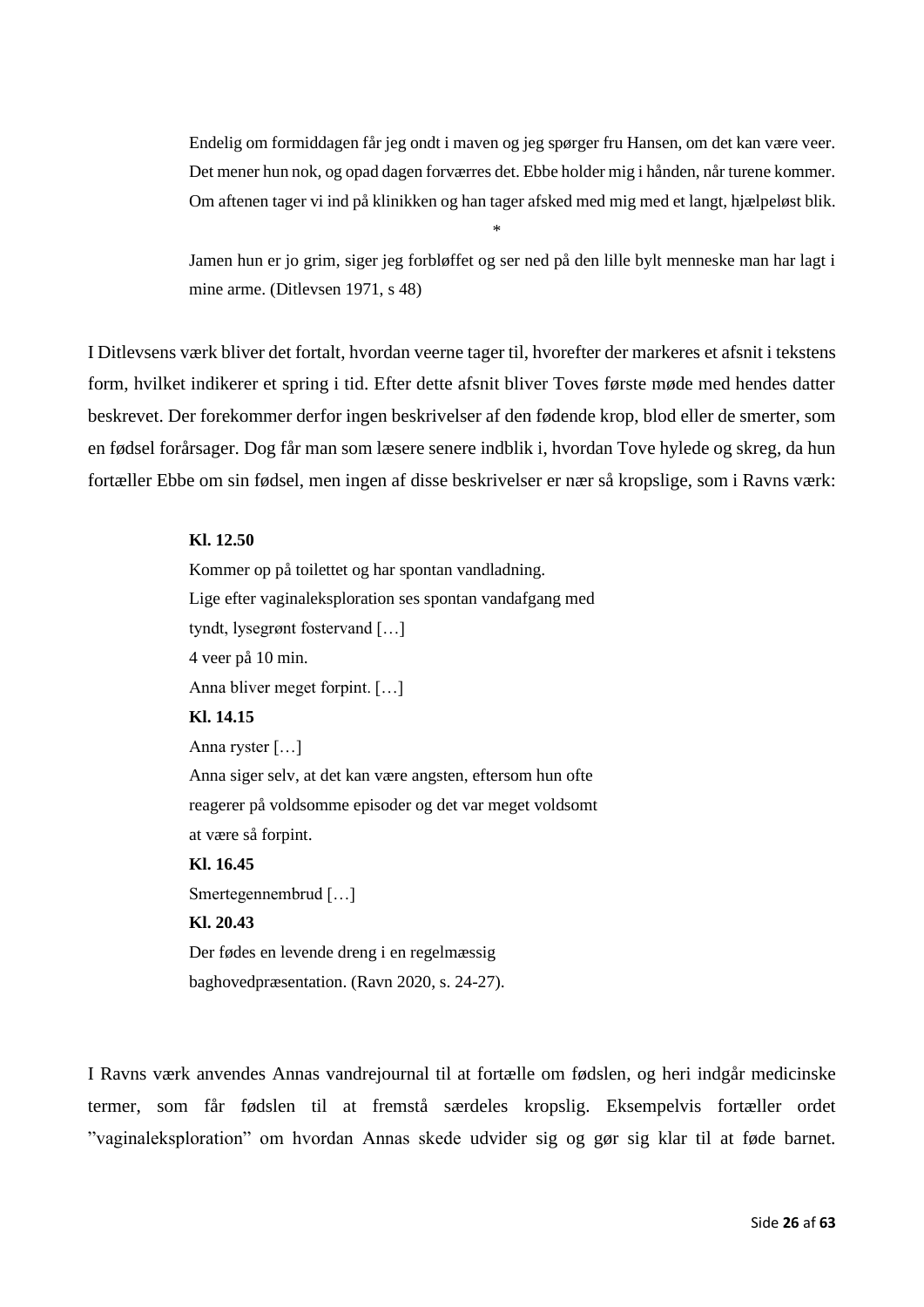Yderligere forekommer der eksempler på det, som Grosz kalder for bodyfluids, idet kropsvæsker som vandladning og vandafgang af fostervand ikke er noget som Anna kan kontrollere. Anna kan heller ikke kontrollere smerterne eller veerne, og der fortælles om, hvordan denne voldsomme oplevelse udløser angsten i hende.

Selvom Ravns skildring af Annas fødsel er mere kropslig og detaljeret end Ditlevsens, er det vigtigt at pointere at Ravn og Ditlevsen begge skildrer det intime rum. Som vist gennem de to ovenstående citater udtrykker begge værker svære følelser ud fra hver deres varierende detaljeringsgrad. Derved kan man sige at begge citater gør op med det polerede billede omkring fødsel og det første møde med barnet og i stedet skaber et intimt rum for de tabubelagte følelser.

På baggrund af denne opsamling af de to værker, kan det påpeges at den væsentlige forskel ligger i skildringen af det kropslige, hvilket derfor forklarer hvorfor det har været muligt at gøre mere brug af nymaterialismen hos Ravn. Det affektive og følelseslivet kommer dog tydeligt til syne både hos Ravn og Ditlevsen, og derfor synes affektteorien at passe godt på begge værker, hvilket jeg vil illustrere i den næste analysedel, der omhandler det svage sind.

#### <span id="page-27-0"></span>Det svage sind

Tidligere i dette speciale er det blevet beskrevet, hvilken problematik der ligger i at skelne mellem det psykiske og fysiske, når man laver en kropsorienteret analyse. Jeg vil i denne indledning til "Det svage sind" konkretisere denne problemstilling yderligere. I den første analysedel "Den reproduktive krop" analyserede jeg hvordan karaktererne forholdt sig til deres krop og hvilke følelser, der udsprang på baggrund af deres kropslige tilstande. Karaktererne Anna og Tove kæmper begge med deres psyke eller "det svage sind," som Tove kalder det. Hos begge karakterer ses det, hvordan angsten får kroppen til at reagere affektivt i form af rystelser, hjertebanken og åndenød. Psyken udløser altså en kropslig reaktion, som karaktererne ikke er i stand til at kontrollere, og derfor argumenterer jeg for, at man kan anvende nymaterialismen til at analysere det aftryk, som f.eks. angsten sætter på kroppen.

I *Kødets Poises* analyserer Skiveren bl.a. den syge krop, og hvordan det føles at leve i en syg krop, som man ikke er herre over. Dog behandler han ikke det syge sind og hvorledes dette påvirker kroppen. Det kan derfor diskuteres om man behøves at skelne mellem krop og sind, når man foretager en kropsorienteret analyse. Ved at læse omkring psykiske lidelser, kan man finde forskning, der påviser hvordan psykiske belastninger kan komme til udtryk gennem en fysisk uro, der netop kan få kroppen kan ryste og forsage fysiske smerter (psykiatrifonden 2021). I *Mit arbejde* lægges der heller ikke op til at man kan skelne mellem krop og sind eller "krop og ånd", som Anna kalder det: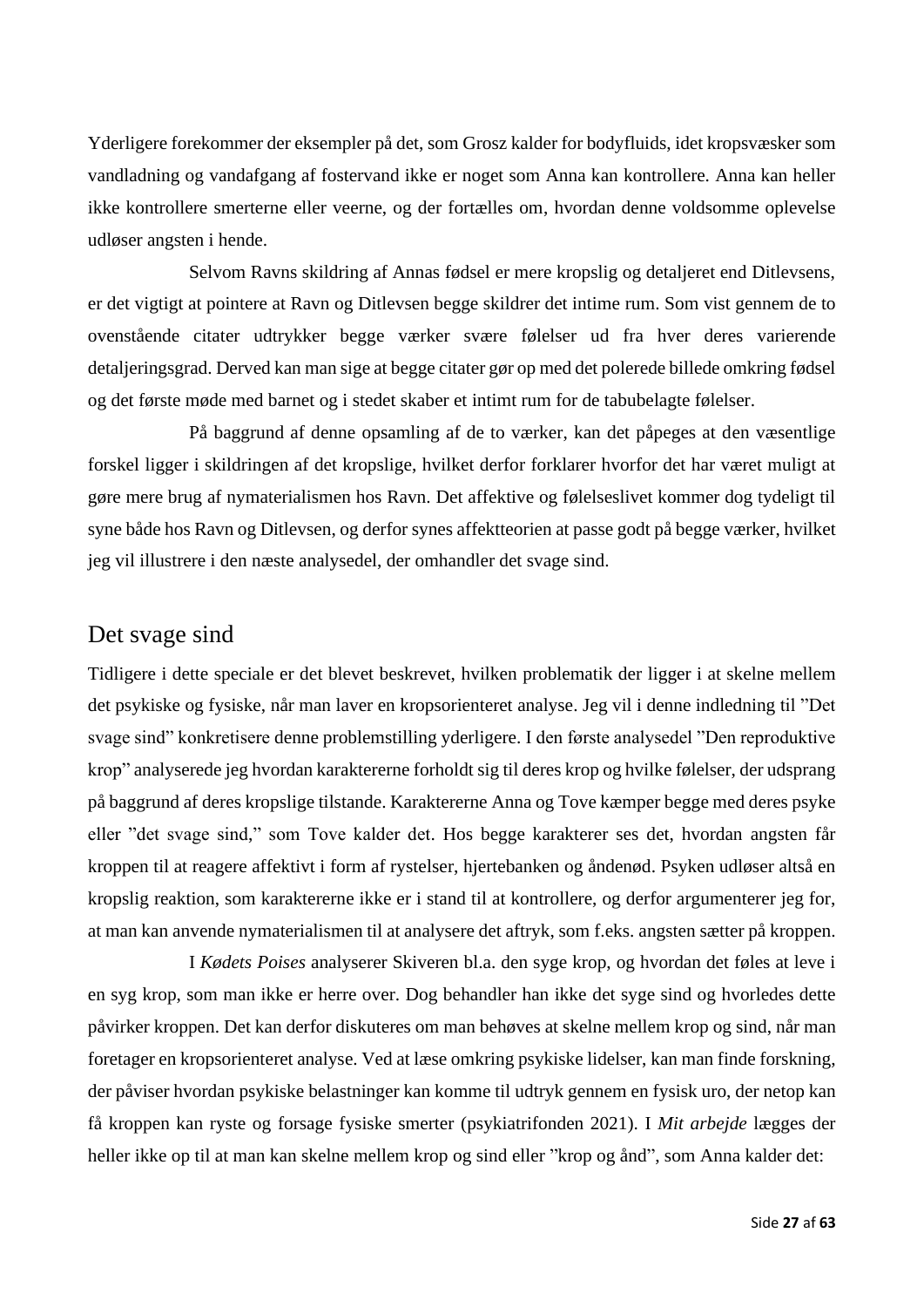Aksel levede stadig under den overbevisning, at der ikke fandtes den kropslige oplevelse, som viljen ikke kunne besejre og forme. Han abonnerede på opdelingen mellem krop og ånd. Anna rystede på hovedet. […] Han ved intet om at føde, skrev Anna. "Ethvert menneske, der nogensinde har været i live, er blevet født af en, der overlod sin vilje til kroppen," skrev Anna. (Ravn 2020, s. 418)

Den næste del af analysen vil derfor behandle sindet, og hvordan dette kan tage kontrollen over kroppen. Som tidligere nævnt vil nymaterialismen ikke udeblive fra denne del analysen, men affektteorien vil dog i højere grad blive taget i brug, da denne fungerer bedst i behandlingen af karakterernes følelsesliv.

### <span id="page-28-0"></span>Det svage sind i *Gift*

Til dig der søgte ly hos en der var for angst og svag, nynner jeg en vuggesang imellem nat og dag (Ditlevsen 1971, s.73).

Tove skriver dette digt kort tid efter, at hun har fået foretaget sin abort, og her beskriver hun sig selv som for angst og svag til at kunne gennemføre graviditeten. Dette digt bliver derfor en måde hvorpå hun retfærdiggør sin handling overfor sig selv. Men hvad vil det sige at være angst og svag? Gennem *Gift* bliver det flere gange fortalt, at Tove har et svagt sind, hvilket hun på sin vis også har, men hvilken betydning ligger der i at bruge betegnelsen svag frem for syg? Udtrykket det "svage køn" er blevet anvendt til at beskrive kvinder, da de, ifølge en traditionel opfattelse, er mere svage og forsvarsløse end mænd (Den Danske Ordbog, 2021). Man kan argumentere for at dette syn har påvirket kvindens position i samfundet, og derfor har man ikke taget kvinder lige så seriøst som mænd. I *Gift* kommenterer Tove også på det paradoksale i, at mænd bestemmer over kvinders krop, idet mandlige ministrer og læger, er blevet enige om at gøre abort til en kriminel handling. Derudover lider Tove under hendes tredje mand, Carls, magt over hende, idet han helst vil have, at hun bliver i hjemmet og ikke deltager i sociale arrangementer. Carl lokker derfor Tove med en sprøjte Pethidin, hvis hun bliver hjemme og denne fristelse, kan Tove ikke modstå. Man kan argumentere for at Tove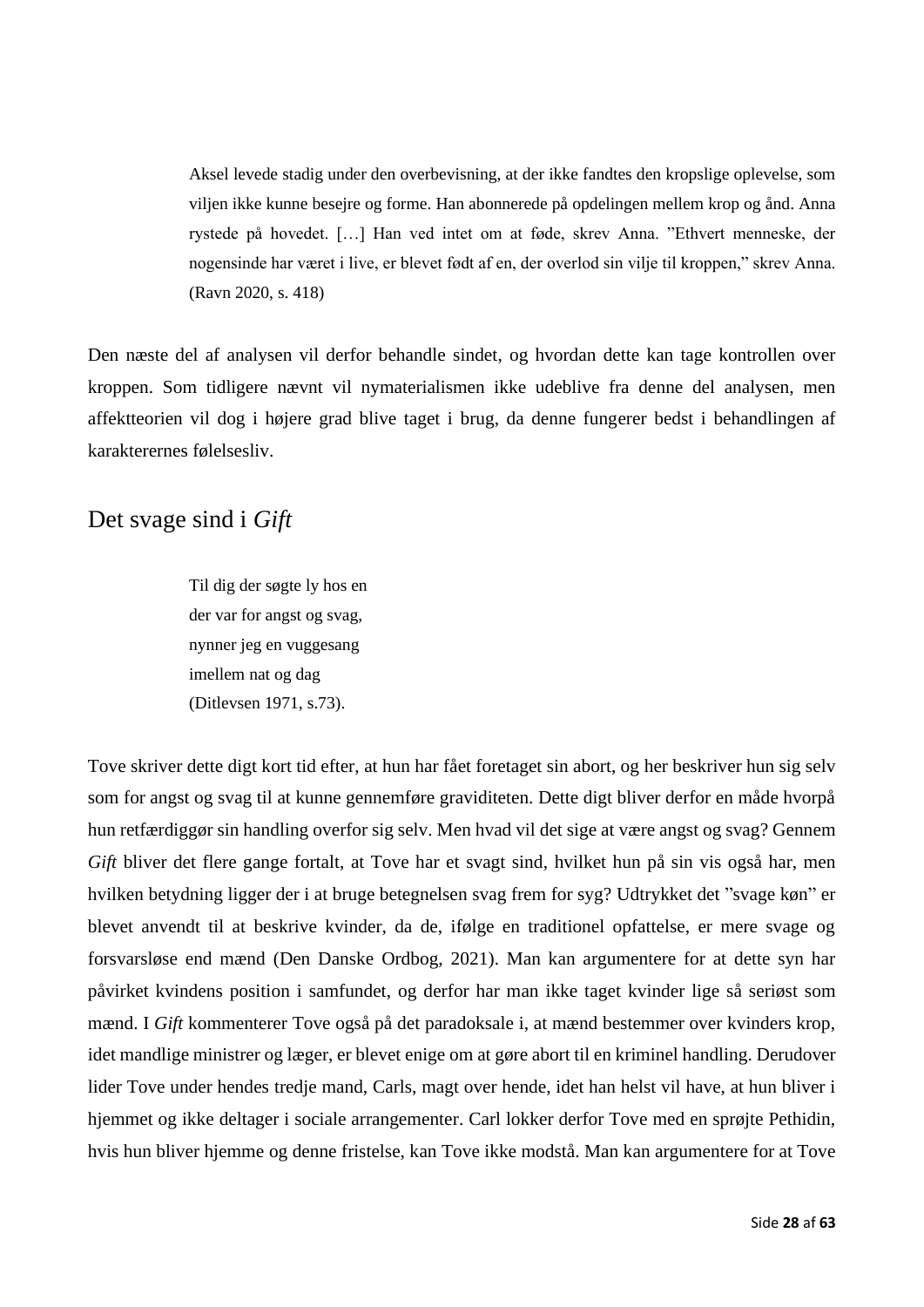er for svag til at sige fra, ikke over for Carl, men overfor Pethidin og derfor giver dette også anledning til at dykke ned i, hvorfor Tove er afhængig af dette stof.

Som tidligere nævnt beskriver Tove hvordan hun har et svagt sind, hvilket gør at hun har en tendens til at føle sig depressiv og ser verden som grå:

> efterhånden som væsken i sprøjten forsvinder ind i min arm, breder der sig en aldrig før oplevet salighed gennem hele min krop. Rummet udvider sig til en strålende sal, og jeg føler mig helt slap, doven og lykkelig som aldrig før […] Mens jeg kører hjem i sporvognen, klinger virkningen af sprøjten langsomt af, og jeg synes, der lægger sig er gråt, slimet slør over alt, hvad mine øjne falder på (Ditlevsen 1971, s. 83-84).

Tove stifter første gang bekendtskab med Pethidin, da hun skal have foretaget sin 2. abort hos lægen Carl, som hun uheldigvis har været i seng med. Tove er stadig gift med Ebbe og ønsker ikke, at et barn såvel som utroskab skal ødelægge deres forhold, men i det øjeblik hvor Carl sprøjter Pethidin ind i hendes åre, bliver hun, som citat ovenfor beskriver, fyldt med en følelse af lykke og salighed. For at kunne opleve denne følelse igen, vælger hun at gå fra Ebbe og gifte sig med Carl, selvom hun ikke er forelsket i ham: "Hvis jeg nu fortalte ham sandheden? Hvis jeg fortalte ham, at det var en klar væske i en sprøjte, som jeg var blevet forelsket i og ikke i den mand, der var indehaver af sprøjten?" (Ditlevsen 1971, s. 90)

I det ovenstående citat bliver det skildret hvordan Toves krop er underlagt en kropslig afhængighed, hvilket gør hende ude af stand til at se rationelt på tingene. Pethidin kontrollerer ikke alene Toves valg, men det skader ligeledes hendes krop, men ingen af delene synes at få hende til at stoppe. Hertil kan man diskutere hvorvidt det er Toves mentale eller kropslige afhængighed, der får hende til at blive ved med at stikke sig. Som tidligere nævnt kæmper Tove med sit svage og ængstelige sind, hvilket medfører, at hun ofte føler sig depressiv. For at få en pause fra denne tilværelse, anvender hun Pethidin, som giver hende den lykkefølelse, som hun desperat stræber efter. Derudover præger Toves angst hendes krop i et omfang, der gør at hun har svært ved at sove og finde ro i sin krop. Derfor kan man argumentere for, at hendes krop på samme måde som hendes sind, har brug for Pethidin, da det gør hendes krop, slap og doven. Toves krop kan siges hele tiden at være i alarmberedskab både mentalt og fysisk og hertil kan det igen inddrages hvordan kroppen og sindet hænger uløseligt sammen.

Toves krop bliver langsomt mere syg og skrøbelig i takt med, at Carl bliver ved med at give hende Pethidin. I værket beskrives det hvordan blodårerne i Toves arme er stoppet til, da de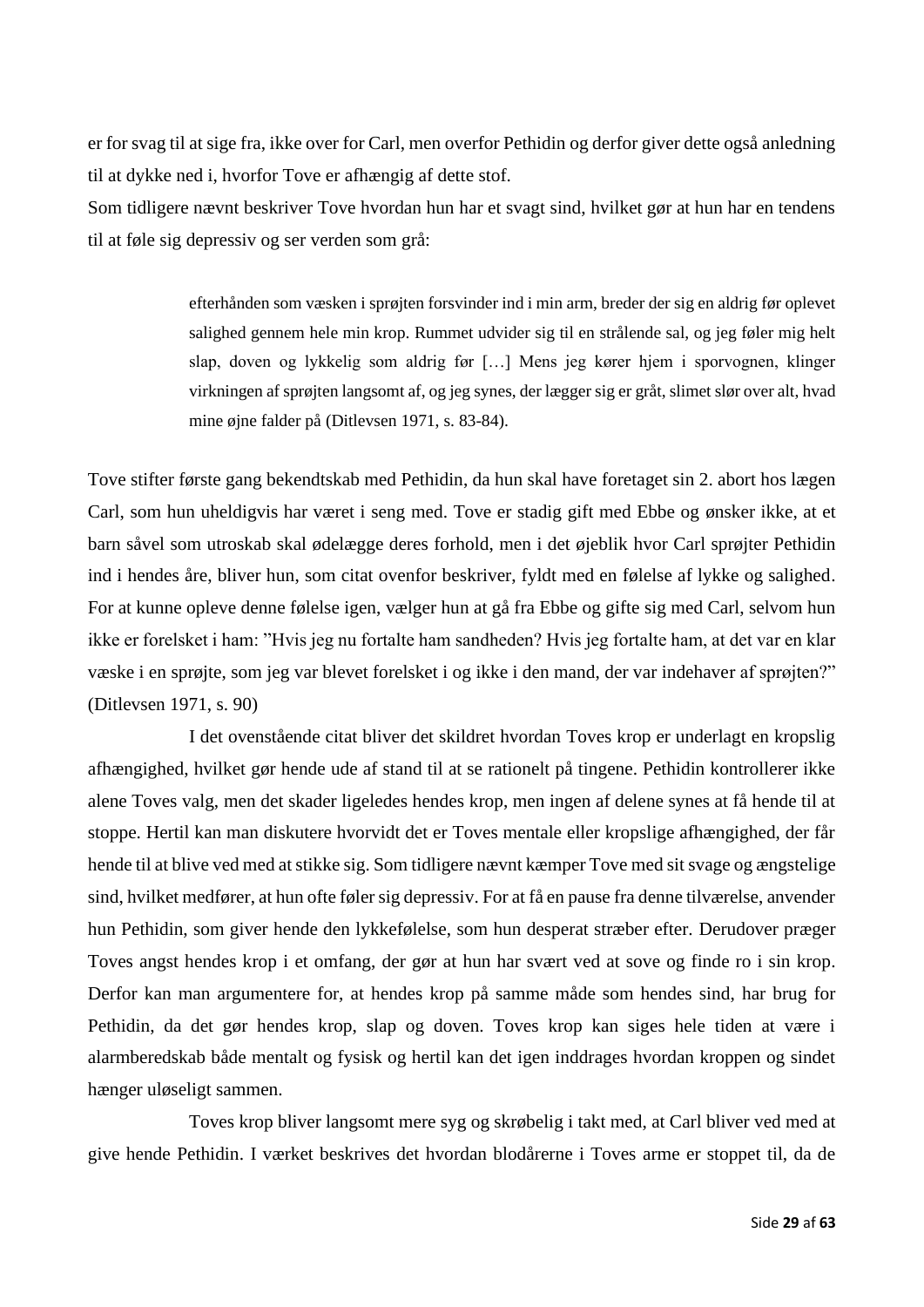nærmest er ødelagte af de mange stik, som Carl giver hende. I begyndelsen får Tove kun én sprøjte om dagen, men i forbindelse med at hendes afhængighed vokser, og virkningen af Pethidin begynder at aftage, går Carl med til at give hende større doser og flere sprøjter. Derfor ender Carl til sidst med at bruge Toves blodårer i fødderne, og på dette tidspunkt i romanen forekommer der flere beskrivelser, der vidner om, at Toves krop begynder at sige fra:

> Mon det er nat eller dag? Jeg løfter mig op på albuerne og lader mig med besvær glide ud af sengen. Jeg opdager, at jeg ikke kan stå oprejst. Så kravler jeg på alle fire hen over gulvet og løfter mig op på skrivebordsstolen. Anstrengelsen er så stor, at jeg må lægge armene hen over skrivemaskinens taster og hvile hovedet et øjeblik på dem. Mit åndedrag hvæser gennem stilheden. […] Jeg er ved at dø. (Ditlevsen 1971, s. 118-119).

I dette citat kan det diskuteres om det er kroppen eller sindet, der skrider til handling, og får Tove til at ringe efter hjælp. Tove opdager i ovenstående citat hvordan hendes krop er hærget efter flere års misbrug og derfor ikke virker, som den skal, og tanken om at hun er ved at dø, synes at være en motivation, til at stoppe sit misbrug. Tove ved, at hun ikke længere vil kunne komme i besiddelse af Pethidin, hvis hun ringer til lægen, og derfor kan man argumentere for at sindets vilje tager kontrollen over kroppen. Dog beskriver Tove at det eneste, der kan få hende til at stoppe sit misbrug, er de værker, som hun ønsker at skrive; ikke engang kærligheden til hendes børn ville være nok. Derfor kan man spørge om det i højere grad er den nedslidte krop, der trodser sin afhængighed, og derfor udsender signaler til sindet om, at den ikke længere fungerer. De mange biologiske advarsler kommer til udtryk i form af rystelser, svedeture samt smertende ømhed i alle kropsdele, og disse lidelser beskriver Tove som et helvede på jorden (Ditlevsen 1971, s. 117). Dette er et eksempel på hvordan kroppen kæmper imod selvets egen undergang, idet kroppens overlevelsesinstinkt tager over og sørger for overlevelse.

Det kan være svært at konkretisere yderligere om det er kroppen eller sindet, der tager styringen, og får Tove til at bede om hjælp og heri bliver det også tydeligt hvilken problematik, der ligger i at adskille sind og krop fra hinanden i stedet for at behandle dem som en samlet enhed. Tove kan hverken kontrollere hendes sind eller krop og de skriger begge efter hjælp på hver sin måde. Dog kan man pointere, at Toves sind har været grunden til at hun i længere tid har ignoreret hendes nedslidte krop og dens signaler. Dette skyldes det affektive følelsesliv og den skam, som hun føler over sin narkomani. Toves følelsesliv emmer af skam, selvmedlidenhed og dårlig samvittighed. Hun har dårlig samvittighed over, at hun ikke tænker på andet end Pethidin, hvilket gør at hun glemmer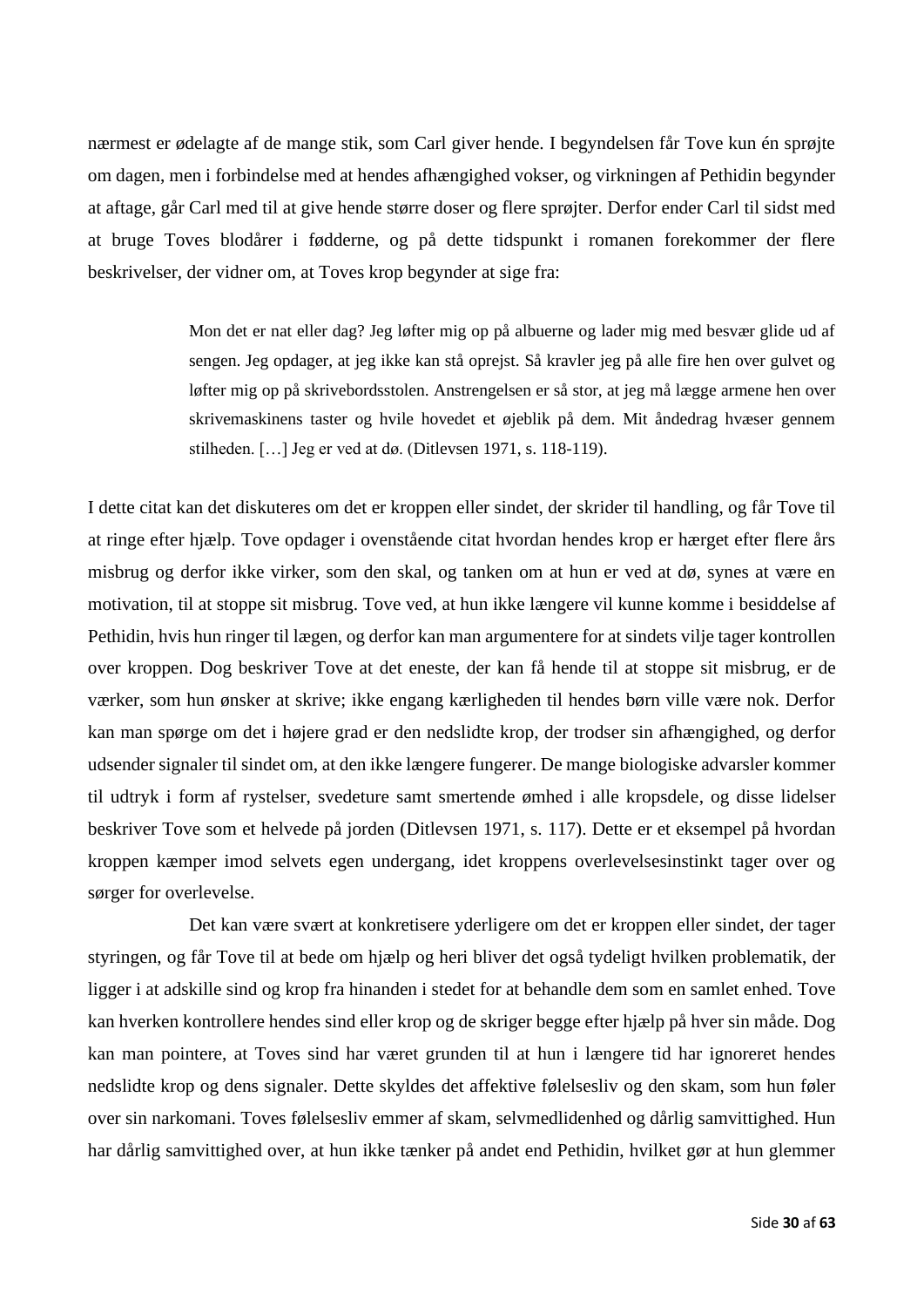sine børn og ikke har nogen fornemmelse over, hvilken alder de har, eller hvad de foretager sig. Yderligere får Toves skam over sit misbrug, hende til at lyve overfor venner og familie, idet hun bilder dem ind, at hun har fået en blodsygdom i takt med at hendes tilstand forværres. Sidst men ikke mindst er Tove fyldt med selvmedlidenhed over sig selv og sin nedslidte og hæslige krop:

> Da jeg løfter hovedet, ser jeg mig selv i et spejl og holder hånden for munden for at udtrykke et skrig. Det er ikke mig, græder jeg, sådan ser jeg ikke ud. Det er umuligt. I spejlet ser jeg et hærget, ældet, fremmed ansigt med grå, skællet hud og røde øjne. Jeg ser jo ud som en på halvfjerds, hulker jeg […] Da jeg er kommet i seng igen, ligger jeg og betragter mine tændstiktynde arme og ben og et øjeblik fyldes jeg af raseri mod Carl. (Ditlevsen 1971, s. 124)

Citatet ovenfor fortæller hvordan Tove reagerer, når hun ser hvordan hendes misbrug har hærget hendes krop. Hun føler sig fremmedgjort overfor den sygdomsramte krop og de mange selvmedlidende følelser bliver hurtigt omdannet til et raseri mod Carl. Dette raseri ophører dog, idet Tove selv føler, at hun selv bærer en del af skylden, og efter at hun har håndteret de mange følelser, begynder hun lige så stille at kende sig selv på ny.

Læser man Ditlevsens værk ud fra en kropsorienteret læsestrategi, vil man kunne pointere, at Toves misbrug kan ses som en fremmed og selvdestruktiv vilje, som har styringen over individet selv. Som tidligere nævnt viser kroppen sig dog som den mest dominerende faktor, der forsøger at holde kroppen i live ved at udsende signaler, og i Toves tilfælde består disse af et væld af fysiske smerter, der gør at hun ikke kan holde ud at være i sin krop. Det er en præmis at kroppen er skabt til at dø, og det er alle kroppes lod, at de med tiden langsomt bliver ødelagte, men på grund af Toves narkomani, har hun fremskudt denne proces. Derfor må Tove ikke blot lære at kende sig selv på ny, men hun må også acceptere at leve med en syg og ødelagt krop, idet den er blevet ældet hurtigere end andres. Ligeledes må Tove lære at leve med et splittet følelsesliv, hvor hun både er glad for at være ude af sit misbrug, samtidig med at hun længes efter Pethidin og dens lykkevirkning. Toves historie om narkomani kan ses som et affektivt vidnesbyrd, der fortæller om kroppens afhængighed, og hvordan denne smerte kan have en markant indflydelse på følelseslivet (Skiveren 2020, s. 191).

#### <span id="page-31-0"></span>Det svage sind i *Mit arbejde*

I *Mit arbejde* fortælles der om, hvordan Anna har svært ved at få den rette hjælp, selvom hun kort efter fødslen beder om at tale med en psykolog, hvortil jordemoderen svarer, at de kun har en præst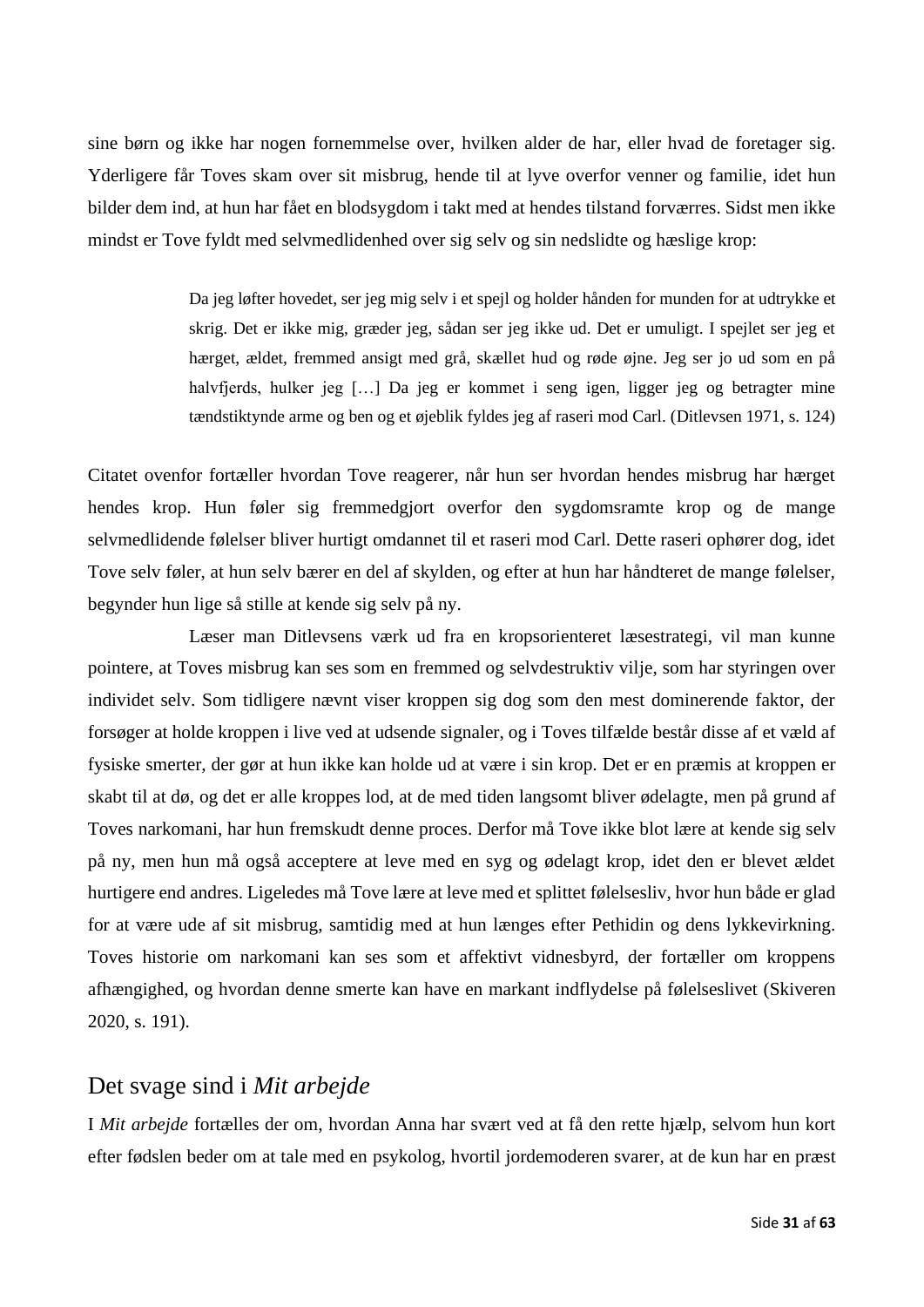tilknyttet afdelingen. Yderligere forekommer der udsnit fra Annas journal fra tiden før og efter fødslen, som vidner om, at hun har det psykisk dårligt. Anna får udskrevet diverse præparater, der skal virke beroligende og angstdæmpende, men det er først når barnet er 1 år og 5 måneder, at man som læser, finder ud af, at Anna omsider får hjælp. Denne hjælp består af en række psykologsamtaler og gruppeterapi, og det er desuden først her, at man stifter bekendtskab med ordet, fødselsdepression. Gennem romanen er det dog løbende kommet til udtryk, at Anna har det dårligt og at hendes mentale tilstand forværres.

Grunden til, at man som læser, får indtrykket af, at Annas psykiske tilstand forværres, skyldes bl.a. hendes intense følelsesudbryd, hvor hun lader sig styre af sin vrede og mister selvkontrollen. Et eksempel på dette ses i forbindelse med Aksel og Annas uoverensstemmelse over deres indbyrdes rolle som forældre. Anna føler, at Aksel vil tage barnet fra hende, mens Aksel udtrykker, at han blot ønsker at aflaste hende, hvilket får Anna til at reagere yderst drastisk:

> Hun tog fat i Aksel og ruskede ham, hun skubbede ham op ad en væg. "Nu skal du lytte til mig," havde hun skreget, på vej ud af sig selv. "Det er mig, der ammer ham," skreg hun. "Det er mig, der har født ham," skreg hun. "Det er mig, der har båret ham," skreg hun. "Det var mig, der tog ham, da han var lille, og du skulle på arbejde."

"Jeg kunne godt have taget ham, da han var lille," skreg Aksel.

"Hvad mener du?" skreg Anna, "det kunne du da ikke, han skulle jo ammes."

"Jeg kunne have givet ham flaske," skreg Aksel.

"Hvad mener du, hvad mener du? skreg Anna, "han skulle jo ammes."

"Han behøvede jo ikke at blive ammet," skreg Aksel, "jeg kunne jo bare have taget ham." […] Aksel rev sig løs. "Nej, nu er det for meget, Anna," sagde han dirrende, "jeg bliver bange," han tog overtøj på, hurtigt, "nu går jeg." (Ravn 2020, s. 110-111).

I dette uddrag fra *Mit arbejde* kommer det til udtryk, hvordan Annas følelser og vrede løber løbsk. Anna kan ikke styre sin vrede, hvilket får hende til at reagere irrationelt ved at ruske Aksel og skubbe ham op ad væggen. Som citatet også skildrer, udløser Annas raseri, en frygt i Aksel der gør, at han må trække sig.

Ahmed beskriver hvordan et skænderi kan ses som det, hun kalder for et affektivt *feedback loop*, hvor to individer, i dette tilfælde Anna og Aksel, forstærker hinandens følelser, hvilket medfører en selvdestruktiv dynamik. Denne dynamik vokser og bliver mere intens desto mere Anna og Aksel skændes. Den ene anklage bliver erstattet af den næste, hvilket også kan forklares som A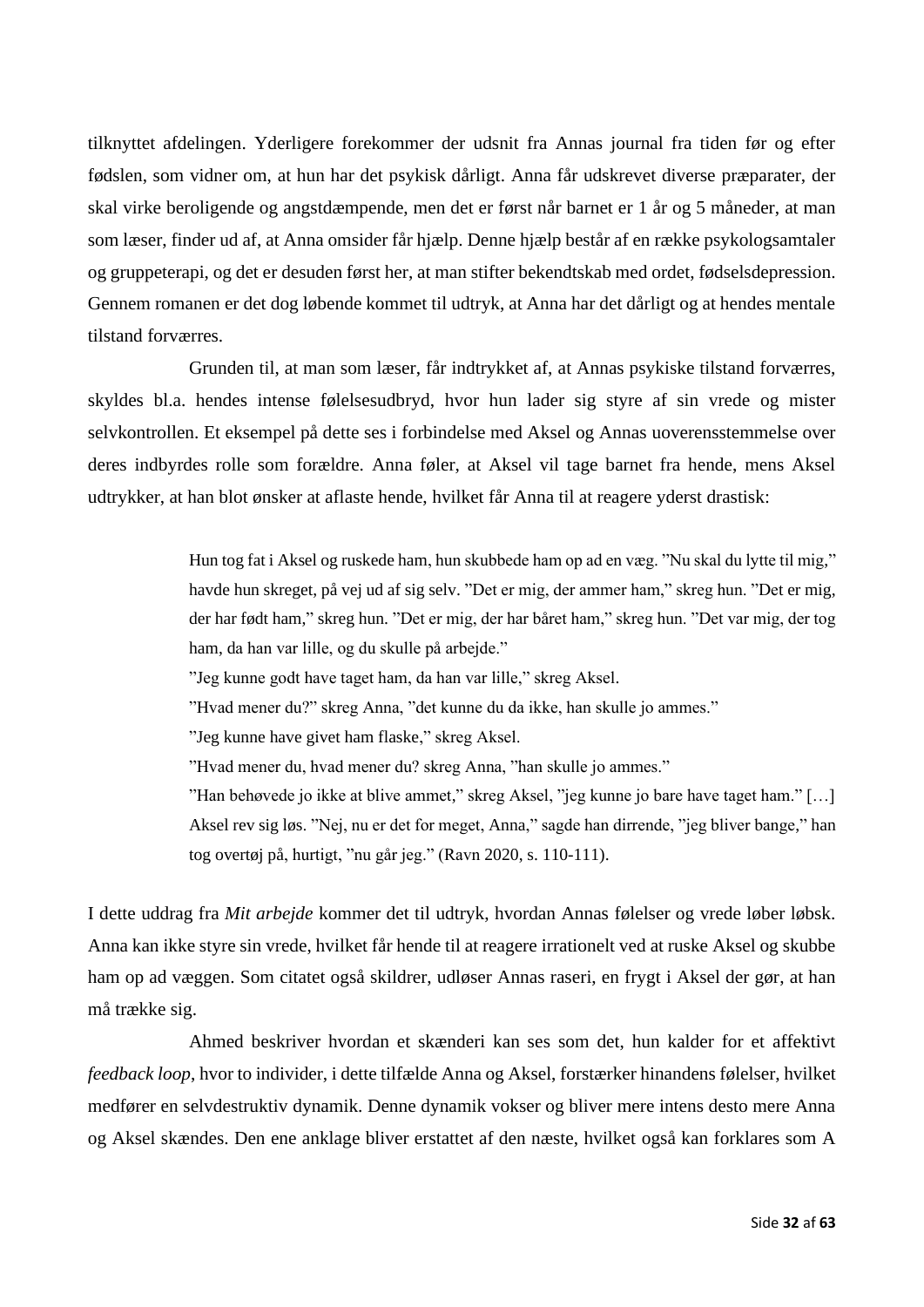genererer B som genererer A (Skiveren 2020, s. 195). Det affektive loop stopper, når den ene af parterne siger fra, hvilket i dette tilfælde er Aksel.

Det der ligger til grund for Annas vrede, skyldes hendes splittede følelsesliv, hvor hun på den ene side ønsker at være tæt på barnet, mens hun på den anden side, som tidligere nævnt, føler at hendes krop er lænket til barnet, og at det har røvet hendes frihed. Gennem *Mit arbejde*, forsøger Aksel at hjælpe Anna ved at tage barnet, men som det kan ses i ovenstående citat bringer det sjældent noget godt med sig. Anna bliver defensiv og frustreret, idet hun ikke kan sætte ord på sine følelser over for Aksel, hvilket gør at hun reagerer affektivt og derved ikke kan kontrollere sine vredesudbrud. Skriften bliver derimod det sted, hvor Anna kan sætte ord på det følelsesmæssige og den smerte, som udspringer på baggrund af hendes psykiske tilstand.

I skriften bliver Annas følelser udtrykt gennem dagbøger, breve og digte. Skriftens form og indhold indgår i et fælles arbejde, der bl.a. udtrykker Annas tankemylder og katastrofetanker:

> angst for åbne pladser angst for at blive forladt angst for angsten angst for barnets skyld angst for sygdom angst for andre angst for offentlige transportmidler angst for at motionere angst for at gå i teateret angst for at købe ind angst for at være alene (Ravn 2020, s.158).  $[\dots]$ KATASTROFETANKE NR. 1 Jeg fortæller min far, at jeg er gravid. Han bliver chokeret og skuffet. […] KATASTROFETANKE NR. 2 Mine forældre vil ikke have mig og vil derfor ikke have mit barn. Min graviditet fylder dem med sorg og afsky. KATASTROFETANKE NR. 3 Det er min skyld, at jeg har det så dårligt i 1. trimester […] KATASTROFETANKE NR. 4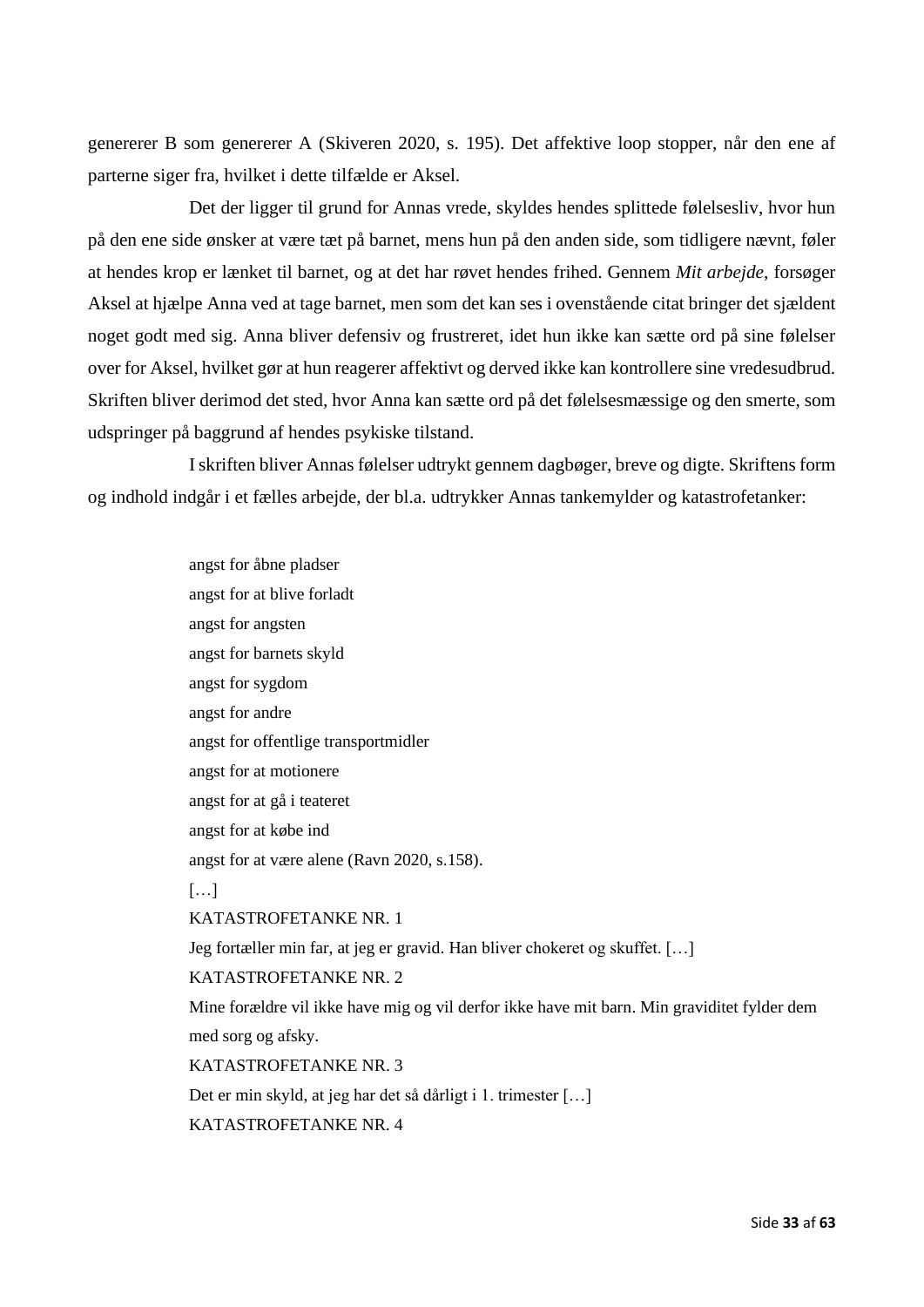Når min tandlæge beder mig om at sænke skuldrene, er det ikke fordi hun vil have mig til at slappe af, men fordi hun synes, det ser grimt ud, at jeg går rundt sådan (Ravn 2020, s. 182).

De to ovenstående citater fremmer en fornemmelse af, hvordan det føles at leve i angstens vold, idet læseren får indblik i det tankemylder, som Anna hærges af. Ordet angst kan tælles 11 gange i det ovenstående citat, og når man ser på teksten, synes "angst" at skabe en struktur, der gør at ordet springer læseren i øjnene. På samme måde som læseren ikke kan undgå at se ordet, kan Anna heller ikke undgå at føle angsten. Tekstens form medvirker derved til en forståelse af indholdet, der beretter om hvordan Annas tankemønstre fungerer, og hvordan hendes krop hele tiden er i alarmberedskab. Tilmed er de mange katastrofetanker opstillet på en måde hvorpå de er nummereret og det ovenstående uddrag er en del af en længere passage, hvor der i alt bliver nævnt 11 katastrofetanker. Katastrofetankerne er alle stavet med store bogstaver, og derved fanger de læserens blik. Katastrofetankerne virker usammenhængende, samtidig med at de har et flow, der udgøres gennem deres numeriske opsætning. Begge citater indgår som pludselige indfald, impulser og tilskyndelser, der bryder med tekstens prosaform og derfor kan man påpege, at de opfører sig på samme måde, som Annas angst. De bryder ind midt i det hele og tager kontrollen over Anna, så hun føler sig ængstelig og magtesløs.

Annas tanker bliver mere intense og udbreder sig i en sådan grad, at hun næsten ikke kan være i sin egen krop længere. Hun oplever verden på sin helt egen måde, og på et tidspunkt møder man et "mig" i romanen. Som læser er man blevet præsenteret for karakteren Anna, og i begyndelsen af værket forekommer der også et "mig" en enkelt gang. Disse to udsigelsesformer har krydset hinanden gennem værket, men i takt med at Anna bliver mere syg, opstår der pludselig en dialog mellem et "mig" og Anna. Som læser kender man ikke til, hvem der er bag dette mig, men som læser må man antage, at der er tale om fortælleren. Anna og fortælleren snakker om, hvorfor de har valgt at skrive dén her bog. Senere i værkets forløb tager Anna form som en kniv og stikker gentagende gange fortælleren ned. Denne episode skal ses som en metafor for, hvordan Anna er ved at tage kontrollen over fortælleren og i overført betydning myrde hende.

Man kan argumentere for, at fortælleren bruger Anna til at beskrive sin fødselsdepression, og derved fungerer hun som et symbol på de psykiske udfordringer, som fortælleren oplever. Fortælleren forsøger at manifestere angsten, katastrofetankerne og de ambivalente følelser i noget håndgribeligt, og det gør hun ved at opdigte karakteren Anna. Anna/ fødselsdepression tager kontrollen over fortælleren og skaber en splittet personlighed, hvilket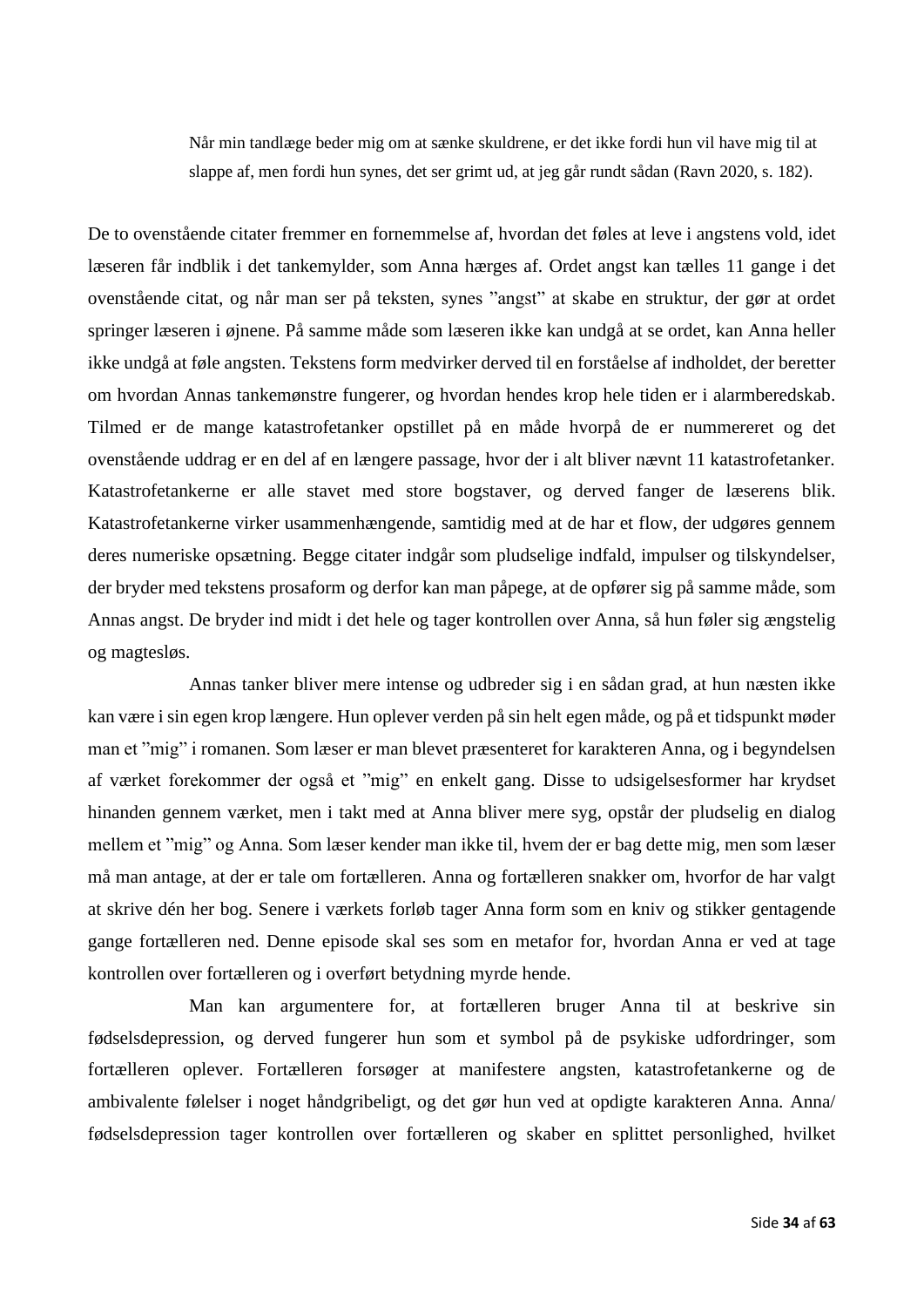følgende citat også vidner om: "For første gang forstod jeg, at vi måske var to. At der var noget, der ikke var mig, jeg havde forsøgt at integrere i mig selv i årevis." (Ravn 2020, s. 260).

Den sammensmeltning, der sker mellem fortæller og Anna, kan igen bruges til at belyse hvordan tekstens form, og i dette tilfælde også udsigelsesforholdet, spiller en afgørende rolle for, hvordan man som læser får en forståelse for, hvordan det føles at befinde sig inde i hovedet på en person med en psykisk lidelse. I takt med at fortælleren får det bedre, fylder Anna mindre i fortællingen, og fortælleren skriver til hende gennem en række breve. Her takker fortælleren Anna for at have efterladt hende de mange papirer, så hun nemmere kan skrive bogen. Anna kan derved siges at tage form som en fortidig hændelse, noget som fortælleren kan huske tilbage på. *Mit arbejde* begynder med fortælleren, der indledende fortæller, at hun har skrevet bogen, og når man nærmer sig værkets slutning, gør fortælleren igen læseren opmærksom på, at det er hende, der har skrevet den. På den måde skaber fortælleren de ydre rammer for fortællingen, og derfor kan man sige, at fortælleren har styringen, til trods for at Anna forsøger at overtage denne.

#### <span id="page-35-0"></span>Delkonklusion

Gennem min analyse af "Den biologiske krop", har jeg anskueliggjort, hvordan man kan anvende nymaterialismen og affektteori til at analysere værkerne *Gift* og *Mit arbejde*. Ved brug af nymaterialismen har det været muligt at skildre hvorledes kroppen følger sin egen væren, idet den er drevet af materialitetens kræfter. I både *Gift* og *Mit arbejde* har jeg kunne belyse hvordan kroppen kan ses som ukontrollerbar. I *Mit arbejde* kommer det bl.a. til udtryk hvordan det lyriske jeg føler sig underlagt kroppens materialitet, idet amningen bliver beskrevet som en biologisk proces, der rækker ud over jegets bevidsthed. Kroppen og dens ukontrollerbarhed, kommer ligeledes til udtryk I *Gift*, hvor Toves gravide krop udvikler et nyt liv på trods af, at denne handling strider imod hendes vilje. På baggrund af disse eksempler kan man analysere kroppen som en autonom biologisk kraft, altså noget der ikke lader sig styre af sociale diskurser eller karakterernes egen vilje.

Affektteorien er blevet anvendt til at indfange karakterernes følelsesliv, og hvordan dette påvirkes af deres kropslige tilstande. Affektbegrebet er yderligere blevet inddraget i analysen af "Det svage sind", med henblik på at skildre hvordan karakterernes psykiske tilstande også kan menes at styre kroppen. Dertil opstår spørgsmålet om hvorledes distinktionen mellem krop og sind bør finde sted, når man foretager en kropsorienteret analyse. Der kommenteres desuden på, at Skiveren behandler den fysiske del af menneskets krop, men ikke forholder sig til, hvordan menneskets psyke præger kroppen. Gennem analysen af "Det svage sind" illustreres det hvordan karaktererne, Anna og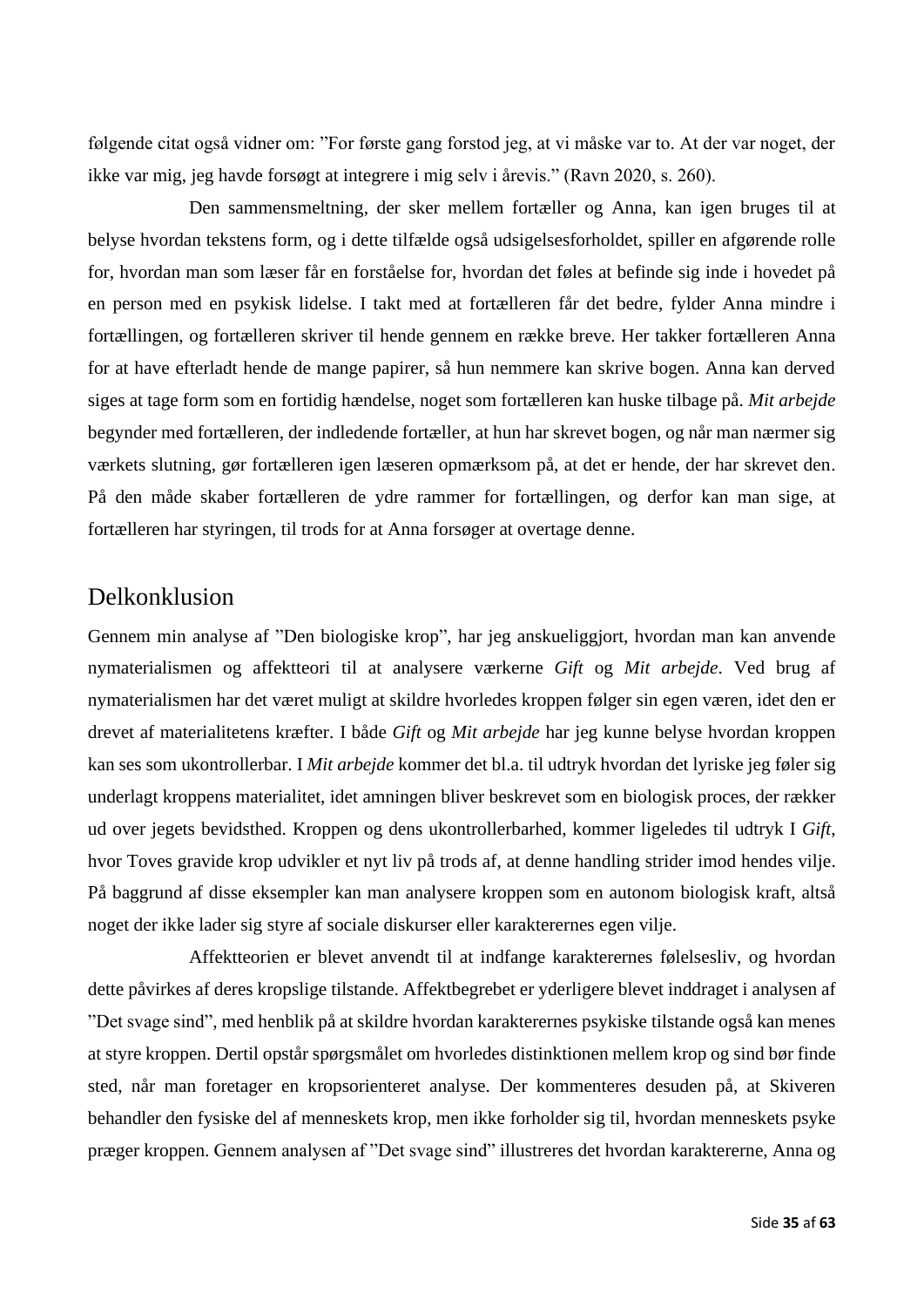Tove, lever i angstens vold, hvilket udløser kropslige reaktioner i form af rystelser, selvskade og åndenød. Derved kan det pointeres, at karaktererne ikke har kontrol over deres psyke og derfor mener jeg, at der kan siges at være en vekslen mellem hvornår sindet kontrollerer kroppen og kroppen kontrollerer sindet.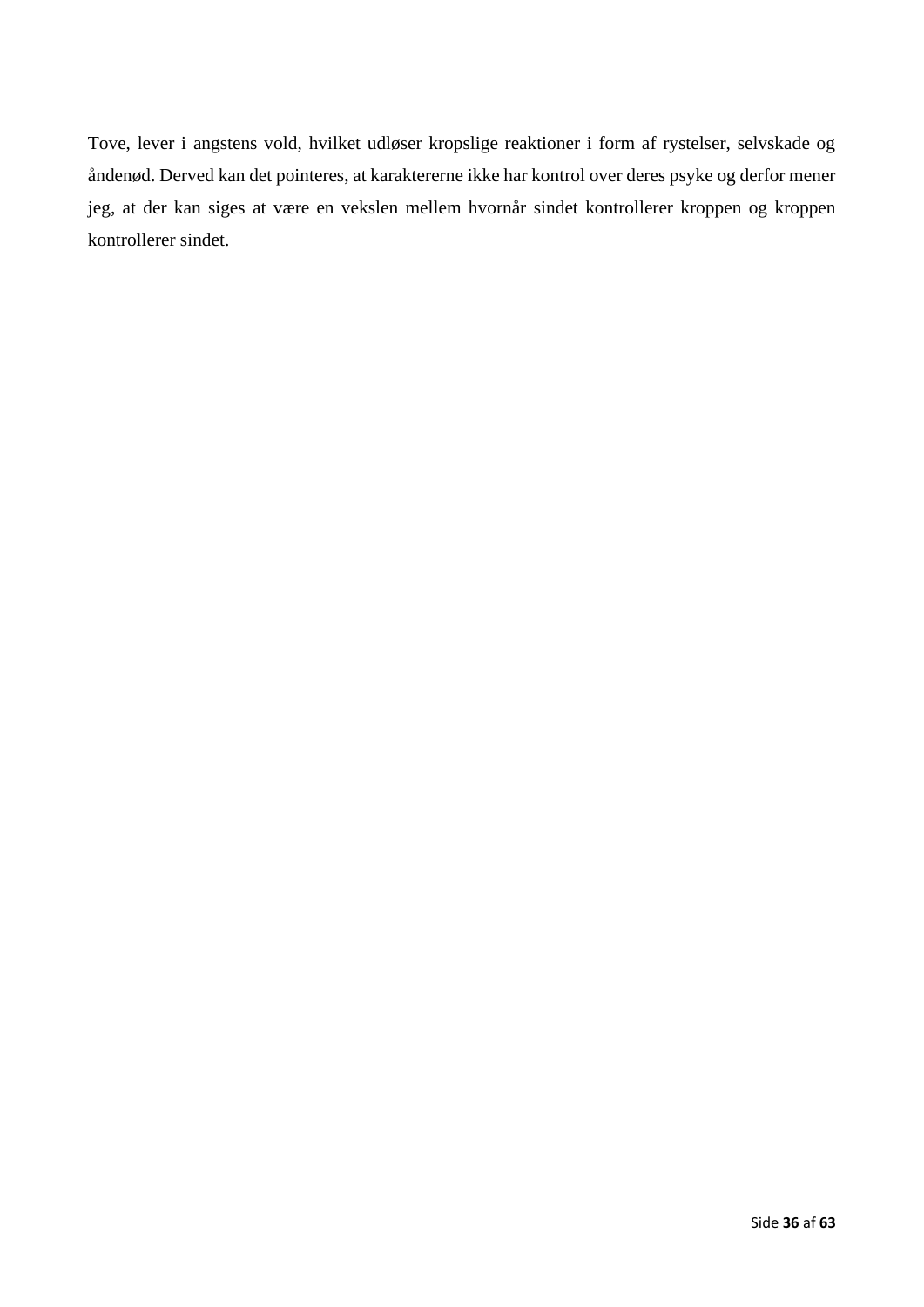### Den sociale krop

<span id="page-37-0"></span>Som det er blevet beskrevet ovenfor, kan det påpeges at både det psykologiske og fysiologiske aspekt i mennesket, kan siges at være ukontrollerbart. Dog er disse to ting ikke ene om at styre mennesket, og derfor vil jeg nu bevæge mig videre til den næste analysedel, som vil omhandle den sociale krop. Tidligere i dette speciale, er det blevet pointeret, at kroppen befinder sig i et krydsfelt mellem at være biologisk og social, og dette vil blive illustreret ved at se på hvordan karaktererne i *Gift* og *Mit arbejde* influeres af samfundets sociale normer.

I teoridelen er det blevet belyst, hvordan kropsmaterialisterne mener, at Bulter har fjernet fokus fra kroppen og dens ophav i materialismen (Skiveren 2020, s 77). Når dette er sagt, kommer man ikke uden om at mennesket præges af samfundets sociale konstruktioner, hvilket skaber et fast handlingsmønster, hvorigennem køn og identitet dannes (Butler 2010, s. 25). Butler mener derfor, at identitet er performativt; noget som mennesker selv kan styre, hvis de tør at bryde med samfundets normer og stereotype forventninger.

De normer og lykkeobjekter som Anna og Tove påvirkes af, vil jeg redegøre for i de kommende afsnit. Jeg vil anvende Ahmeds teori til at anskueliggøre hvordan Anna og Tove lader sig styre af sociale diskurser i håb om at opnå det, som i samfundets øjne, tildeler dem en vis form for prestige, værdi og lykke.

### <span id="page-37-1"></span>Jagten efter lykken

Hvad vil det sige at være lykkelig og er "den lykkelige familie" overhovedet noget, der eksisterer? I bogen *The Promise of Happiness* kritiserer Ahmed de mange sociale idealer, der findes i samfundet - herunder "happy families." Ahmed mener, at samfundet har sat familien op på en piedestal og derved gjort denne konstruktion til et lykkeobjekt. Mange mennesker forfølger drømmen om familien, og for de fleste indebærer denne drøm en forventning om børn. Dog består livet som børnefamilie af mange facetter, og dette kan udløse forskellige følelser og konflikter, som alt sammen kan skabe grobund for skuffelse, idet forventningerne om lykke ikke indfries.

I Iben Engelhardt Andersens artikel, 'Alt var blod og intet var lykke,' tilføjer hun, at Ravns værk skildrer "moderskabet i den kulturelle, urbane middelklasse, hvor […] uopnåelige idealer fører til ensomhed, depression og tærende forhandlinger i det heteroseksuelle parforhold." (Andersen I. E. 2021). I Ditlevsens værk fylder moderskabet ikke nær så meget, som det gør i Ravns, idet *Gift*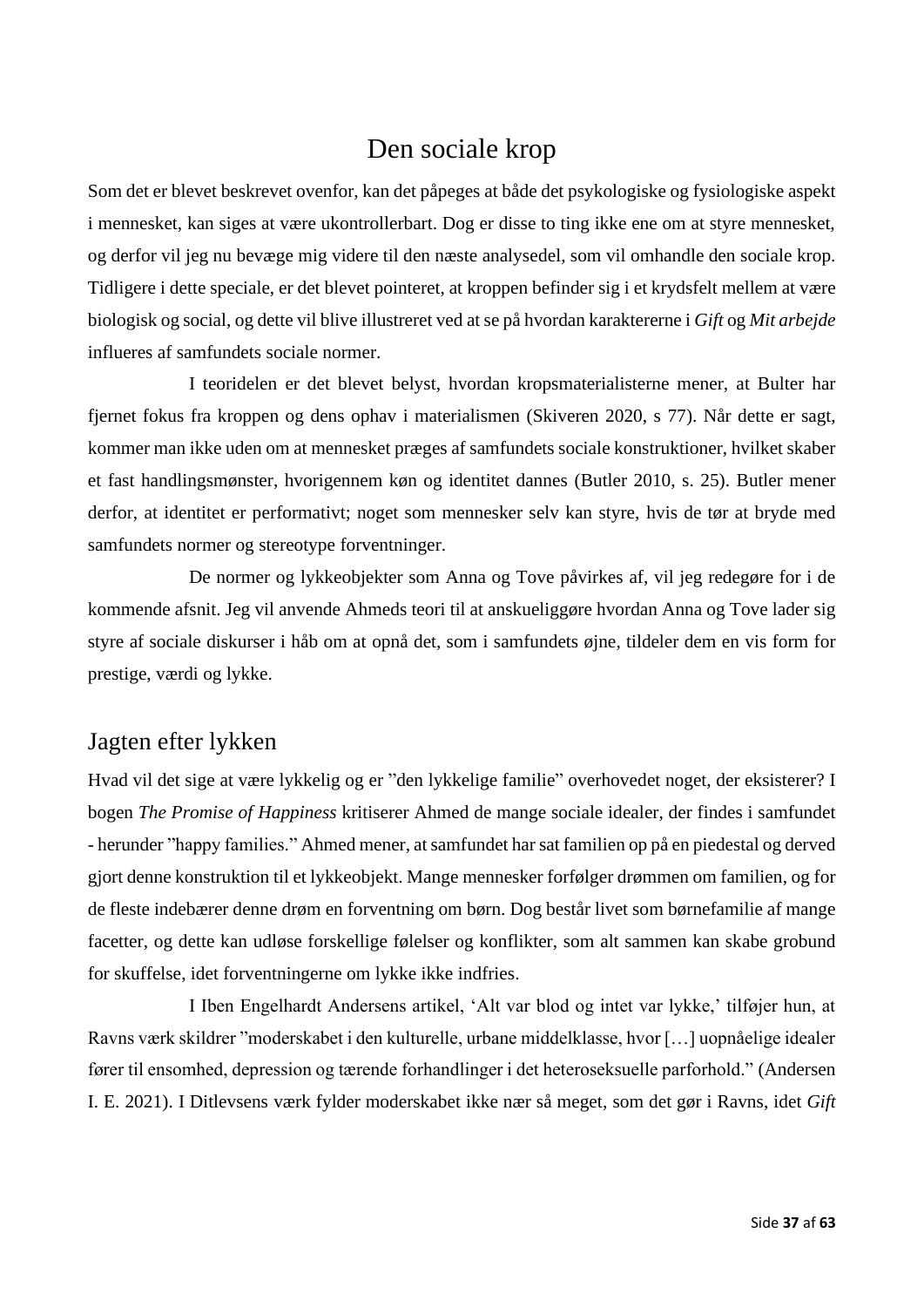handler om karakteren Toves liv som kvinde, kone, mor, narkoman og forfatter. Fælles for dem begge er dog, at de forsøger at finde lykken ved at opnå de mange idealer, som samfundet har konstrueret.

### <span id="page-38-0"></span>Happy objects i *Mit arbejde*

Som læser får man gennem *Mit arbejde* indblik i hvordan Anna har et ambivalent forhold til de idealer, der opstår i forbindelse med moderskabet. På den ene side gør Anna grin med de mødre, som køber: "naturfarvede 100% organic cotton stofbleer" samt " bæreseler og sutter af rågummi og lammeskindstæpper" til deres børn (Ravn 2020, s. 14). På den anden side bliver Anna alligevel ivrig efter at købe eksklusive tekstiler, for derigennem at kunne agere på lige fod med de andre mødre. Gennem *Mit arbejde* skildres det flere gange, at Anna stræber efter at leve det liv, som alle andre lever for bedre at passe ind i et socialt fællesskab: "Da jeg blev gravid, skrev Anna, blev jeg besat af det gennemsnitlige. Jeg ville føde et gennemsnitligt barn. Med en gennemsnitlig vægt og længde. Med et gennemsnitligt antal fingre og tær." (Ravn 2020, s. 71) Drømmen om at leve et gennemsnitligt liv, gør det mere håndgribeligt for Anna at være mor, idet hun ikke behøver at forholde sig til de mange følelser, men i stedet kan tage hånd om den praktiske del af moderskabet. Derfor findes der også flere skildringer af Annas forhold til tekstilerne og vasketøjet:

> Hun vaskede barnets tøj med den største omhu. Hun delte de små tøjstykker op i hvidt, mørkt og rødt og vaskede det ved 40 grader. Stofbleerne og sengetøjet ved 60 grader. Sweatere og uld og silke, den fine, den tynde sommerstrik ved 30 grader. […] Der var en tilnærmelse gennem genstande. Hun forstod barnet gennem de ting, der tilhørte barnets verden (Ravn 2020, s. 74).

Det ovenstående citat viser en detaljerig beskrivelse af den omhyggelighed, som Anna ligger i at vaske sit barns tøj, og det bliver netop beskrevet, hvordan hun forstår barnet gennem dets genstande. I Annas tilfælde synes en fyldt vakstøjskurv at være nemmere at håndtere end et fyldt hoved, og derfor kan man sige, at vasketøjet ligeledes indtager positionen som et lykkeobjekt, da det fungerer som en flugt fra virkeligheden.

Generelt set bliver det reproduktive arbejde belyst op til flere gange i *Mit arbejde*, hvilket medvirker til at man som læser får et indblik i "moderens tid, [som] forbindes til en historie af kvinder før Anna, der har båret og født og passet børn" (Andersen I. E. 2021). *Mit arbejde* hylder på denne måde den arbejdende kvinde, der gennem tiden ikke er blevet anerkendt for sin udførelse af sit usynlige arbejde. Til trods for nutidens samfund forsøger at ændre normerne ved at opdele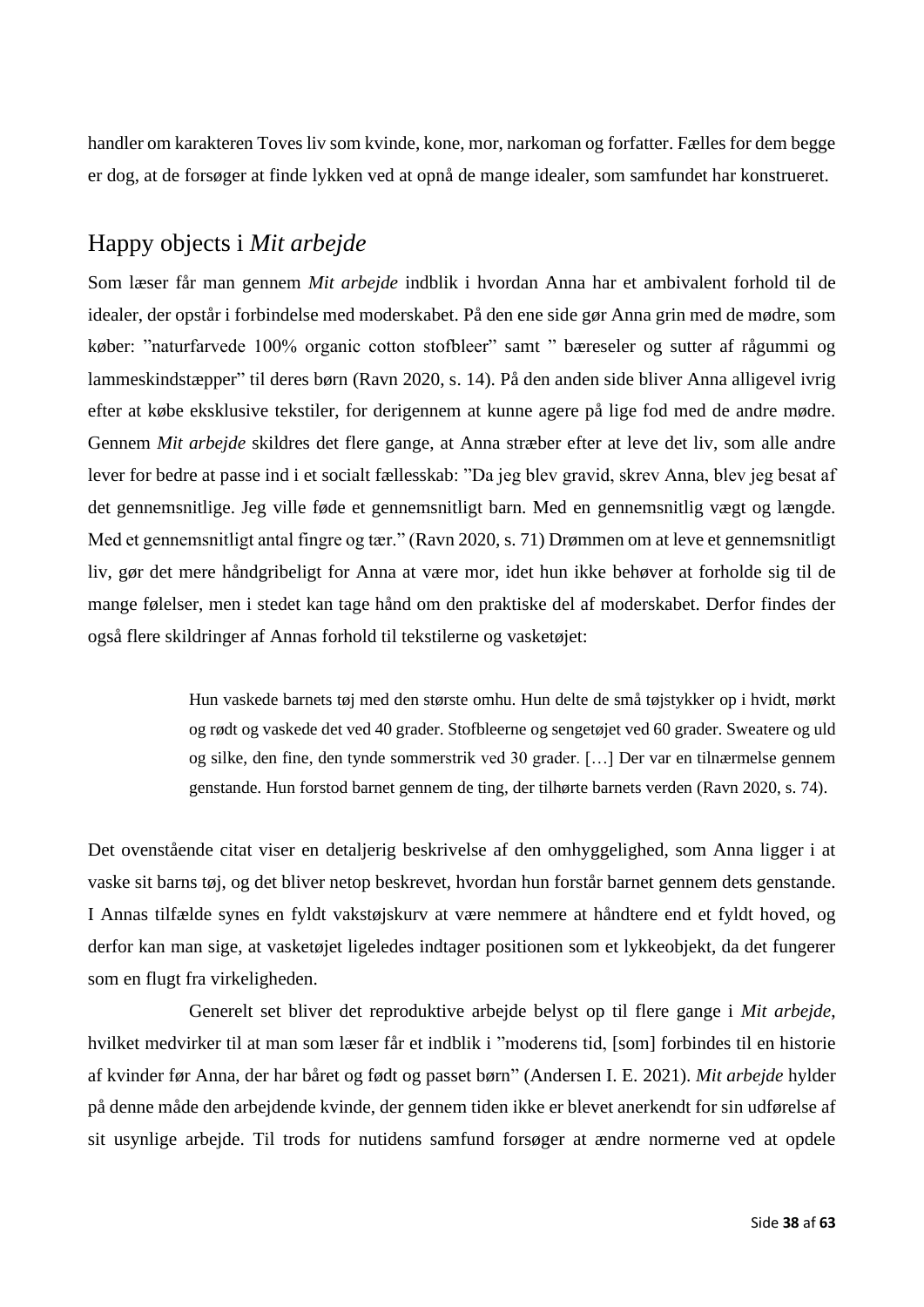forældreskabets arbejde ligeligt mellem mor og far, synes dette ikke at hjælpe Anna, idet hun, som før nævnt, føler sig fysisk lænket til barnet. Derved skildrer *Mit arbejde* nutidens komplekse moderskab, som indeholder kvindens kropslige forandring, det reproduktive arbejde og ikke mindst samfundets ophøjelse af barnet som et lykkeobjekt.

På baggrund af Annas fødselsdepression, føler hun sig skamfuld over ikke at leve op til samfundets idealer, idet hun ikke oplever barnet som et lykkeobjekt. Dog bliver det skildret at denne skam ikke alene har noget med Annas fødselsdepression at gøre, men ligeledes skyldes at samfundet kontrollerer kvinden gennem en iscenesættelse af den lykkelige mor:

> Med denne historie og dens medfølgende skræk for ikke at *føle det rigtige* har man meget let kunnet kontrollere kvindelige samfundsborgere og deres liv. Og er man interesseret i sådan en kontrol med befolkningen, må erfaringen af, at barnet kommer, så klart iscenesættes som en lykke. Men det var ikke lykke. […] Jeg havde forventningen om at møde lykke. Men hele rummet var af smerte, skabt af det. […] alt var blod, og intet var lykke. (Ravn 2020, s. 354)

I citatet beskrives det, hvordan fortælleren føler en skræk for ikke at føle det rigtige, og netop denne frase er sat i kursiv, hvilket synliggør det paradoksale ved at italesætte visse følelser som "mere rigtige" end andre. De lykkelige følelser burde ikke være mere legitime end de ulykkelige, men det mener fortælleren, at de er blevet som følge af samfundets lykkelige iscenesættelse af det første møde mellem mor og barn. I kontrast hertil beretter fortælleren om sin egen erindring om det første møde med sit barn, hvor lykken synes at blive overskygget af den kropslige smerte, som fødslen havde påført hende. På grund af at fortælleren ikke følte nogen lykke i dette øjeblik, kan man argumentere for, at hun ikke levede op til den drøm og det ideal som samfundet havde skabt. Hendes forventninger blev heller ikke indfriet og i et sådan tilfælde, mener Ahmed, at mennesker har tendens til at indtage positionen som *affekt aliens*. Dette begreb dækker over den fremmedgørelse, som mennesker føler, når de afviger fra samfundets normer. Som nævnt i teoriafsnittet "Happy objects," søger mennesker ind i lykkefælleskaber, hvor de stræber efter at opnå de samme idealer og statuspositioner, men når de ikke føler, at de passer ind i disse sociale fællesskaber, udløser dette et væld af komplekse følelser.

I citatet kommer det yderligere til udtryk hvordan samfundet kontrollerer kvinden gennem dets iscenesættelse af den lykkelige mor, og dette eksemplificerer hvordan mennesket ikke alene er styret af sin biologiske krop, men ligeledes lader sig kontrollere af sociale normer. Grunden til at disse normer kan siges at kontrollere mennesket, skyldes ifølge Ahmed, menneskers frygt for at føle sig uden for fællesskabet og ikke mindst føle sig forkerte (Ahmed 2010).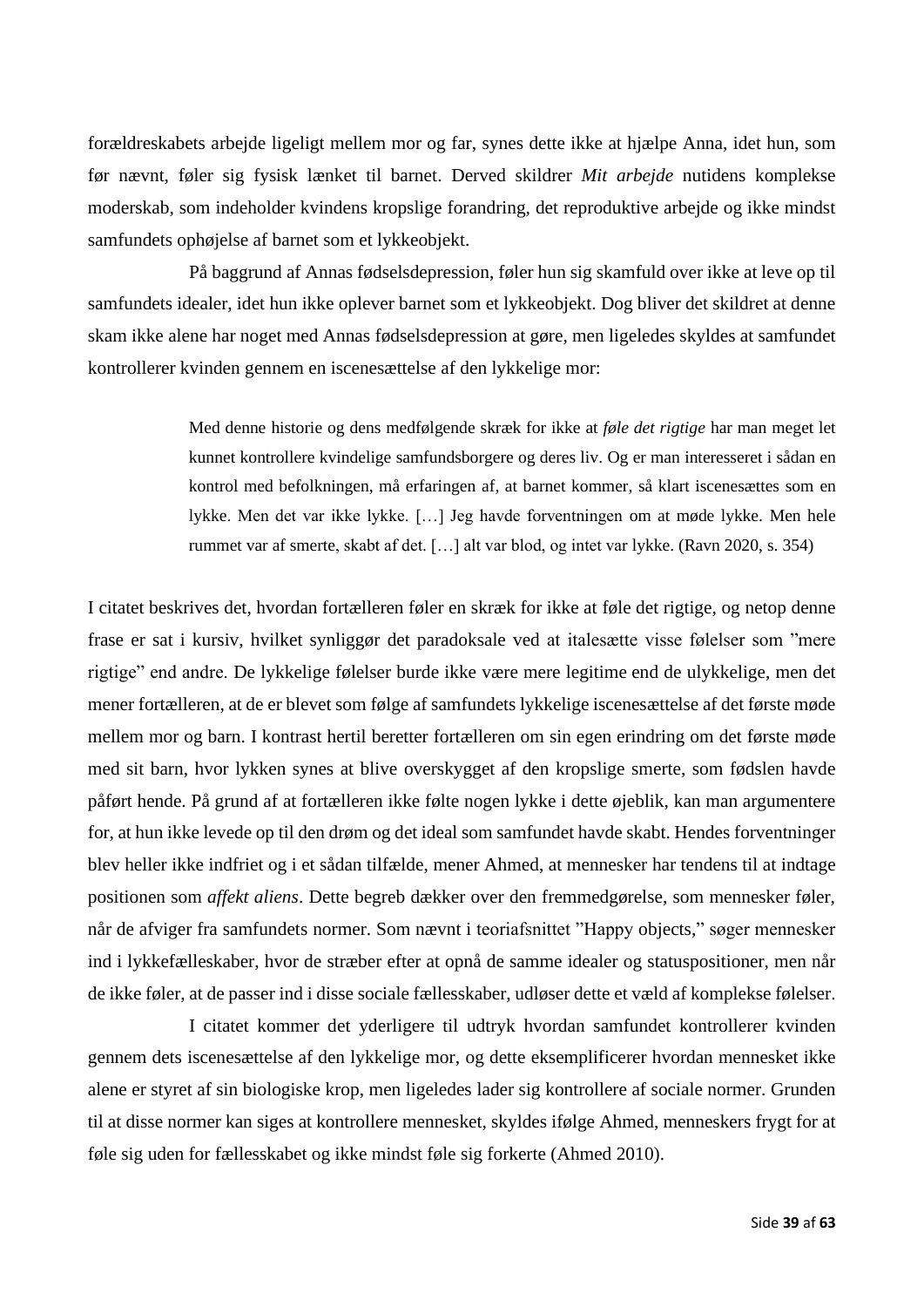I Annas jagt efter lykken, forsøger hun at fortrænge de svære følelser, og i stedet koncentrere sig om at leve "det normale liv," der i hendes optik består af madlavning, indkøb, rengøring og tøjvask. Anna føler, en stor trang til at være så normal og gennemsnitlig som muligt, selvom hun godt ved, at hun ikke er som alle andre. Derfor føler hun også en frygt for, at pædagogerne og de andre forældre i vuggestuen kan se, at hun ikke er normal og derved ikke er en god nok mor. Anna frygter, at de ser lige igennem hende, og at hun derfor ikke kan tage del i det fællesskab, der hersker blandt de andre forældre.

Annas søgen efter det normale, møder man gentagende gange i *Mit arbejde*, hvilket er med til at understrege, at det forekommer som et lykkeobjekt og ideal for hende:

> Det skete, at Anna fra tid til anden sagde, at hun bare gerne ville være normal. Til det svarede man oftest, at der slet ikke fandtes normale mennesker, og man satte spørgsmålstegn ved det normale som begreb, eller sagde ligefrem, at Anna skulle være glad for, at hun var noget særligt. [...] mennesker, der siger, at de ikke kan forstå, man vil være normal, som siger, at det normale ikke findes, det er dem, der er de normale mennesker. De mennesker er så normale, at de aldrig har følt den dybe rædsel ved deres egen afvigelse, for de ved ikke, hvad det vil sige at være sær. (Ravn 2020, s. 217)

Man kan argumentere for, at grunden til at Anna tildeler det normale en sådan lykkeværdi, skyldes at hun har svært ved at opnå dette ideal. Som det beskrives i citatet, anser Anna sig selv som sær, hvilket har medført, at hun føler en form for "egen afvigelse". Denne afvigelse gør at hun ikke blot afviger fra samfundets idealer, men ligeledes afviger hun fra de forventninger, som hun har til sig selv. Disse forventninger bygger, som tidligere nævnt, på drømmen om den lykkelige familie, men da Anna eksempelvis kort tid efter fødslen ikke føler nogen lykke, bliver hun i tvivl om hvorvidt, der er noget galt med hende. Rædslen for ikke at elske eller føle nogen tilknytning til barnet gør, at Anna kæmper med tanken om, hun er en god nok mor.

Gennem *Mit arbejde* sker der en karakterudvikling, idet Annas forsøg på at leve op til samfundet og sine egne forventninger er med til at forværre hendes mentale helbred. Derfor bliver hun nødt til at frigøre sig fra de mange idealer, som hun forsøger at efterleve for at kunne få det bedre. Denne frigørelse medfører, at hun tillader sig selv at tage form som det, Ahmed betegner som en *killjoy*. Begrebet *killjoy* dækker over at man som menneske fungerer som en lyseslukker, da man oplever en affektiv frastødning, når man forsøger at indgå i lykkefælleskaber, der eksempelvis prøver at opretholde familien som et absolut lykkeobjekt. Ahmed argumenterer endvidere for, at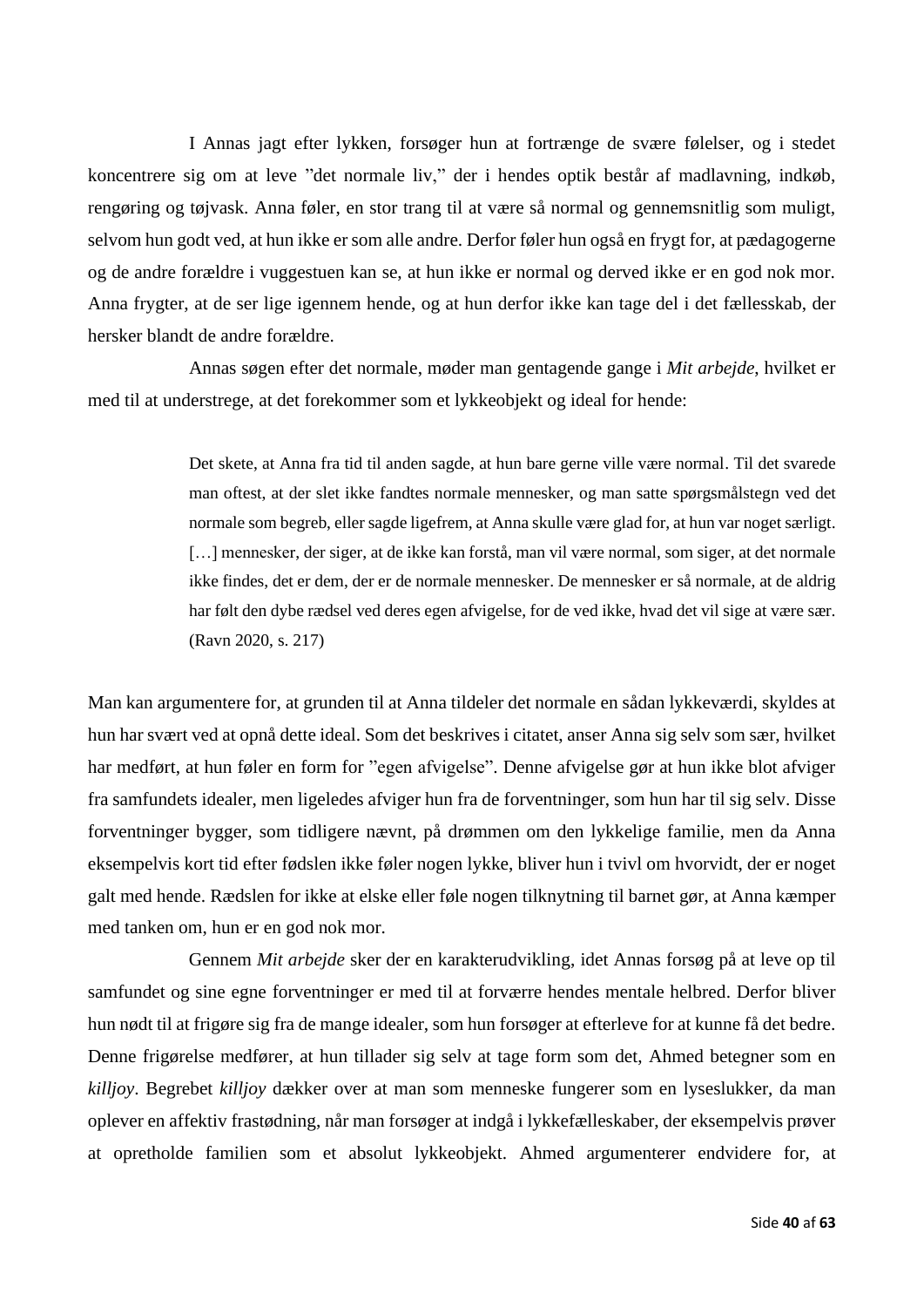opretholdensen af familien som lykkeobjekt sker ved at man tabuiserer de "forkerte" følelser. I takt med at Anna frigør sig fra de normer, som hun har ladet sig kontrollere af, får hun mulighed for at skabe rum til de svære og tabuiserede følelser. Dette sker bl.a., når hun gør op med forestillingen om det lykkelige fødselsøjeblik:

> Jeg ved, at der er kvinder, hvis erfaring af, at barnet forlader kroppen, er ganske anderledes end min. Som meget vel ved fødslen kan have oplevet denne sagnomspundne lykke. Til disse mødre vil jeg sige, at her er også plads til jer. […] Det, jeg forsøger, er ikke at tage lykken fra jer, tilgiv mig. Det, jeg forsøger, er at give lykken til mig selv. Jeg fandt ingen lykke i det værelse, hvor man havde bedt mig om at lede efter den. (Ravn 2020, 355)

I dette citat kommer det til udtryk, at fortælleren ikke ønsker at fratage andre mødre den lykke, som de følte i fødselsøjeblikket, men at hun derimod forsøger at gøre plads til alle mødre og ikke kun de lykkelige. Dette gør hun ved at skabe et større rum for de mange forskellige følelser og oplevelser, og derved viser hun ligeledes, at det er okay at optræde som en *killjoy* og afvige fra samfundets iscenesatte normer om hvad lykke er. Derfor kan man argumentere for, at den karakterudvikling, der finder sted i *Mit arbejde*, vidner om at lykken ikke altid kan findes ved at følge samfundets normer. Disse normer kan tværtimod lede til en fremmedgørelse, der medfører, at man føler den samme skyld og skam som fortælleren gør.

*Mit arbejde* træder ind i det intime rum, hvor der er adgang til psykologsamtaler, sundhedsjournaler, dagbøger og breve alt samme for at vise, hvordan det er at være menneske og føle sig som en outsider eller med andre ord, én der afviger fra samfundet idealer om det lykkelige moderskab. Ahmed mener ligesom Butlers, at man performer sin identitet og hertil føjer hun, at følelser ligeledes er performative. På baggrund af dette, pointerer Ahmed at samfundet skal blive bedre til at gøre plads til de mange killjoys, og tillade dem at dele de negative erfaringer indenfor f.eks. moderskabet. Således kan der skabes fællesskaber, hvor kvinder oplever empati og forståelse, og undgår at føle skam over ikke at leve op til samfundets idealer (Sharma 2019, s. 531). *Mit arbejde* forsøger, som nævnt, at gøre plads til alle former for mødre for derigennem mindske samfundets kontrol, som fortælleren mener, er blevet skabt gennem en "medfølgende skræk for ikke at *føle det rigtige*"(Ravn 2020, s. 354). Ved brug af Butlers teori om performativitet, kan man hævde, at der er et utal af måder hvorpå man kan være mor, hustru og kvinde. Det handler om hvordan det enkelte individ ønsker og formår at tilgå denne rolle på, og denne pointe kommer ligeledes til syne i Ditlevsens værk *Gift*, som nu vil blive analyseret.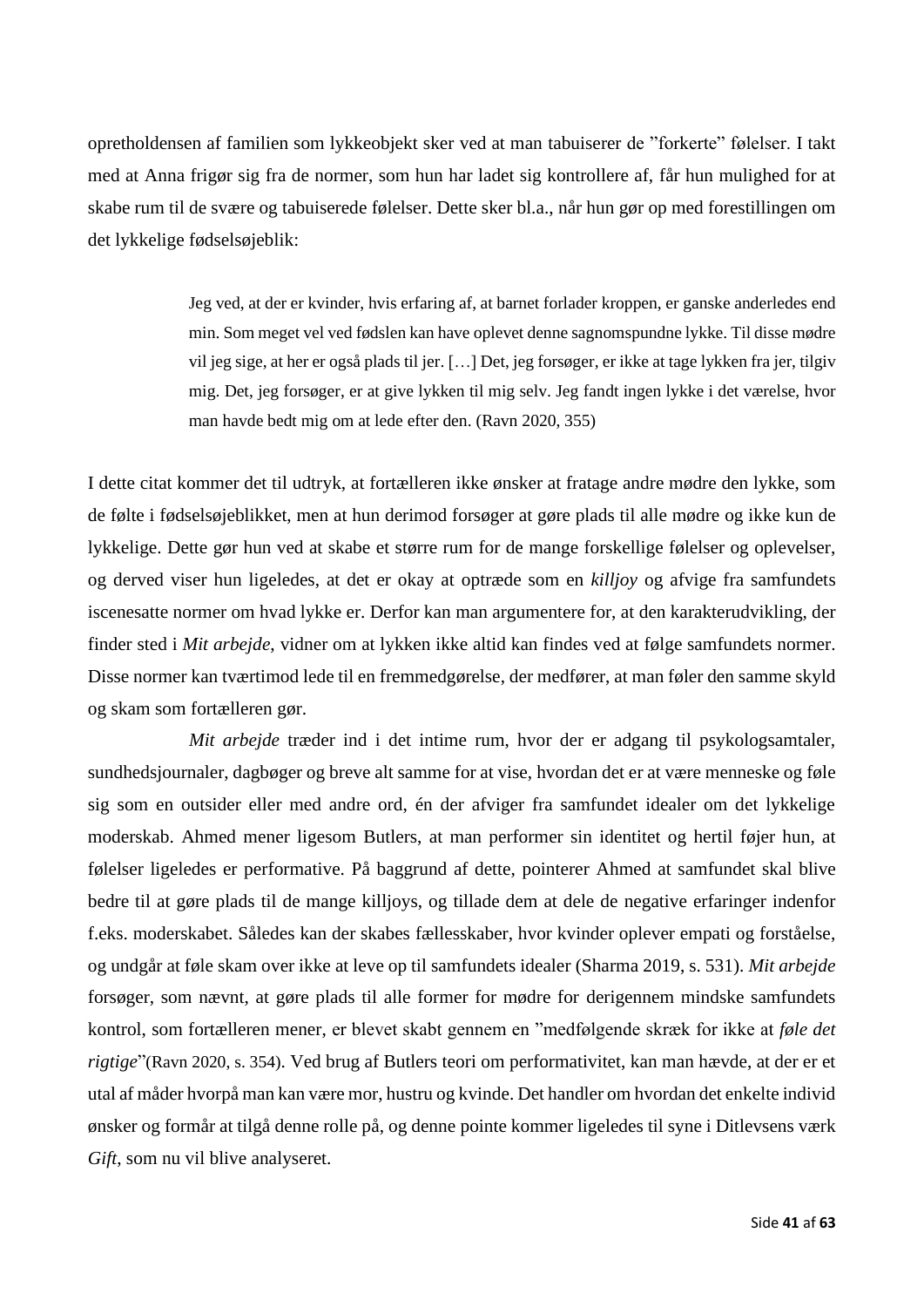### <span id="page-42-0"></span>Happy objects i *Gift*

I *Gift* findes der adskillige eksempler, som viser hvordan karakteren Tove skiller sig ud fra de idealer og normer, der herskede i 40'ernes samfund. Det er allerede blevet eksemplificeret hvad Tove er villig til at gøre mod sig selv og sin egen krop, for at undgå at få endnu et barn og til trods for, at det var ulovligt at få en abort i 40'erne, synes dette ikke at skræmme Tove. Hun er med andre ord villig til at bryde med samfundets sociale normer og love for at søge sin egen lykke, og dette vil yderligere blive belyst i dette afsnit.

Toves søgen efter lykken er et gennemgående tema i *Gift*, idet hun søger lykken gennem sine mange mænd, venner, børn og ikke mindst Pethidin. Toves første ægteskab med Viggo F., kan menes at være et forsøg på, at opnå en vis status og berømmelse i samfundet, idet Viggo F. var en anerkendt journalist og forfatter: "Vi er alene sammen bag mørklægningsgardinerne i den grønne stue, vi er sammen om noget, verden endnu ikke har set, og vi taler om min første roman, til det er over vores sengetid" (Ditlevsen 1971, s. 25). Toves forhold til Viggo F. bygger ikke så meget på erotik, men i stedet deler de passionen for at skrive og være kunstner. Gennem Viggo F. får Tove adgang til en række sociale grupper, og disse udgøres af berømte kunstnere, som hører den øvre middelklasse til:

> Skønt vores aftener herhjemme er triste og ensformige, foretrækker jeg dem frem for aftenerne med berømthederne. Sammen med dem gribes jeg af generthed og kejtethed, og det er, som om min mund er fyldt med savsmuld, så umuligt er det for mig at svare kvikt på deres muntre bemærkninger. De taler om deres malerier, deres udstillinger eller om deres bøger, og de læser digte højt de lige har skrevet. (Ditlevsen 1971, s. 18)

Ved brug af Ahmeds teori vil man kunne argumentere for, at Tove føler en affektiv frastødning, når hun indgår i fællesskabet med berømthederne. Tove kalder endvidere Viggo F. for "den store mand," hvilket ligeledes indikerer, at hun føler sig underlegen og ikke mindst udenfor, når hun forsøger at tage del i denne sociale gruppe (Ditlevsen 1971, s. 19). Dette medfører at Tove føler en form for mindreværd, hvilket gør, at hun hverken tør fortælle sin mand eller de andre berømtheder om sin nye roman i frygt for, at de ikke vil synes om den. Skønt Tove føler en affektiv frastødning, når hun indgår i denne sociale gruppe, ønsker hun alligevel at være som disse mennesker og tage del i dette lykkefællesskab - dog ikke som den underlegne og unge pige, men som en berømt forfatter.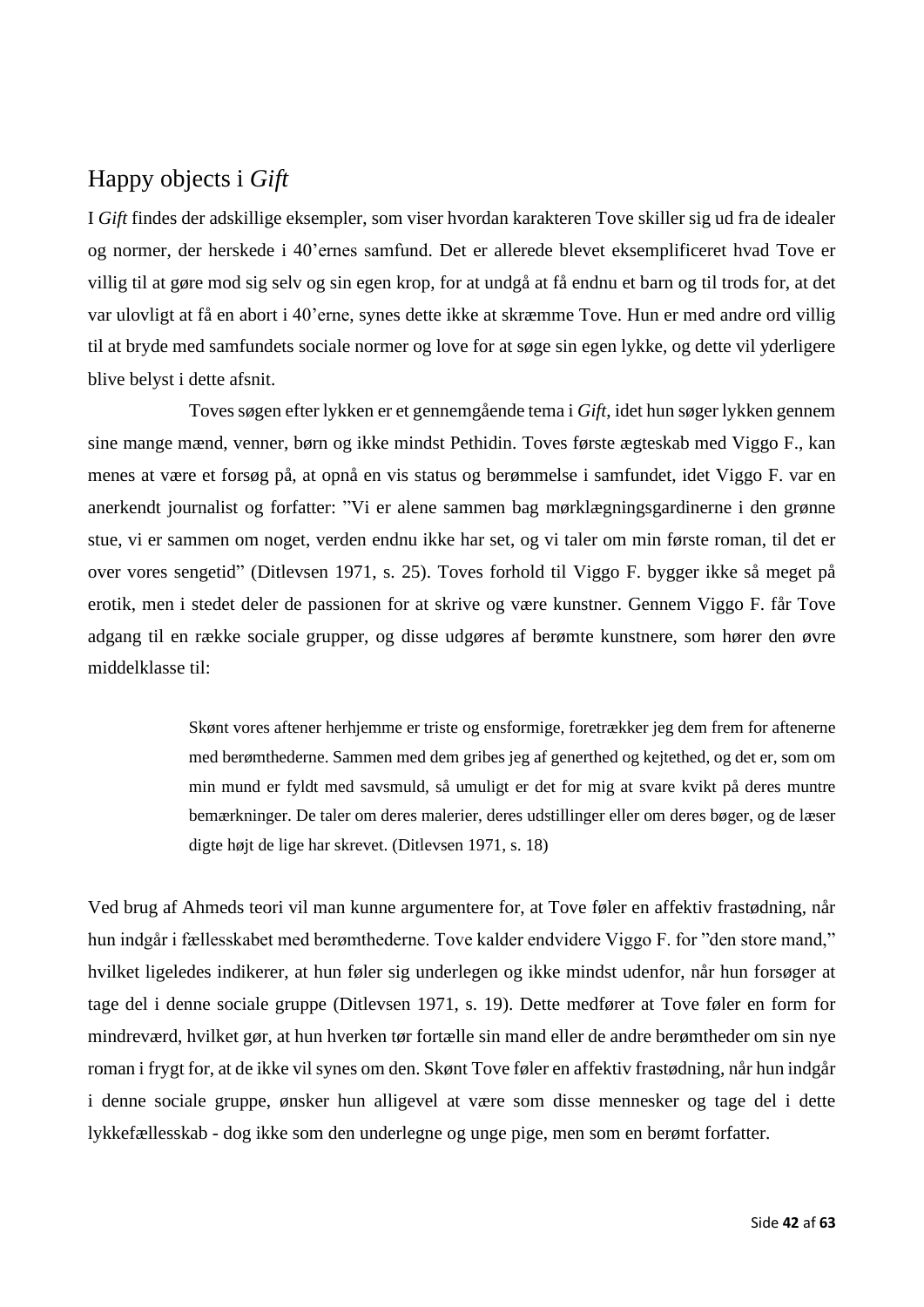Det lykkes dog ikke for Tove at finde sig til rette blandt Viggo F's. venner, og derfor begynder hun sin egen gruppe, som hun kalder for "Unge kunstneres klub.<sup>1</sup>" Som navnet indikerer, danner denne gruppe rammerne omkring et forum for unge mennesker, der er passioneret for at praktisere kunst. Dette forum kan ligeledes betegnes som et lykkefælleskab, dog synes Tove at passe bedre ind her, end i det fællesskab som Viggo F. indgår i. Gruppen "Unge kunstneres klub" kan siges at have det sammen grundlag som gruppen for de berømte kunstnere, men i dette tilfælde er der tale om unge mennesker, der deler de samme værdier og idealer. Tove giver ligeledes udtryk for, at hun trives i denne gruppe, og at den giver hendes liv fylde og farve (Ditlevsen 1971, s. 19). Det samme kan ikke siges om Viggo F. og skønt ægteparret deller en fælles passion, synes dette ikke at være nok for Tove, hvilket får hende til at bryde med datidens normer og lade sig skille:

"Hjemme i gaden bliver ingen nogensinde skilt. De skændes og slås og lever som hund og kat, men skilsmisse kommer aldrig på tale. Det må være noget, der kun bruges i højere kredse, uvist hvorfor." (Ditlevsen 1971, s. 25).

Skilsmisse ikke en ting, Tove er vokset op med, men dette synes dog ikke at stoppe hende fra at bryde med denne norm. Tove lader sig, som før nævn, ikke styre af normerne, hverken når det kommer til skilsmisse eller abort, og grunden til dette er, at hendes længsel efter at opnå lykken er stærkere end samfundets idealer.

Gennem romanen oplever man som læser, hvordan Tove søger lykken gennem de ægteskaber, som hun indgår i, men i takt med at den ikke indfries, synes forholdene at krakelere. Når lykken ikke længere er til stede i ægteskabet, har Tove ikke nogen skrupler ved at få en skilsmisse eller bede sin nye udkårne om at få en:

> Jeg er vanvittig forelsket i dig, sagde jeg lykkeligt, da vi igen lå i min seng. Bliver du her hele natten? Ja, hele livet, sagde han og smilede med sine blændende tænder. Hvad så med din kone?, spurgte jeg. Vi har kærlighedens ret på vores side, sagde han. Den ret, sagde jeg og kyssede ham, er altid retten til at gøre andre fortræd. (Ditlevsen 1971, s. 135)

Toves jagt efter lykken bliver til en selvdestruktiv handlig, da den får hende til at handle impulsivt og irrationelt, og som citatet skildrer, gøre andre fortræd. Tove er desperat efter at bibeholde lykken, men lige så pludselig som hun oplever den, lige så hurtigt "klinger den af" som hun selv udtrykker det (Ditlevsen 1971, s. 24).

<sup>&</sup>lt;sup>1</sup>" Unge kunstneres klub" var en litterær forening, som Viggo F. Møller stiftede i 1940. Han gjorde Ditlevsen til formand, så hun derigennem kunne få dyrket sin ungdom og sit forfatterskab. (Andersen J. , 1997, s. 42-43)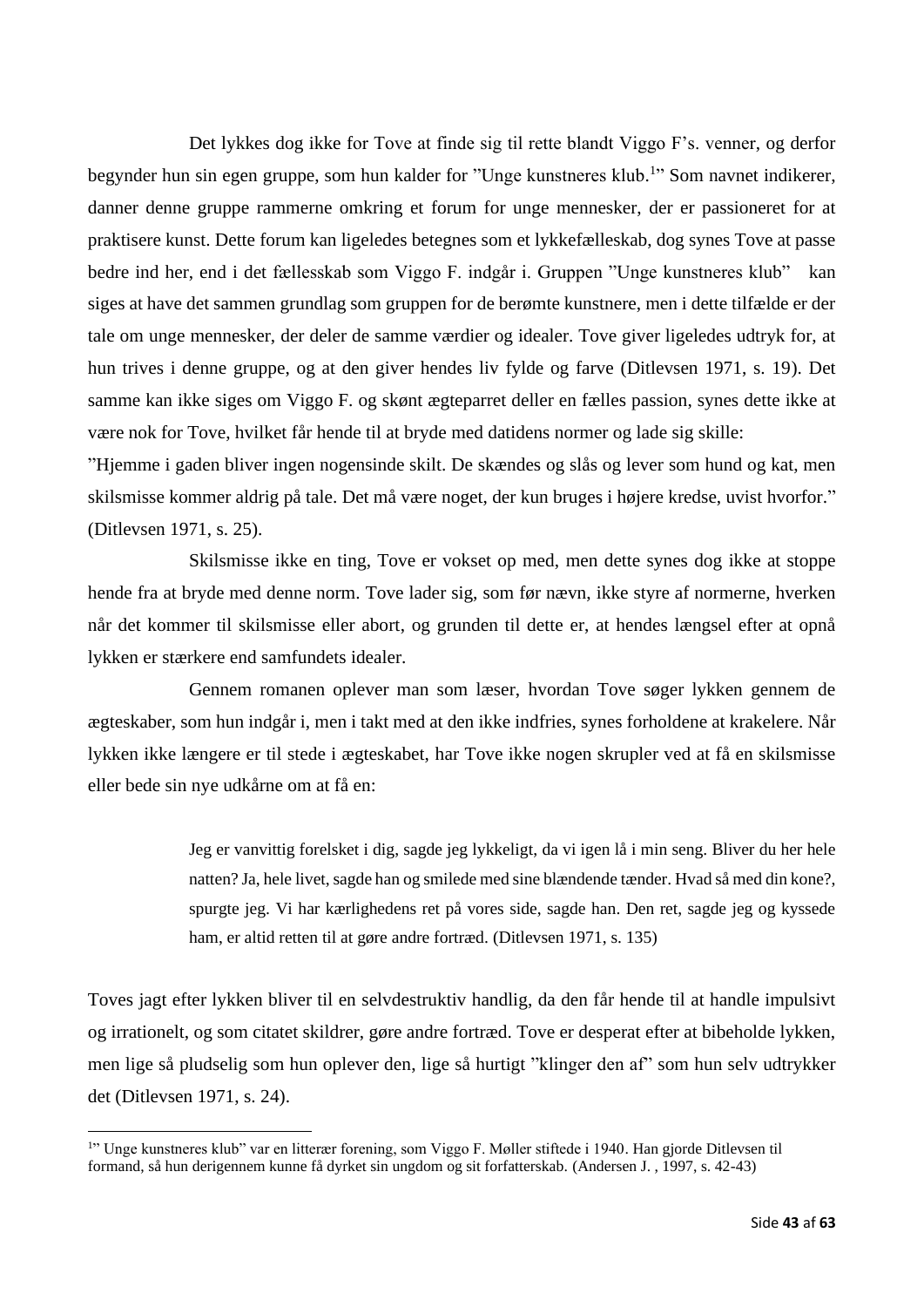Toves evige jagt efter lykken bidrager ligeledes til, at hun stræber efter nogle af de lykkeobjekter, som samfundet har skabt. I *Gift* oplever man som læser også hvordan Tove ønsker at stifte familie, da hun ikke blot drømmer om at leve et lykkeligt men også normalt liv: "Nu er vi far, mor og barn, siger jeg, en ganske almindelig, normal familie. Hvorfor, spørger Ebbe undrende, vil du så gerne være almindelig og normal? Det er jo en kendsgerning, at du ikke er det. Det kan jeg ikke svare ham på, men jeg har ønsket det så langt jeg kan huske tilbage." (Ditlevsen 1971, s. 48)

Som citatet beretter om, har Tove hele sit liv haft en drøm om at få en normal familie, hvilket i hendes optik består af far, mor og barn. Dog går der ikke meget tid, før Tove oplever, at hun ikke opnår en længerevarende lykke gennem familiekonstellationen. Forholdet mellem Ebbe og Tove begynder at smuldre, og Ebbe mener, at det skyldes, at deres barn tager al opmærksomheden: "Hvis vi ikke havde fået Helle, ville alting stadig have været godt mellem os." (Ditlevsen 1971, s. 54). Denne udtalelse fra Ebbe er en af grundene til, at Tove inderligt ønsker at få aborten, da hun bliver gravid for anden gang. Som nævnt, under afsnittet "Den reproduktive krop i *Gift*," frygter Tove nemlig, at endnu et barn vil ødelægge hende og Ebbes ægteskab.

Tove udsætter sig selv for fare i håb om at forblive gift med Ebbe, men midt i denne kamp følger en skuffelse og ulykkelighed, som man med Ahmeds teori kan forklare ved at anvende begrebet, *affect alien*. Tove føler sig fremmed over for sig selv og sine følelser, og den korte lykke, som hun i ny og næ oplever, at hun har sammen med Ebbe, er ikke nok for hende. Tove formår ikke at blive i lykken, måske dette skyldes at den evige lykkefølelse ikke er noget der eksisterer, men nærmere er noget der kommer i bølger. Denne tanke synes Tove at have svært ved at forlig sig med, og en aften hvor hun føler sig "lykkelig og frigjort," handler hun ud fra denne følelse, og er Ebbe utro med Carl (Ditlevsen 1971, s. 78).

Som tidligere nævnt beskriver Tove, hvordan Pethidin føles som en "aldrig før oplevet salighed," der giver hende en helt ny form for lykke. Denne lykkerus, kan hun blive i så længe hun holder sig tæt til Carl, som er indehaver af stoffet. Pethidin bliver Toves flugt fra virkeligheden og kan anses som et af de objekter, som bringer hende den største lykke. Blot ved at se på Toves affektive beskrivelser af Pethidin, bliver det tydeligt hvilken lykke, der klæber til dette objekt: "Væsken gik ind i mit blod og løftede mig op på det eneste plan, hvor jeg brød mig om at leve." (Ditlevsen 1971, s. 93). Den lykke som Pethidin giver Tove overskygger alt herunder kærligheden til sine mænd, venner og sågar også sine børn. Dog er der én ting i verden, som bringer Tove den samme lykke som Pethidin: "Hvis det gør helt galt, tænker jeg, ringer jeg til Geert Jørgensen og fortæller ham det hele.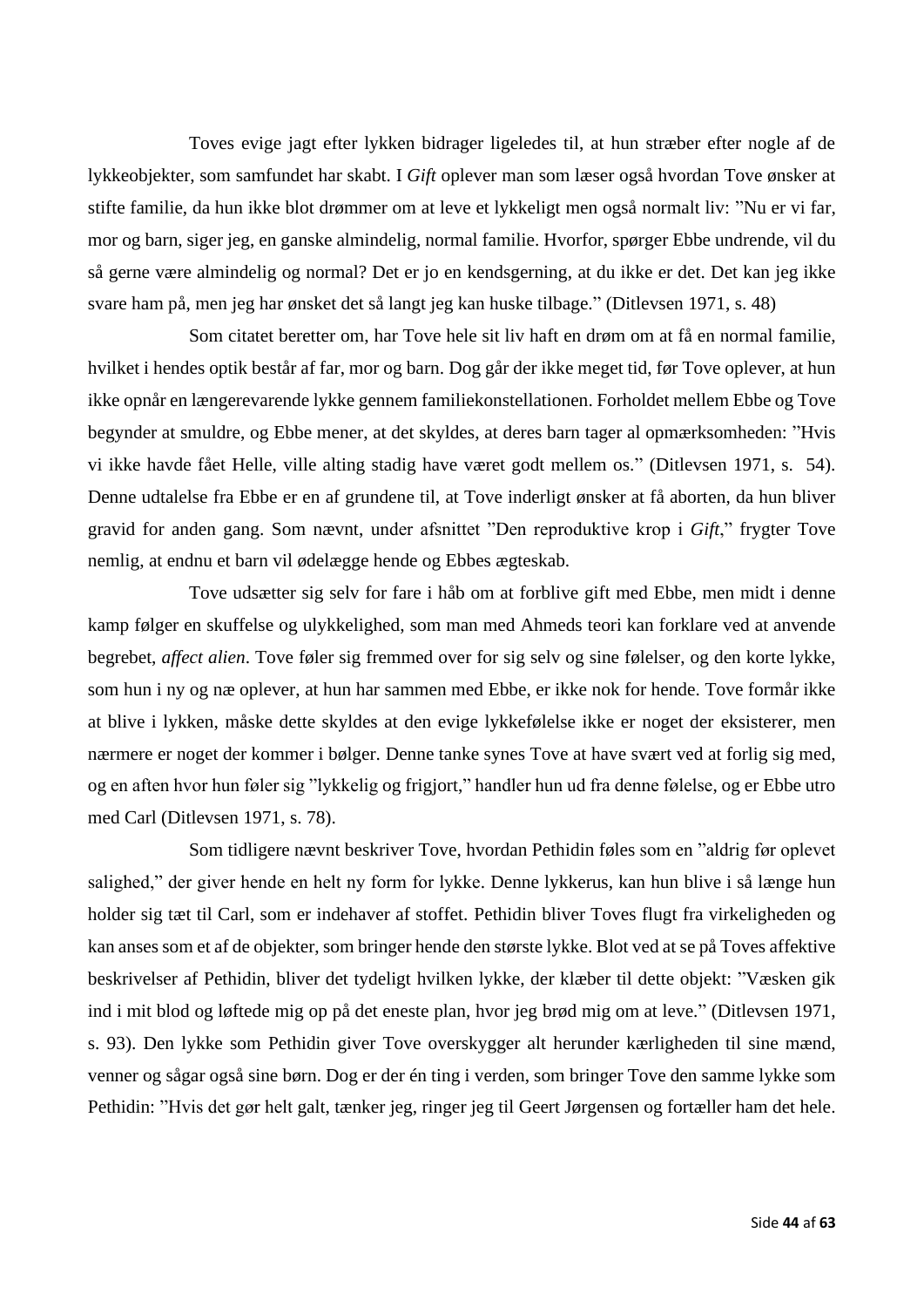Jeg ville ikke gøre det for mine børns skyld alene, men for de bøgers skyld, jeg endnu ikke har fået skrevet." (Ditlevsen 1971, s. 113)

Kærligheden til skriften beskrives flere gange i roman, og indtager uden tvivl positionen som det største lykkeobjekt for Tove. Sammen med de andre lykkeobjekter, som er blevet skildret gennem dette analyseafsnit, kan man som tidligere nævnt påpege, at Tove lever et liv, hvor hendes søgen efter lykken bliver selvdestruktiv. Drømmen om barn og mand viser sig at være alt andet end lykke, da denne konstruktion, i Toves tilfælde, indebærer skænderier, utroskab og magtmisbrug. Familielivet er ikke som Tove havde drømt om, og dette medfører, at hun indtager positionen som en *affect alien*, idet hun har svært ved at navigere i sine følelser og træffe de gode valg. Som tidligere nævnt kan Toves jagt efter lykke siges at være et gennemgående tema i *Gift*, og som læser oplever man flere gange, hvordan Tove beskriver sig selv som lykkelig, men denne ytring virker nærmere som en måde hvorpå, hun forsøger at overbevise sig selv om, at hun er det. Som læser er man vidne til hvordan Toves liv med de mange mænd, alkohol og ikke mindst hendes misbrug ødelægger hende, og gør hende alt andet end lykkelig.

### <span id="page-45-0"></span>Opsamling

På baggrund af ovenstående analyse, der behandler *Gift* og *Mit arbejdes* brug af lykkeobjekter, kan man påvise, at karaktererne Anna og Tove begge lader sig styre af samfundets normer og idealer. Hertil kan man konkludere, at kroppen befinder sig i et krydsfelt mellem at være biologisk og social betinget, og at disse to omstændigheder har indflydelse på det hele menneske og dets velbefindende. Med dette slået fast, vil jeg bevæge mig videre til de komparative iagttagelser, som der findes mellem Anna og Toves syn på lykkeobjekter.

Ved at anvende Ahmeds teori om hvordan affekt klæber sig til objekter, har det kunne påvises at Anna og Tove begge tillægger normaliteten en vis form for social status. Gennem begge værker beskrives det, hvordan de to karakterer ønsker at være normale, almindelige og gennemsnitlige, samtidig med at der lægges vægt på, at de ikke lever op til disse idealer. Dette medvirker til, at de begge optræder som *affect aliens*, idet de føler sig fremmed overfor deres følelsesliv og identitet. Derved opstår der ikke blot en frygt for det, som Anna betegner som "egen afvigelse," men også en frygt for at afvige fra samfundets normer og de forskellige lykkefælleskaber.

Man kan påpege, at Tove er mere tilbøjelig til at løsrive sig fra samfundets normer, end Anna er. Toves stræben efter lykken får hende ofte til at bryde med normerne, mens Anna isolerer sig selv i hjemmet, hvor hun forsøger at håndtere de svære følelser ved at fokusere på de huslige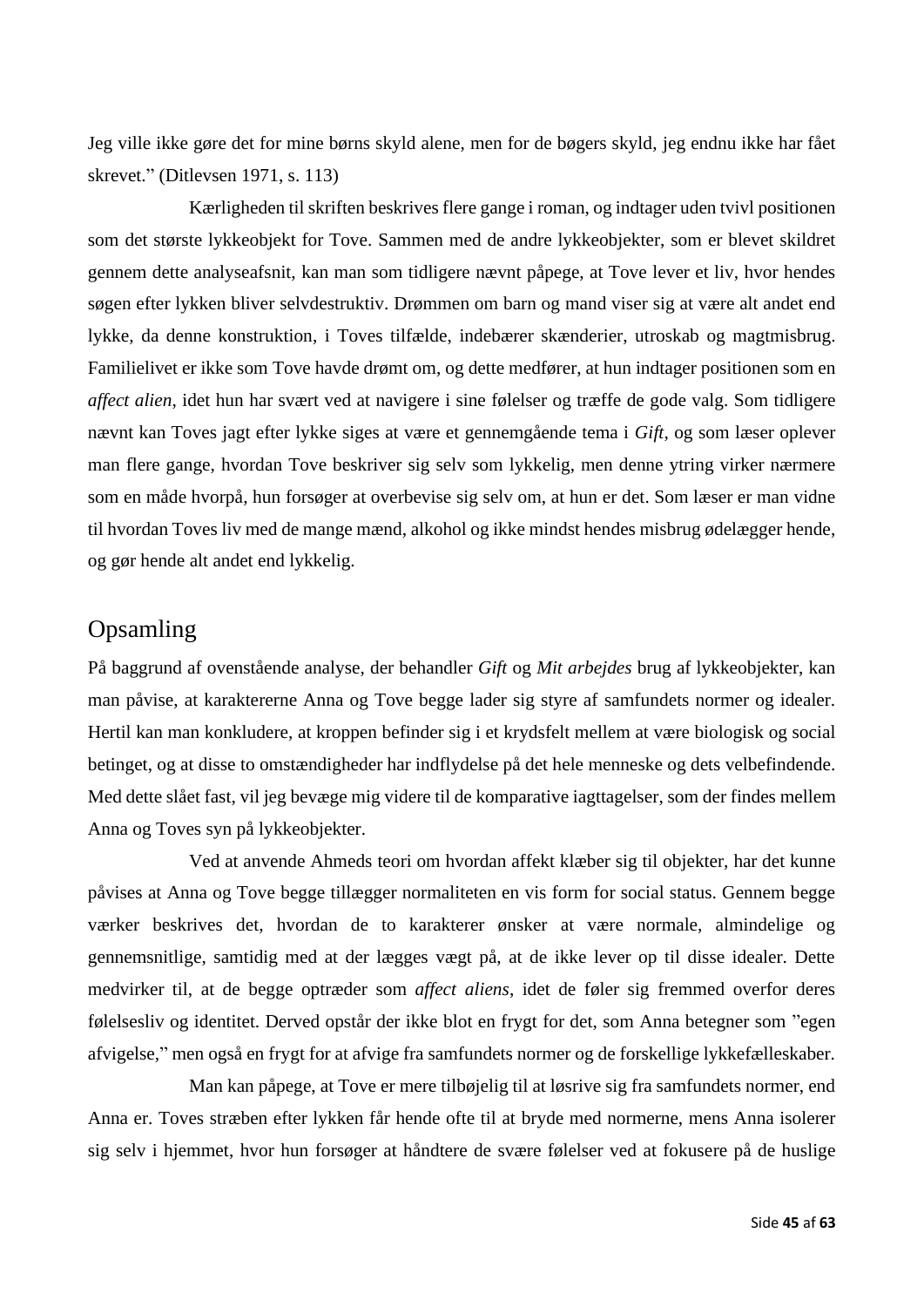pligter. Gennem en sammenligning af Anna og Tove, kan man pointere, at Anna, skønt hun lever i tid med et nyt syn på kønsrollemønsteret, fremstår mere traditionsbundet end Tove.

Ydermere forholder Toves syn på moderskabet sig anderledes end Annas og dette skyldes, at barnet ikke indtager den samme position som lykkeobjekt i *Gift*, som det gør i *Mit arbejde*. I *Gift* svigter Tove sine børn på grund af sit misbrug, hvilket medfører at hun ingen kræfter har til at følge med i deres liv, hvorimod Anna er bange for at hun ikke er tilstrækkelig nok som mor.

Til trods for værkernes forskelligheder forekommer der hos karaktererne Anna og Tove et fælles opbrud med samfundets lykkeobjekter. For Annas vedkommende ender hun med at bryde med samfundets konstruktion af barnet som et lykkeobjekt, ved at fortælle sin egen historie, der beretter om at "alt var blod, men intet var lykke" (Andersen I. E., 2021). Ligeledes gør Tove op med ægteskabet som et lykkeobjekt, idet *Gift* skildrer de problematikker, som denne konstruktion kan indeholde: "Man er tvunget til at se det samme menneske hver dag i en menneskealder, og det er der noget unaturligt ved." (Ditlevsen 1971, s. 89)

Som sagt kan Anna og Tove siges at være to meget forskellige karakterer, men de skildrer de samme tematikker, heriblandt kvindelighed, moderskab, kampen om anerkendelse og ikke mindst den evige kærlighed til skriften (Gianetti 2017).

### <span id="page-46-0"></span>Kærligheden til skriften

I *Gift* og *Mit arbejde* beskrives Tove og Annas kærlighed til skriften, og denne synes at udgøre et meget betydningsfuldt lykkeobjekt hos dem begge. De to karakterer udtrykker nemlig, at de føler sig lykkelige og som et helt menneske, når de skriver: "Jeg tænker hele tiden på min roman, som jeg har titlen på uden egentlig at være klar over, hvad den skal handle om. Jeg skriver bare, og måske det bliver godt og måske ikke. Det vigtigste er, at jeg føler mig lykkelig når jeg skriver, som jeg altid har gjort." (Ditlevsen 1971, s. 15). Ligeledes beskrives det også hvilken ulykkelighed, der opstår hos Anna og Tove, når deres følelsesliv eller omstændigheder begrænser dem i at udleve kunsten: "Jeg ved ikke, hvad jeg skal sige. Jeg kan ikke skrive. Er mit forhold til sproget ved at forandre sig? Jeg ved ikke længere, om det er vigtigt at skrive. Jeg orker det ikke. Har det med graviditeten at gøre? (Ravn 2020, s. 182)

Gennem *Mit arbejde* berettes der ofte om fortællerens længsel efter at skrive, men at denne ikke kan indfries så længe, hun kæmper med sin fødselsdepression. Den samme længsel ses i *Gift*, hvor Tove, som før nævnt, er villig til at opgive sit helbred, sine venner og endda sine børn for at kunne forblive i sit misbrug, men skriften vil som det eneste, kunne få hende til at stoppe. I afsnittet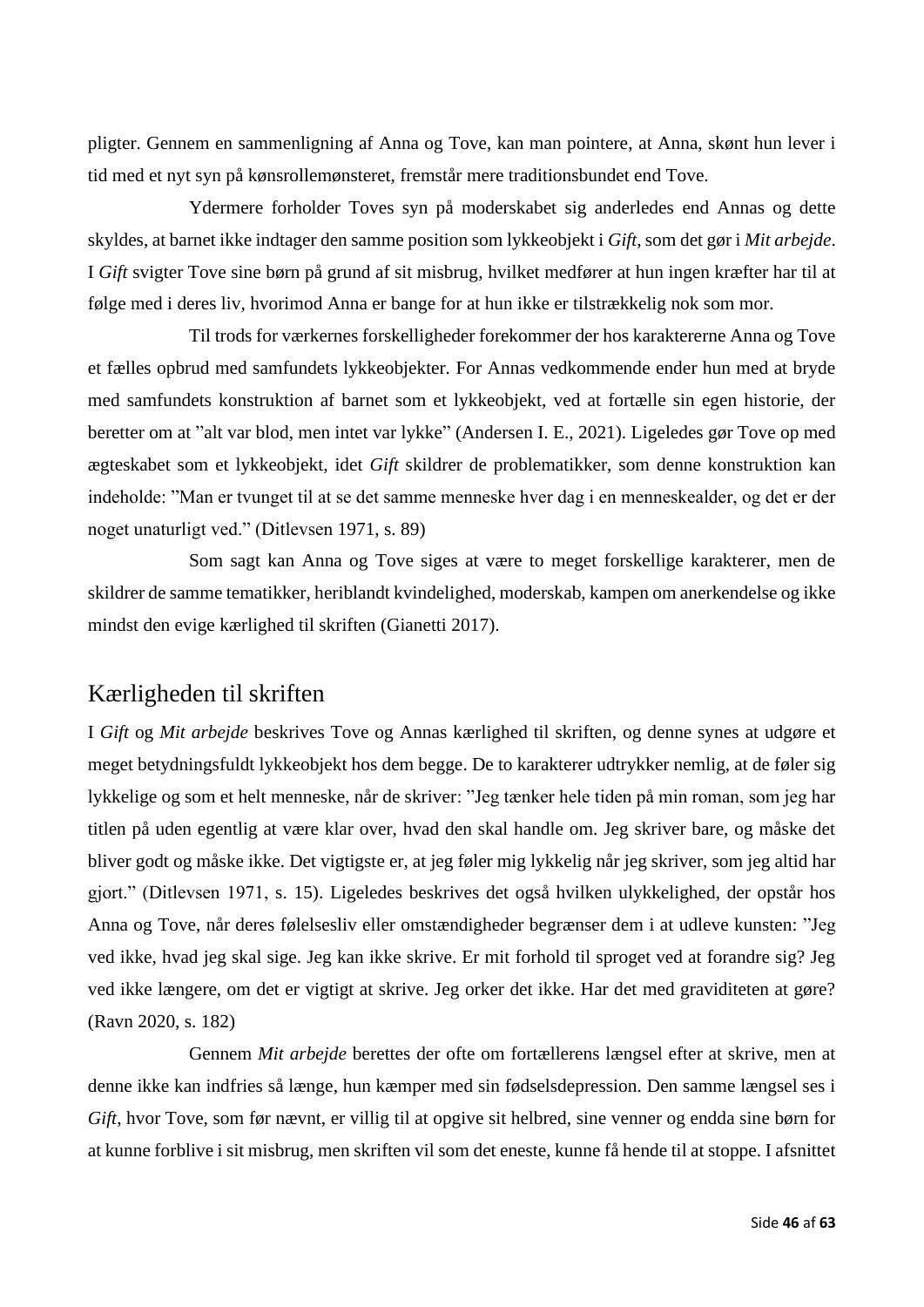"Happy objects i *Gift*" blev det påpeget, at skriften kan anses for at være det ultimative lykkeobjekt for Tove, idet hun er villig til at ofre alt, for at kunne praktisere sin kunst. Den selvsamme vilje til at give afkald på diverse lykkeobjekter kommer ligeledes til udtryk i *Mit arbejde*: "Hun havde intet problem med at give slip på venskaber, biografture, en flot tøjstil, at gå til frisøren, at læse mange bøger, sin frihed og søvn, sit sexliv og så videre, men skulle skriften virkelig også forsvinde?" (Ravn 2020, s. 210) På baggrund af dette citat kan man argumentere for, at kærligheden til skriften ligeså indtager positionen som det største lykkeobjekt hos Anna. I sin nye rolle som mor længes Anna efter at skrive, men dette synes ikke at være nemt for hende, hvilket kommer til udtryk gennem værkets form og indhold. Det er før blevet skildret, at værkets form bliver anvendt til at give et indblik i hvordan Annas indre ser ud - rodet og usammenhængende - og dette er også sådan, hun beskriver sin bog: "Hver gang hun læste i en bog, hun kunne lide, fyldtes hun efter nogle sider med rædsel og skam og uendelig tristhed over, at den gode bog hang sammen, og at det, der var Annas bog, aldrig hang sammen" (Ravn 2020, s. 211). I forlængelse af dette citat beskrives det hvordan Anna føler sig som et halvt menneske, hvilket medfører at hun kun er i stand til at skrive en halv bog.

Anna og Tove anvender begge poesien som et redskab til at udtrykke deres følelsesliv. I begge værker bryder poesien med værkernes prosaform, og digtene optræder ofte når Anna og Tove synes at befinde sig i svære livssituationer. I Ditlevsens værk forekommer digtet *Hvorfor går min elskede i regnen*, i forlængelse af episoden, hvor Toves 2. mand, Ebbe, fortæller at han har været hende utro. (Ditlevsen 1971 s. 53) Ydermere forekommer *De evige* tre, i forbindelse med Toves ægteskabsbrud med Viggo F. (Ditlevsen 1971 s. 29-30). I Ravns værk er det sværere at anskueliggøre hvornår digtene optræder, da de mere kan ses som pludselige indskydelser, men fælles for de to værker er, at lyrikken, som sagt, giver adgang til det intime rum, hvor det lyriske jegs følelser og tanker får frit løb.

Man kan sige at de to karakterer skriver af mange grunde, men mest af alt for at leve og overleve. Det at være kunstner og leve i kunsten udgør derved en fundamental og vigtig del af deres identitet. Samtidig skildrer begge værker, hvordan det kan være svært at være kvinde og kunstner. Ifølge Stefan Kjerkegaard, der er lektor på nordisk litteratur, knytter Ravn det at være mor til det at være en kvindelig forfatter, og derfor kan titlen, *Mit arbejde*, forstås på flere måder:

"For man kan spørge, hvad er mit arbejde? Er det at være mor eller forfatter, og hvad er forbindelserne mellem de to" (Kjærgaard 2021). Udover denne udtalelse kommenterer Kjerkegaard på, at Ravns værk italesætter, hvordan det gennem tiden har været nemmere for mænd at være forfattere. Selv når de blev fædre, har de ikke måtte opgive deres erhverv, hvorimod kvindelige kunstnere har været mere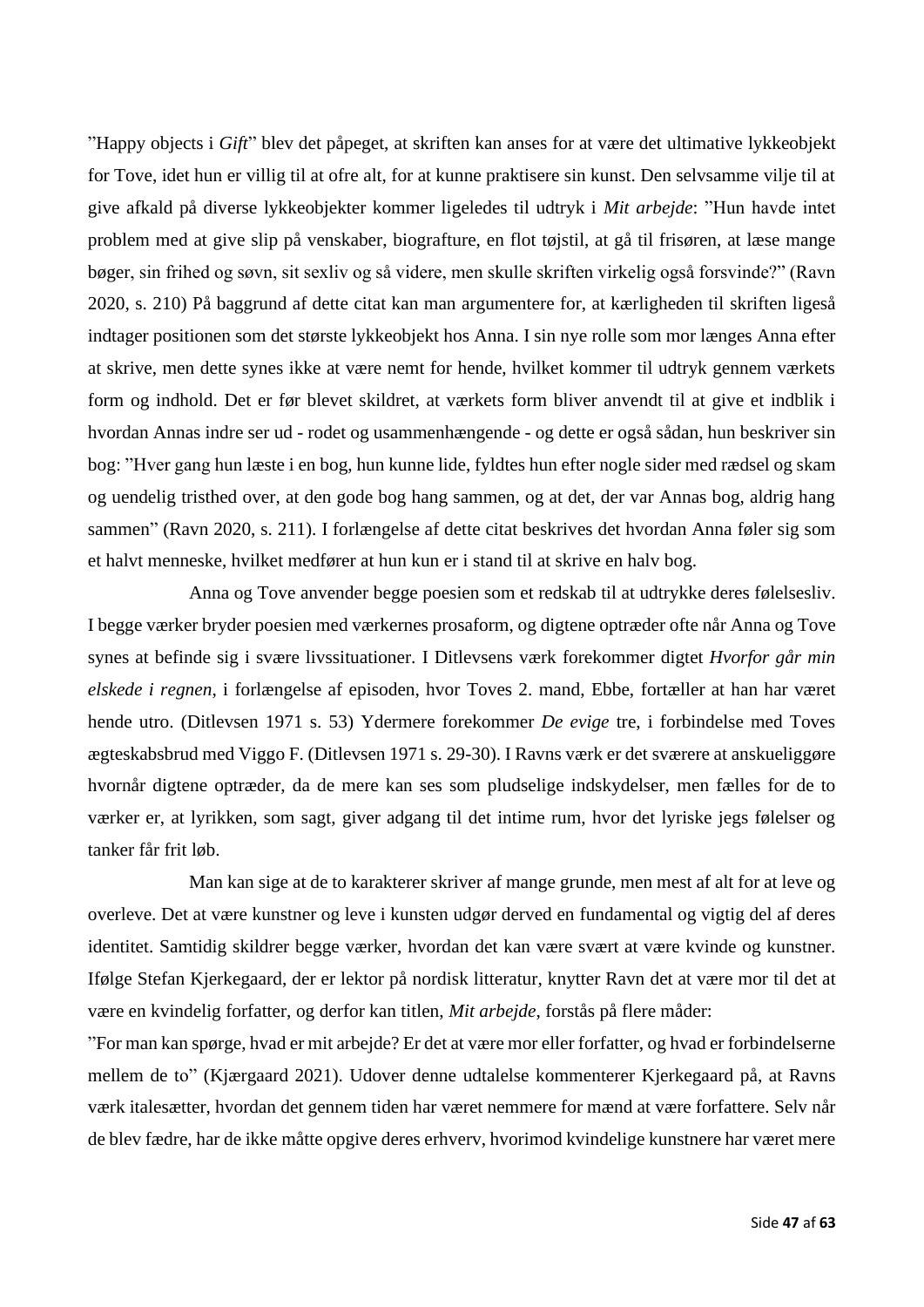tilbøjelige til at gå hjemme og udføre det reproduktive arbejde, imens de stadig skrev. Dog gør Ravns værk op med denne tanke og insisterer på, at man som kvinde godt kan være mor og stadig udleve sin drøm og passe sit arbejde. Dette gør hun bl.a. ved at italesætte de følelser, som kan opstå hos kvinder, når de vælger at arbejde i stedet for at tage sig af familien: "Og hvorfor var skriften ikke fri? Fordi det at skrive er at være en dårlig mor. Fordi det at skrive er at svigte familien." (Ravn 2020, s. 323) Ravn forsøger at gøre op med de normer, der stadig binder kvinden til hjemmet, ved at italesætte den skam og utilstrækkelighed, som kvinder ofte føler, når de vælger at prioritere dem selv og deres arbejde frem for familien. Implicit udtrykker citatet derfor, at kvinden kun kan være fri, hvis hun løsriver sig fra disse følelser og normer.

Ditlevsens satte også ord på det at være kvinde og forfatter og gennem et brev til sin veninde Ester Nagel skrev hun følgende: "I virkeligheden burde kvindelige forfattere slet ikke formere sig, medmindre de er gift med en millionær eller også skulle de være sådan indrettede at de ikke fik børn, når de er efter 50-års alderen." (Ditlevsen 1971, s. 9) På baggrund af dette citat, kan man argumentere for at Ditlevsen ikke i lige så høj grad som Ravn insisterede på, at man som kvinde både kunne være forfatter og mor. Nærmere så hun moderskabet som noget, der besværliggjorde det, at være forfatter. Den selvsamme tanke kommer til udtryk i *Gift*, hvor Tove beretter om, hvordan hun glemmer alt om hendes børn, når hun skriver. *Gift* kommenterer ligeså på forholdet mellem mand og kvinde, og hvordan det var lettere at være en mandlig end kvindelig forfatter. Dette pointerer forfatter, Dy Plambeck, også på i sit forord til *Gift*: "*Gift* er alligevel på sin egen måde en feministisk fortælling. Det er historien om en ung kvinde, der gifter sig, fordi hun tror, hun behøver det for at få status, men ender med at blive en selvstændig kvinde, der skaber sit eget liv og rum i skriften. Hun indser, at hun ikke har brug for en mand til at forsørge sig. Hun kan selv." (Ditlevsen 1971, s. 9)

I *Gift* og *Mit arbejde* tildeler både Tove og Anna skriften en vis hemmelighed: "Anna havde altid bedst kunnet lide at skrive og læse i smug, og hun kunne lide at forklare det sådan, at bøgerne og skriften udgjorde e tilflugtssted, et hemmeligt liv" (ibid.). I *Gift* beskrives det på sammen måde, at Tove gennem hele barndom har skrevet digte i smug, hvilket hun stadig gør som voksen: "Jeg skriver på min første roman, og Viggo F. ved ikke noget om det. […] Jeg skriver i hånden på gult konceptpapir, for hvis jeg skrev på hans larmende skrivemaskine, der er så gammel, at den hører hjemme på Nationalmuseet, ville det vække ham. (Ditlevsen 1971, s. 13) I begge af værkerne kan der siges at være et mindreværd hos både Tove og Anna, idet de ikke er så meget for at dele skriften med andre, fordi de frygter at deres værk ikke er godt nok. Anna er, som før nævnt, bange for at hendes værk bliver usammenhængende, og Tove frygter at Viggo F. og samtlige af hans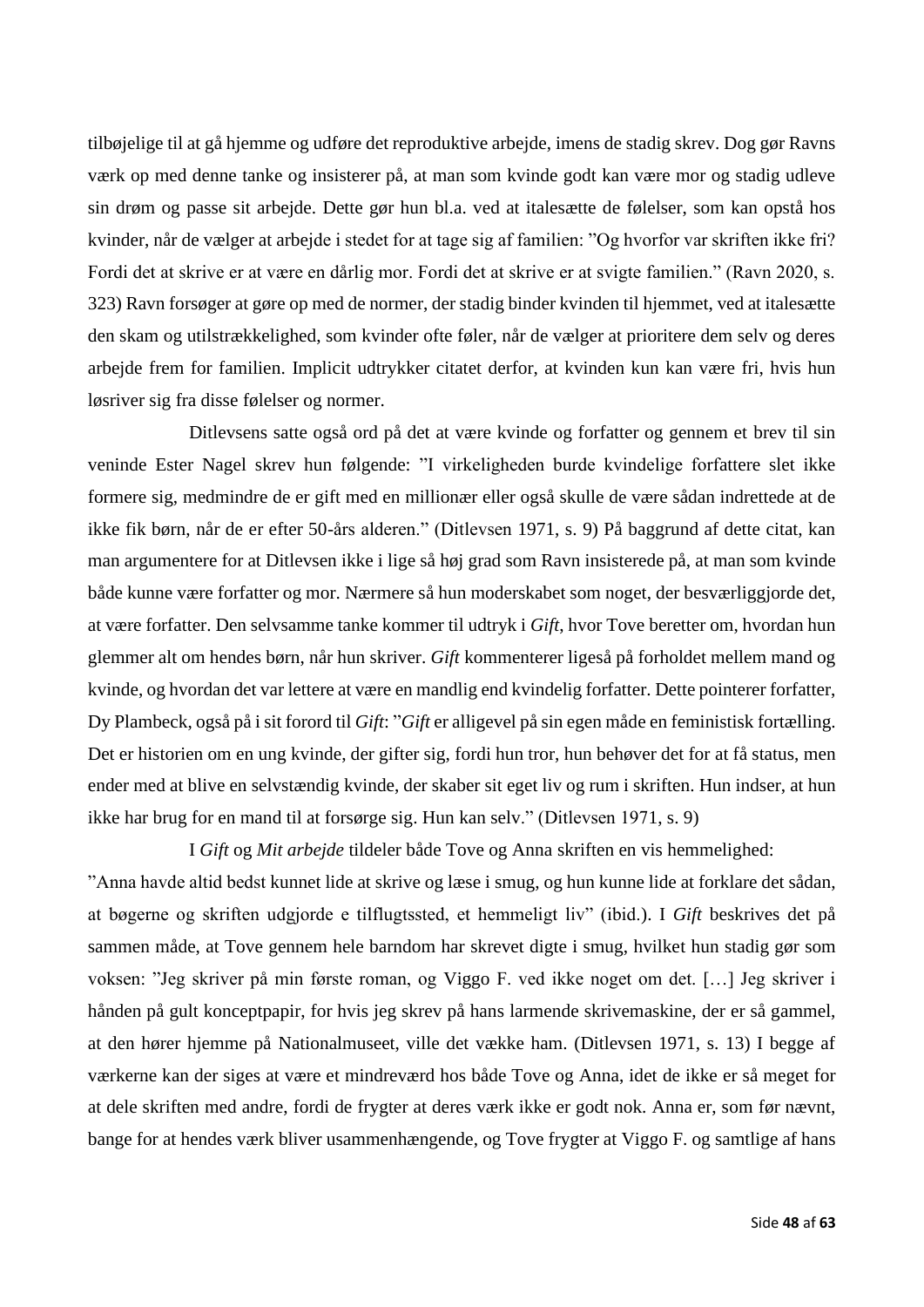venner, vil give hendes værk en dårlig anmeldelse. Om dette mindreværd skyldes, at de to karakterer er kvindelige forfattere, kan man kun tænke sig til. Dog er der ingen tvivl om, at Tove forsøger at kæmpe sig frem i en litterær verden, som dengang var meget mandsdomineret, og derfor giftede hun sig bl.a. med Viggo F., da hun ikke troede på, at hun som kvinde vil kunne få en debut som forfatter.

Efter at have anskueliggjort de fælles træk, der findes mellem *Gift* og *Mit arbejde*, kommer man ikke udenom, at de trods deres forskellighed ligner hinanden. Det er tidligere blevet pointeret at Ravns værk fremstår mere kropsligt end Ditlevsens, men på baggrund af analysedelen "Den sociale krop" kan man argumentere for at Anna og Tove begge deler en følelse af ikke at passe ind. Som nævnt før er det vigtigste sammenligningspunkt kærligheden til skriften og den evige længsel efter at skrive og være kunstner.

Når man behandler Anna og Toves kærlighed og længsel efter skriften, er det svært ikke at tænke forfatteren ind i værket. Dette skyldes at karaktererne, Anna og Tove, begge er forfattere og beretter om, hvordan deres tanker hele tiden kredser om de bøger, som det er i gang med at skrive. Derudover forekommer der nogle helt elementære detaljer som bidrager til, at man som læser ikke kan undgå at forbinde forfatter og fortæller. F.eks. deler hovedkarakteren i *Gift* samme navn og efternavn med forfatteren, Tove Ditlevsen, og hvis man googler Olga Ravn, vil man kunne finde en række interviews, hvor hun fortæller, at hun selv har lidt af en fødselsdepression. Spørgsmålet er derfor, hvordan man skal forholde sig til dette forhold mellem forfatter og fortæller. Det næste afsnit vil redegøre for begrebet *performativbiografisme* og desuden diskutere hvorfor *Gift og Mit arbejde*  kan siges at befinde sig indenfor denne genre.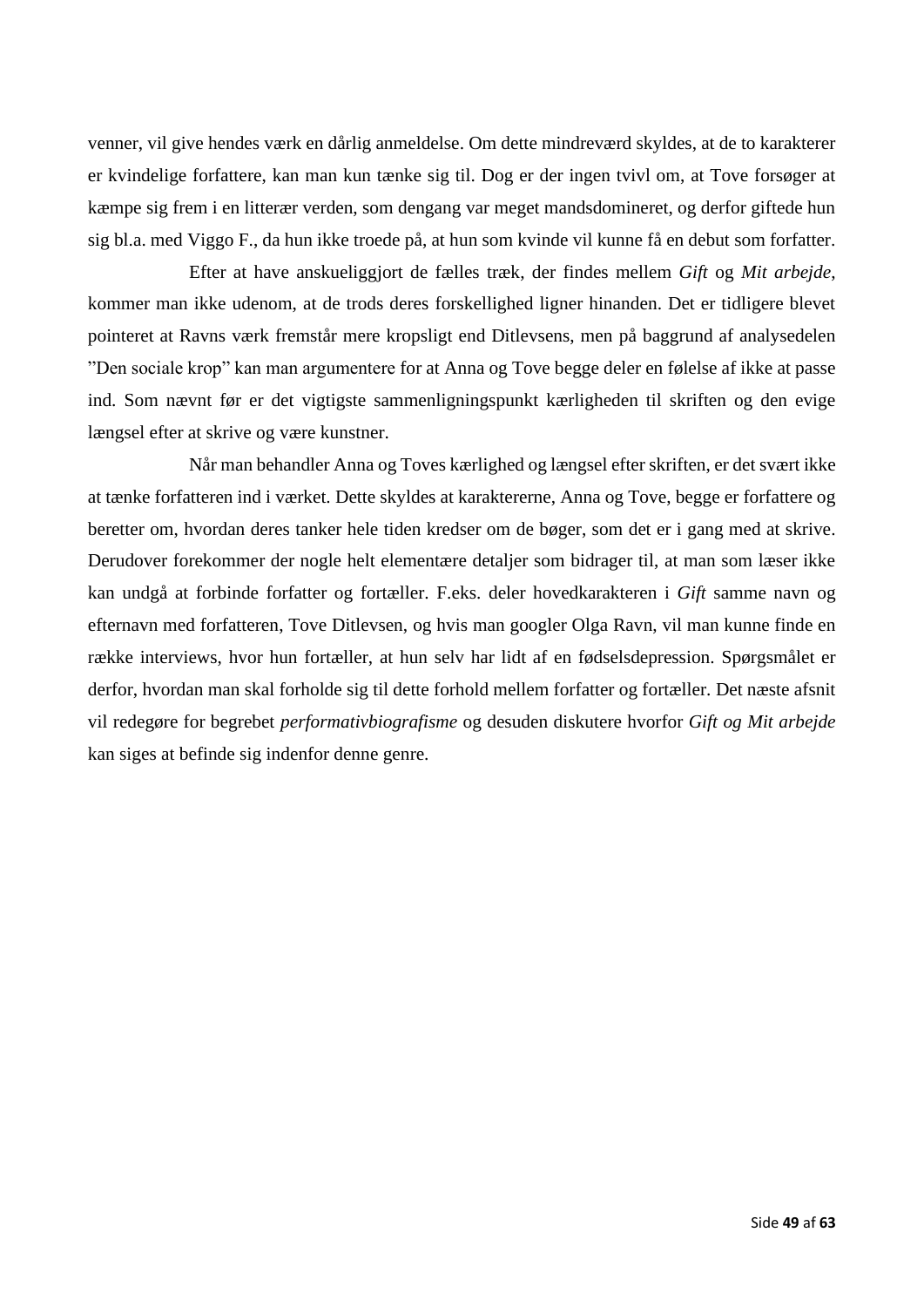### Diskussion

### <span id="page-50-1"></span><span id="page-50-0"></span>'Alt er fiktion, selv en nøgleroman'

Inden for litteraturforskning har det ofte været et omdiskuteret emne, hvorvidt det er tilladt at skabe en forbindelse mellem fortælleren og forfatteren. F.eks. hos den nykritiske strømning afvises det, at forfatteren har nogen relevans for læserens forståelse af værket (Haarder 2013, s. 158). Dog er der gennem 10'erne sket en forandring i den skandinaviske litteratur, idet et væld af ny udkomne værker gør det besværligt at adskille forfatter fra fortæller. Den norske forfatter, Karl Ove Knausgård, formede gennem sin romanserie *Min kamp* (2009), der desuden anvender samme titel som Adolf Hitlers selvbiografi<sup>2</sup>, en krydsning mellem virkelighed og fiktion (Behrendt & Bunch 2015, s. 13). Det vil sige at Knausgård anvendte romangenren til at skrive om sit eget liv. Normalt vil man determinere et sådant værk som en biografi, men på grund af Knausgårds brug af fiktion, må man søge til nye genrebetegnelser og strategier, så det i højere grad bliver lettere at få greb om disse værker.

Jon Helt Haarder pointerer, at de seneste tiårs biografiske skønlitteratur kan siges at være en del af en ny genre, der går under navnene autofiktion, performativ biografisme, bekendelse og erindringslitteratur og fiktionsfri fiktion (Redaktionen 2019). Haarder anvender begrebet *performativ biografisme* og definerer det således: "Performativ biografisme betegner det at kunstneren bruger sig selv og andre virkelige personer i en æstetisk betonet interaktion med læserens og offentlighedens reaktioner." (Haarder 2014, s. 9) Haarder sætter endvidere ord på, hvorfor der ses en voksende tendens indenfor de værker, der indeholder biografisk materiale. Ifølge ham skyldes dette, at nutidens forfattere deltager i det, han betegner som "mig-generationens generelle interesse for sig selv." (Haarder 2014, s. 8) Med dette menes, at nutidens forfattere er mere identitetssøgende og opmærksomme på hvordan samfundets politiske spørgsmål om f.eks. køn, klasse, seksualitet og etnicitet påvirker mennesket. Haarder mener desuden at værker, der bærer præg af biografisk materiale, skaber et tæt bånd mellem forfatter og læser, idet de muligvis deler de samme følelser og erfaringer. Et eksempel på dette kunne være forfattere, der beretter om erindringer fra deres opvækst for bedre at kunne forstå sig selv og derved også række ud til de læsere, der kan relatere til den samme livssituation. (Haarder 2013, s. 162)

Det problematiske ved *performativ biografisme* er, at det kan være svært for læseren at skelne mellem hvornår der er tale om virkelighed og fiktion. Hvis man som læser antager, at *Gift*

<sup>2</sup> *Mein Kampf* blev udgivet i årene 1924-25 og udkom i to bind (Behrendt & Bunch, 2015, s. 12).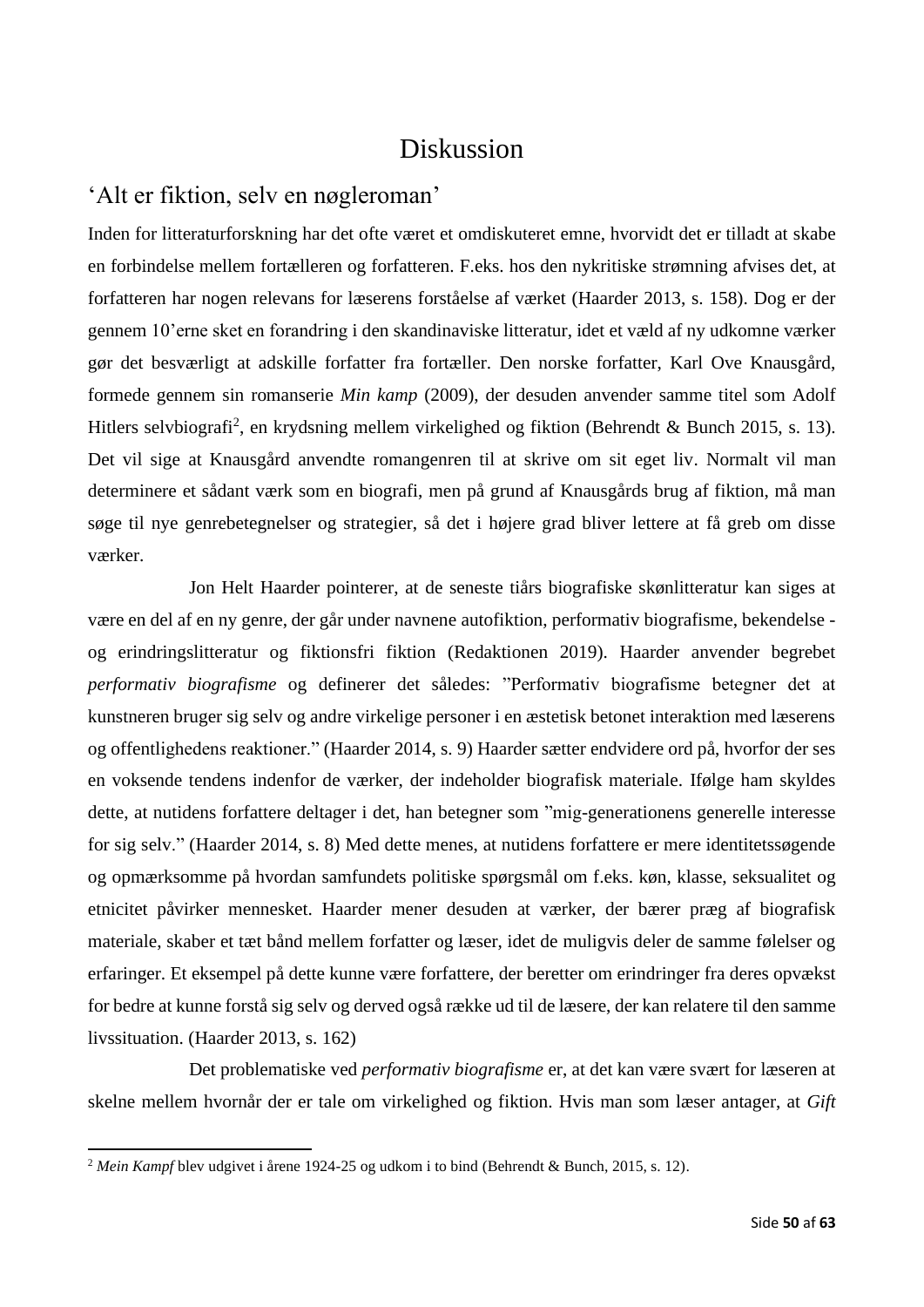skildrer en nøjagtig gengivelse af virkeligheden, kan man påstå, at man læser værket forkert. Ditlevsen har været i sin fulde ret til at anvende fiktion i sit værk og denne kunstneriske frihed, kommenterer Dy Plambeck på i sit forord til *Gift*:

> Tove Ditlevsen er et eksempel på en forfatter, hvor liv og værk smeltede sammen. Genrebetegnelsen på *Gift* er erindringer. […] Handler *Gift* om Tove Ditlevsens eget liv? Det gør den måske og så alligevel ikke. "Alt er fiktion, selv en nøgleroman," sagde Tove Ditlevsen engang i et interview (Ditlevsen 1971, s. 5-6).

Som Plambeck beskriver i citatet ovenfor, kan man aldrig vide hvad der er fakta og fiktion, og derfor vil der altid være en evig forhandling hos læseren om, hvad der er hvad.

I *Gift* kan det være svært at adskille fortælleren fra forfatteren, og den selvsamme tendens kan siges at udfolde sig i *Mit arbejde*. Allerede i begyndelsen af romanen møder man fortælleren, som omtaler sig selv med et "mig:"

> Hvem har skrevet denne bog? Det er mig selvfølgelig. Selvom jeg gerne vil overbevise om det modsatte. Lad os i dette øjeblik enes om, at det er en anden, der har skrevet den. En anden kvinde, helt anderledes end mig. Lad os kalde hende Anna. (Ravn 2020, s. 7)

Dette citat vidner om den tvetydighed, der udspiller sig gennem *Mit arbejde*, idet man som læser ikke ved, om det er fortælleren, Anna eller forfatteren, der konstituerer værket. Denne tvetydighed fortsætter gennem værket, og jo mere man nærmer sig værkets slutning, desto mere kommer fortællerjeget til syne. Og hvem er så bag dette fortællerjeg? Er det Ravn selv eller en helt anden? Som læser kan man, som før nævnt, finde interviews, hvor Ravn fortæller, at hun haft en fødselsdepression, og dette kendskab til forfatteren mener Haarder, har indflydelse på hvordan man læser og forstår værket. Denne påstand forsøger Ravn dog at gøre op med gennem sit interview med magasinet ALT: "Bogen handler ikke om mig og om mit barns historie, at han ikke er kommet til verden i lykke. Den handler om den fødselsdepressive erfaring, dét er det vigtige! Det er sindssygt vigtigt at normalisere." (Lodberg 2020)

Ravn manifesterer gennem denne udtalelse, at man ikke skal læse hende eller hendes søn ind i værket, og heri ligger der den væsentligste pointe, når man behandler værker, som indeholder biografisk stof - nemlig at læseren aldrig kan vide, hvornår Ravn trækker på virkelige erfaringer, og hvornår der er tale om fiktion. I et andet interview med Femina fortæller Ravn, at hun er blevet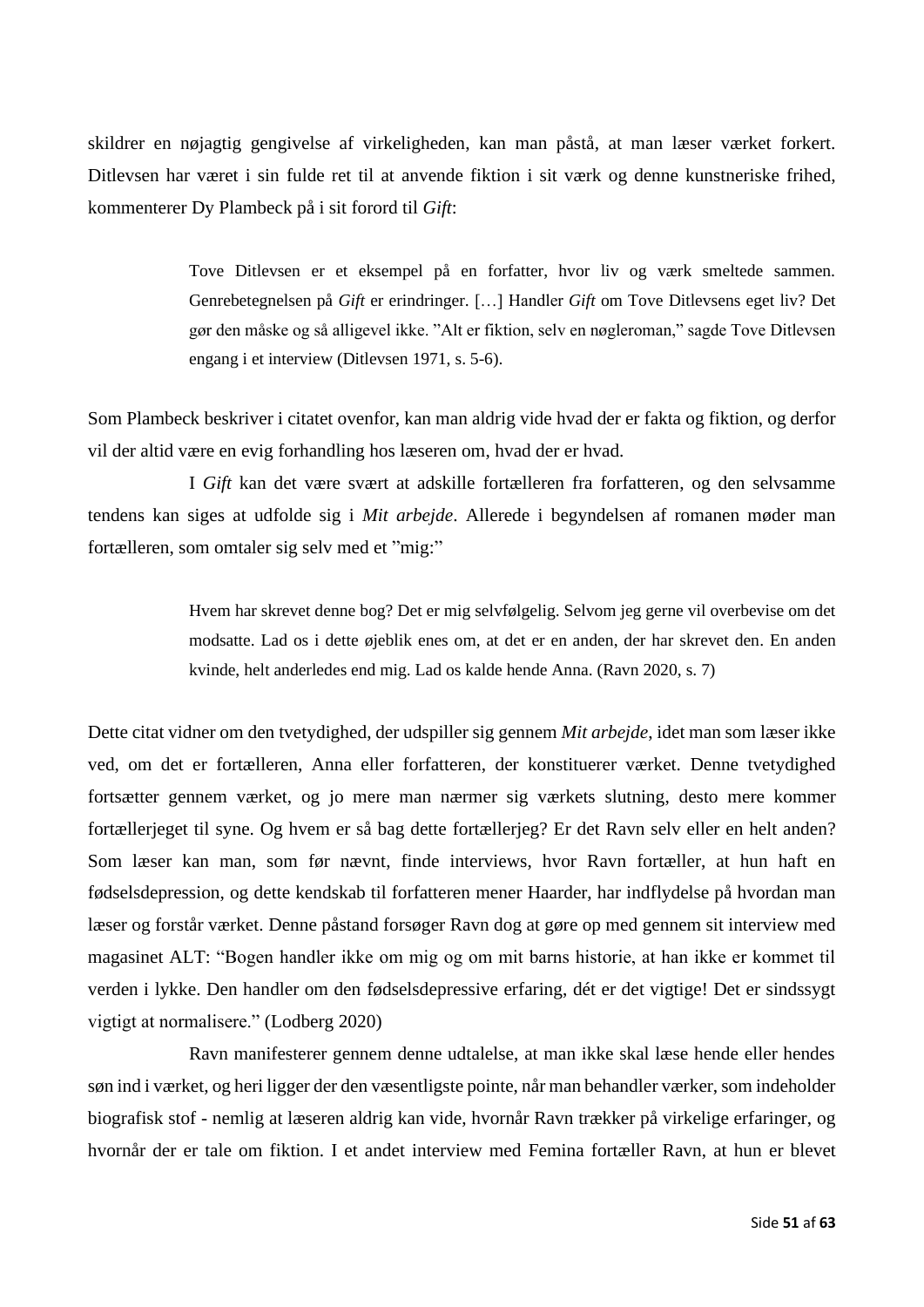kontaktet af mere end 600 kvinder, der har været berørt af en fødselsdepression. Denne viden kan kobles op på Haarders pointe om, at der knyttes et særligt bånd mellem læser og forfatter, når et værk indeholder biografiske træk. Dette bånd gør også, at læserne ikke kan undgå at læse forfatteren ind i værket, og man kan sige at de mange kvinder, som har kontaktet Ravn muligvis har gjort det, fordi de føler, at de hos hende kan opnå en form for forståelse. I afsnittet "Happy objects i *Mit arbejde*" illustreres det, hvordan Ravns værk forsøger at skabe rum for de svære og skamfulde følelser, som kan opstå i forbindelse med moderskabet, og på baggrund af kvindernes henvendelser til Ravn kan man sige, at dette er lykkes hende - Ravn har skabt et nyt fællesskab for mødre.

Ditlevsen oplevede ligesom Ravn at blive kontaktet af et væld af kvinder, dels gennem sit job som brevkasseredaktør hos Familie Journalen, men hun modtog også private henvendelser fra kvinder, der delte de samme erfaringer, som hun skildrede i sine værker (Andersen J. 1997, s. 9-11). Ditlevsen var kendt som en forfatter der besad en ualmindelig form for ærlighed, og denne mente hun var en vigtig egenskab at have som forfatter: "At skrive er at udlevere sig selv. Ellers er det ikke kunst. Man kan kamuflere, men det er altid sig selv, man skriver om" (Andersen J. 1997, s. 26). Hertil kan man også inddrage Ditlevsens udtalelse om, at alt litteratur er fiktion, selv en nøgleroman<sup>3</sup>. For Ditlevsen kunne man altså ikke skrive uden at bruge sig selv og sine egne livserfaringer, og dette mente hun, gjorde sig gældende for enhver forfatter, omend han eller hun benyttede sig af den selvbiografiske genre.

I *Gift* skildres det personlige og private, og man føler, at Ditlevsen udleverer sig selv. Grunden til dette skyldes til dels, at der anvendes navneidentitet mellem forfatter og fortæller, og denne navneidentitet ses også hos de resterende karakterer, der optræder i værket. Der lød derfor også et ramaskrig blandt nogle af Ditlevsens tidligere ægtemænd og deres familier, da værket udkom (Ditlevsen 1971, s. 5).

*Gift* indeholder virkelige begivenheder og personer fra Ditlevsens liv, og hvis man som læser kender til disse, vil man vide at hun var gift med Viggo F. Møller, Ebbe Munk, Carl Ryberg og Victor Andreasen, og at hendes liv bar præg af hendes narkomani. Som Plambeck påpeger i sit forord til *Gift*, vil man betegne værket som erindringslitteratur, netop fordi Ditlevsen fiktionaliserer sine erindringer (Behrendt & Bunch 2015, s. 15-16). På baggrund af læsernes viden om Ditlevsens liv, vil man kunne argumentere for at *Gift* i højere grad gør brug af erindringer frem for Ravns værk. *Mit arbejde* besidder klare selvbiografiske træk, men det kan diskuteres om man har at gøre med den samme form for erindringslitteratur, som man ser hos *Gift*. Ravns værk indeholder ikke en

<sup>3</sup> "Nøgleroman, roman, hvis indhold i vigtige henseender sigter til faktiske personer og begivenheder" (Rømhild, 2014)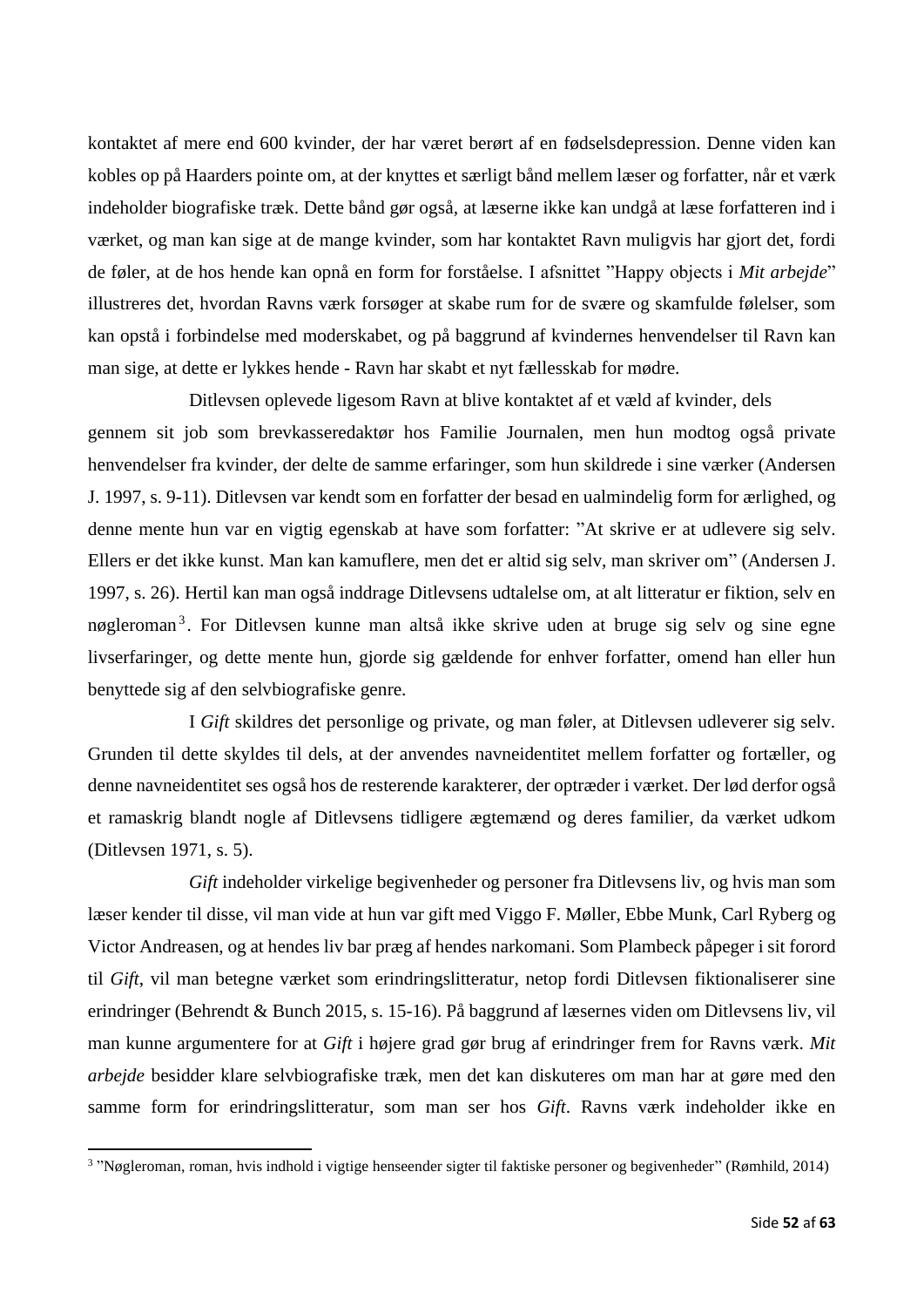kronologisk fortælling, ligesom Ditlevsens, og der skiftes hele tiden mellem et væld af genrer. Selv udtaler Ravn følgende om sit værk:

> "Hvis jeg bare havde skrevet en erindringsroman, så tror jeg ikke, at jeg personligt havde kunnet få adgang til de erfaringer, jeg ønskede at skrive om. Derfor har jeg været nødt til at skabe en tredje person, altså Anna, som kan gå derind for mig. […] Det ville have været umuligt for mig at have skrevet en almindelig erindringsroman. Det ville ikke have været gået. Hvad med hende i mig, der skriver digte, hvor skal hun så være? Skulle jeg så bare lade, som om hun ikke var med? (Dam 2020)

På baggrund af dette citat kan man kommentere på, at Ravn, på samme måde som værkets fortæller, bruger Anna som et redskab til bedre at kunne sætte ord på sine egne følelser. På denne måde anvender Ravn fiktionen til at komme tættere på sandheden og virkeligheden, og dette ville hun ikke kunne, hvis værket berettede om hende selv. Ravn bruger altså sine egne erfaringer og samtidig gør dem generaliserbare, så de bliver til alles erfaring (Kjærgaard 2021).

Fælles for Ditlevsen og Ravn er, at de bruger skriften som en form for terapi, hvor de kan udtrykke deres følelser. På den måde skriver de sig ud af deres lidelser. Gennem skriften reflekterer de ligeledes over det menneske, som de er, og hvordan samfundets normer og deres relationer har indflydelse på deres identitet og selvopfattelse. Det at Ditlevsen og Ravn vælger at publicere og dele deres lidelse med andre, handler for Ravns vedkommende om, at hun ønsker at normalisere de svære og tabubelagte følelser ved moderskabet. For Ditlevsen kan man hævde, at det var umuligt for hende at adskille sig selv fra sine værker, hvorfor "liv og værk ofte smeltede sammen", som Plambeck så fint skriver. Jeg tænker ikke, at Ditlevsen på samme måde som Ravn ønskede at dele sit liv som narkoman for at hjælpe andre. I højere grad brugte Ditlevsen sin egen historie, fordi hun var villig til at ofre alt, selv sit privatliv, for kunstens skyld.

Til trods for at det kan virke som om, at Ditlevsen og Ravn udleverer sig selv gennem skriften, kan man argumentere for, at de anvender fiktionens maske, og denne skaber en mystik og evig tvetydighed hos læseren. Fiktionen kan derfor også ses som et skjold, der beskytter forfatterens inderste. Dette skjold kommenterer Ravn desuden på i sit efterord til digtsamlingen *Der bor en ung pige i mig, som ikke vil dø*, hvilket vil blive belyst i det næste afsnit.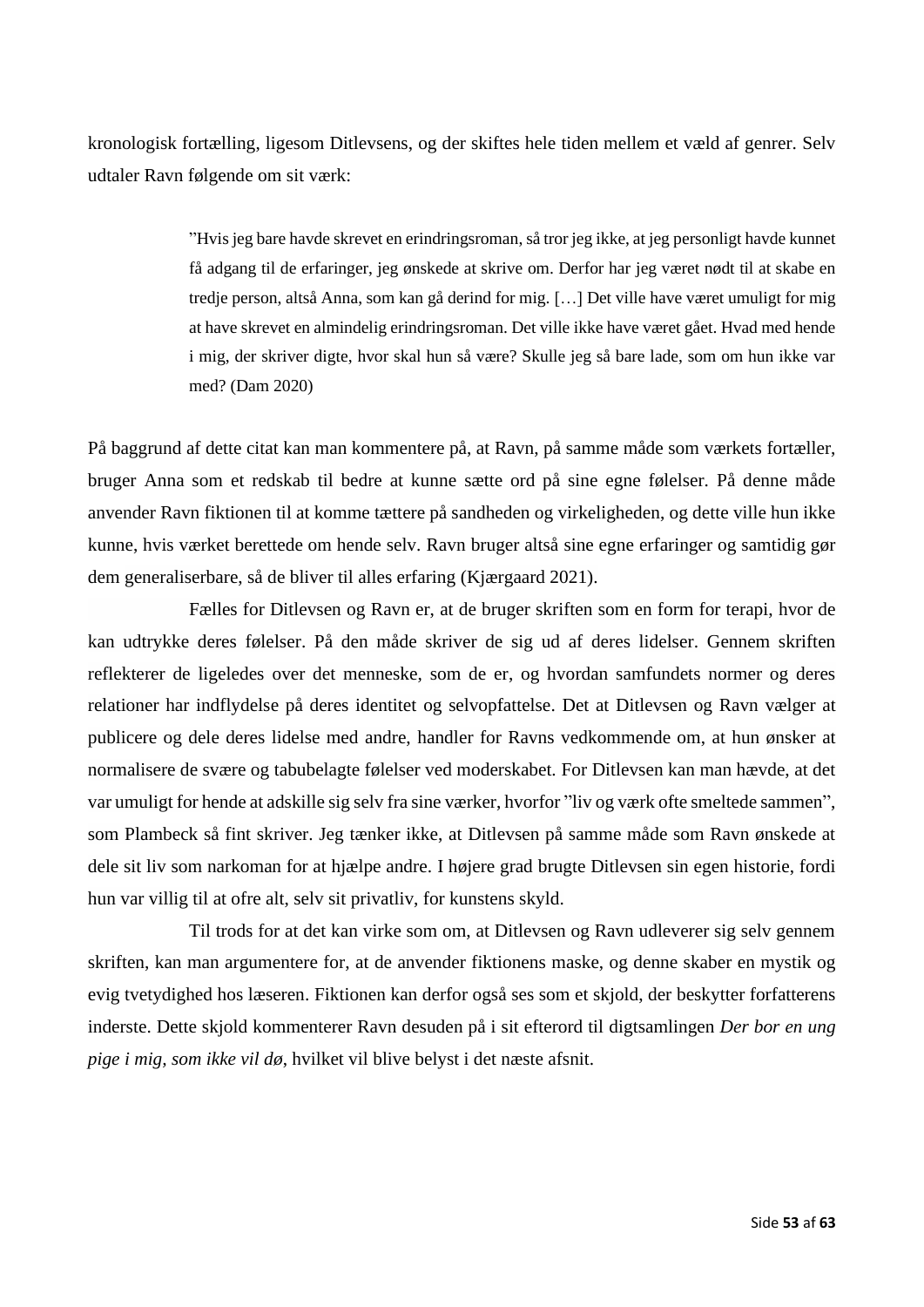### <span id="page-54-0"></span>'Det jeg burde være og det jeg er'

"Hun [Tove] forblev på alle mulige måder en outsider til det sidste" (Ravn 2017, s. 141). Således skriver Ravn om Ditlevsen i sit efterord til digtsamlingen, *Der bor en ung pige i mig, som ikke vil dø*. Digtsamling udkom i anledningen af, at Ditlevsen ville have fyldt 100 år den 14. december 2017 (Lisborg 2017). I Ravns efterord beskriver hun ikke blot Ditlevsen som en outsider, men også som en kvinde, der besad en vis hårdførhed, samtidig med at hun også rummede de skrøbelige og mørke sider, som ingen havde adgang til (ibid.). Ravn inddrager hertil Niels Barfoeds udsagn om, at Ditlevsen besad en "I-kan-gøre-hvad-I-vil-med-mig "attitude, som gjorde at hun fremstod "sej som bare pokker." (Ravn 2017, s. 140) Denne attitude og sejhed, kommer også til udtryk i *Gift*, hvor Ditlevsen, med en vis form for lethed, fortæller om de hårde omstændigheder i sit liv. Endvidere kommenterer Ravn på, at skønt man som læser føler, at man ved alt om Ditlevsen og hendes liv, så er det alligevel begrænset, hvor meget man egentlig kender til hende.

Ditlevsens leg med fiktionens maske, tildelte hende en vis form for mystik, og selv pointerede Ditlevsen at fiktionen både tillod hende at lyve og fortælle løgne: "Når jeg skriver, tager jeg ikke hensyn til nogen" udtaler karakteren Tove sig om i værket [*Gift*] og dette credo synes også at være forfatterens" (Ditlevsen 1971, s. 7). Hertil kan man igen inddrage pointen om, at Ditlevsen er villig til at ofre alt for kunsten - omend det betyder at hun må udlevere sig selv eller andre.

Ravn påpeger yderligere i sit efterord, at Ditlevsen gennem sit liv modtog en del kritik for at benytte sig af erindringslitteratur. Kritikken gik på at hun tegnede sin egen personlige virkelighed af og ikke forholdt sig til samfundets problematikker. En af de forfattere, der kritiserede Ditlevsen, var Klaus Rifbjerg, der stod bag genren *konfrontationsmodernisme*. Denne genre tog del i 60'ernes modernisme og ønskede at konfrontere samfundets "dristige fremstilling af den moderne verdens genstande, apparater og dimser" (Brostrøm 2014). Yderligere skulle lyrikken ikke være bundet af klassiske rim og rytmeskemaer, men derimod gøre brug af frie vers og en fragmenteret form. I *Gift* møder man digtene: *De evige tre*, *Ufødt* og *Hvorfor går min elskede i regnen* og fælles for disse er, at de anvender det, som Rifbjerg kaldte for traditionelt og "gemmelenkelt" brug af digteriske virkemidler (Andersen J. 1997, s. 218). Med dette menes, at digtene gjorde brug af enderim og strofer, der bestod af 4 vers.

Ravn påpeger, at Ditlevsen ikke havde den samme frihed som Rifbjerg, da hun gennem hele sin karriere først og fremmest skulle kæmpe for at blive anerkendt som kvindelig forfatter. Mange af de mandlige anmeldere mente nemlig ikke at tematikker, der berettede om kvindelivet og det reproduktive arbejde var nær så vigtige, som modernismens skildring af den moderne verden og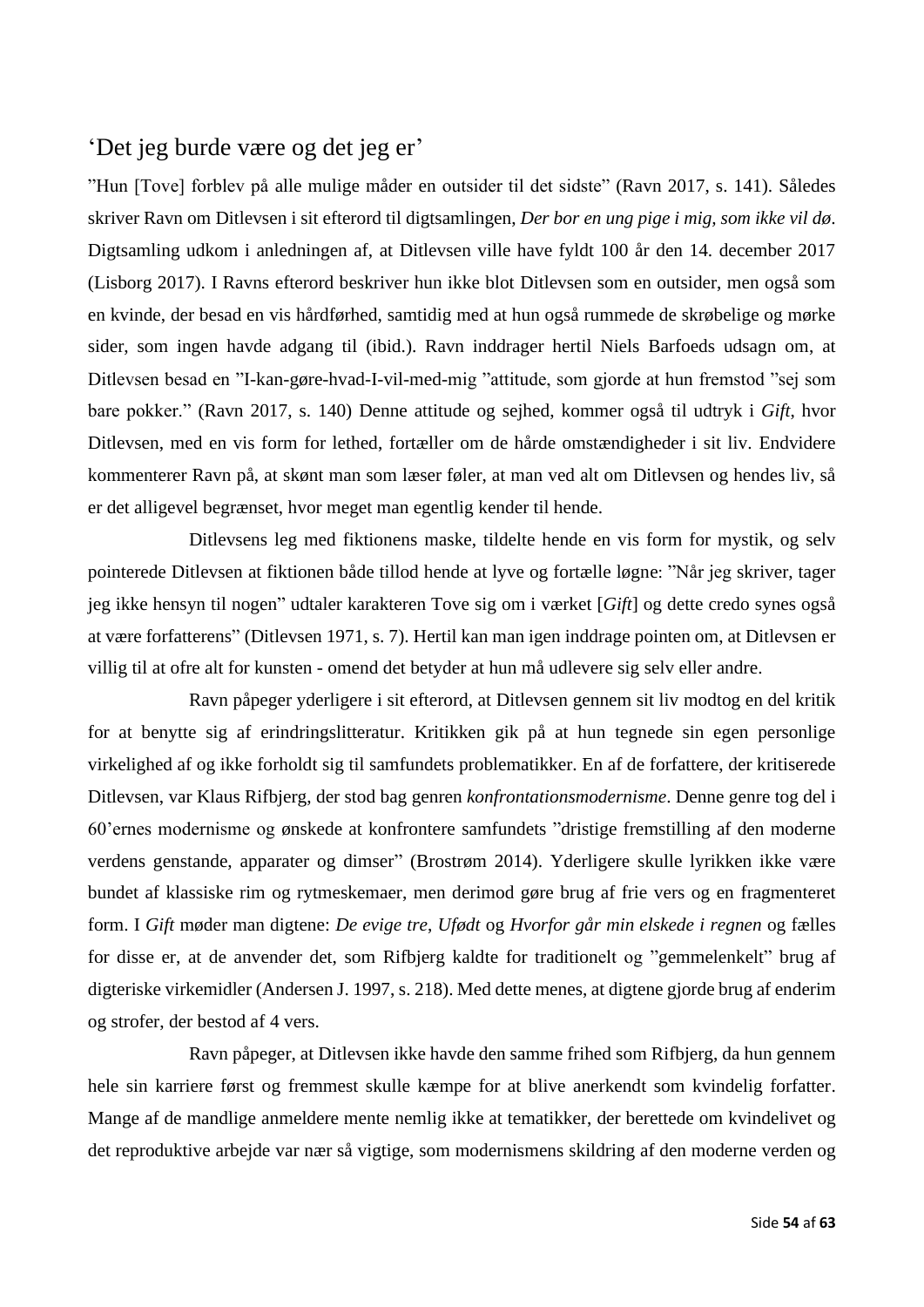dennes udvikling. Yderligere mener Ravn at Ditlevsens manglende frihed bundede i, at hun gennem sit liv oplevede alt andet end frihed: "Og man kan spørge sig selv, om de erfaringer, Ditlevsen skriver om, har noget med frihed at gøre. Har mange af disse digte ikke netop med ufrihed at gøre?" (Ravn 2017, s. 143)

I forlængelse af det ovenstående citat fortæller Ravn om Ditlevsens barndom i arbejderkvarteret på Vesterbro, hvor fattigdom og fraværende forældre var hverdagskost. Derfor bar en del af Ditlevsens værker præg af at skildre den hårdtarbejdende kvinde, der var bundet til hjemmet, børnene og ægteskabet, mens manden gik fri. Så nej, Ditlevsen kunne ikke være fri og dette afspejlede hendes digte også, idet de ikke brød med den traditionelle form, som Rifbjergs gjorde. Dog kan man sige at *Gift*, som det tidligere er blevet pointeret, beretter om hvordan karakteren Tove forsøger at bryde med samfundets normer, hvorfor man kan argumentere for at Ditlevsen netop ikke var traditionsbundet.

Ifølge Ravn udtrykte Ditlevsens værker et misforhold mellem det man burde være og det man er, og dette tema kan siges at være mere relevant end nogensinde før. Som det ses i *Gift* ønskede karakteren Tove at tage del i det borgerlige fællesskab og efterleve samfundets normer ved at få sig en mand og et barn, men som før påpeget, førte dette ikke til lykken. Tove burde være lykkelig, og hun burde være tilfreds med sit liv, men skønt hun havde alt det, som hun havde drømt om, stræbte hun efter at leve i den rus, hvor livet, ifølge hende, syntes mest interessant. Denne rus følte hun kun, når hun skrev eller indtog Pethidin. *Gift* handler altså om en kvindes kamp mellem det, som hun burde være og det, som hun er, og denne tematik kan man ligeledes argumentere for at Ravns værk skildrer.

Karaktererne Anna og Tove fremstår som outsiders i alle dimensioner af deres liv. Begge forsøger de at passe ind, men bliver til dels udfordret af deres ukontrollerbare krop, der bliver gravid, afkræftet og syg. Begge burde de være lykkelige over deres graviditet, men denne lykke kommer ikke til syne i værkerne. Tove kaster op og føler sig tyk og uformelig, og Annas fødselsdepression begynder allerede at vise sig i begyndelsen af graviditeten. Anna og Tove lever ikke op til idealet om den sunde og raske krop, og hvad angår den psykiske del, kan de ikke betegnes som ressourcestærke, hvilket ellers er et populært adjektiv, som samfundet ofte bruger til at beskrive det sunde og hele menneske. Samfundets normer medfører i det hele taget, at Anna og Tove føler en skræk for at føle sig forkerte og derfor ikke har mulighed for at indgå i de forskellige lykkefælleskaber. Ensomhed og skam spiller en afgørende rolle i begge værker, og som læser ser man hvordan disse to faktorer medvirker til, at Anna og Tove først beder om hjælp, når de er ved at knække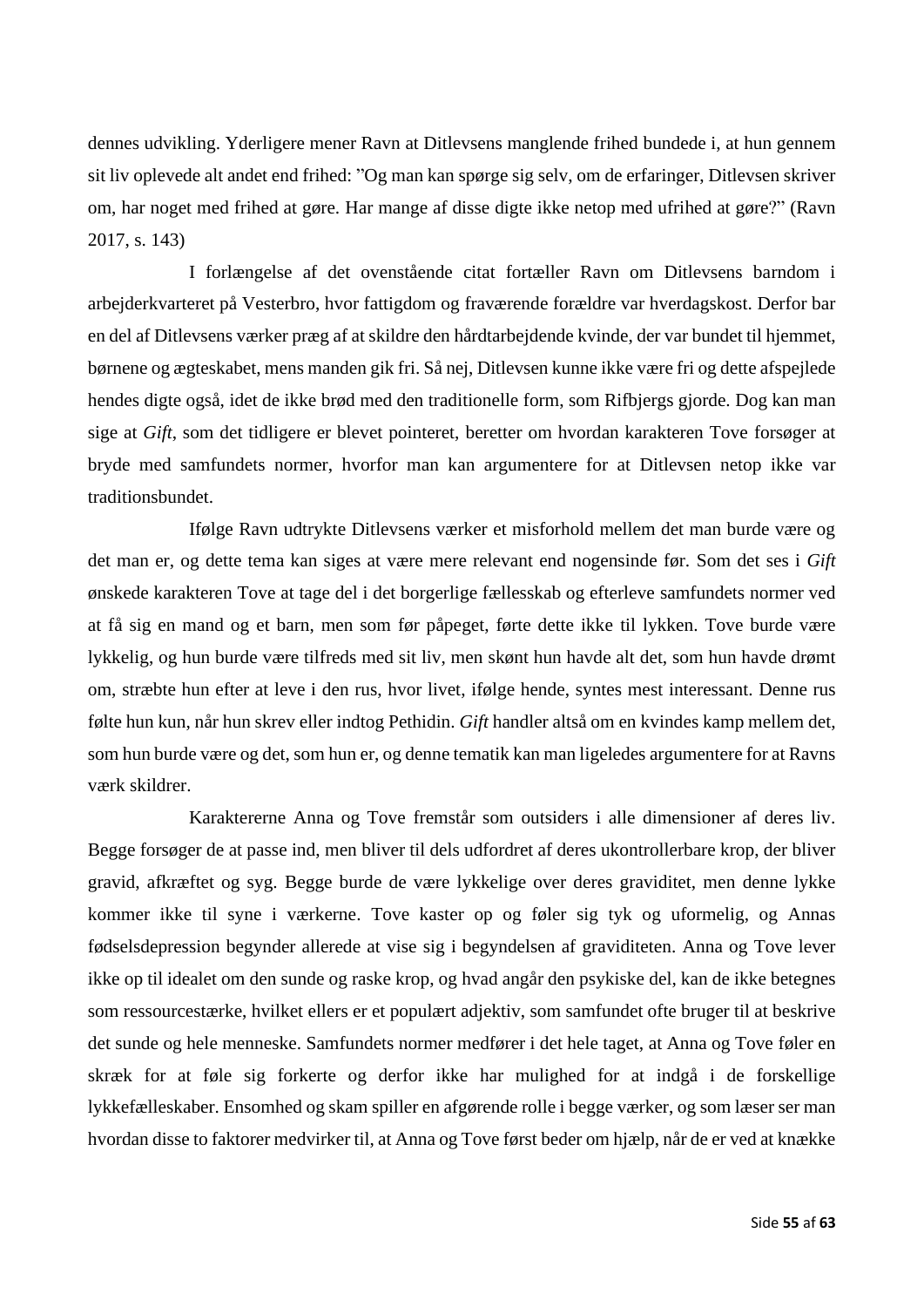sammen. På baggrund af dette kan man argumentere for at *Gift* og *Mit arbejde* illustrerer et skrækscenarie, og gennem dette forsøger at normalisere det komplekse og splittede menneske frem for det normale og lykkelige menneske. For hvad vil det egentlig sige at være normal og lykkelig? Dette findes der nok ikke noget en gyldigt svar på, men ved at kaste et blik på diverse reklamer, medier etc., kan man nemt se hvilken form for menneske, som samfundet hylder - nemlig det ressourcestærke og sunde menneske. Men hvad gør man når kroppen, psyken og samfundet svigter og man ikke føler, at man er som man burde være? Denne problematik skildrer både *Gift* og *Mit arbejde* skønt der er 49 år mellem værkerne. *Gift* og *Mit arbejde* beretter om, at det er okay at være en outsider, og selvom man som menneske befinder sig på et sidespor, skal man nok finde hjem igen. Tove og Anna finder begge hjem igen, og dette betyder dog ikke at alle deres problemer er løst, men vigtigst af alt har de lært sig selv bedre at kende, og har forliget sig med at være dem, som de er.

I begyndelsen af dette speciale anvendte jeg Ravns udtalelse om, at Ditlevsen havde en skarp psykologisk indsigt, der gjorde at hun formåede at skildre det hele menneske. Denne evne kan man også sige at Ravn selv besidder, og gennem dette speciale er det blevet illustreret, at Ravns værk kan siges at trække tråde tilbage til 70'ernes kvindelitteratur. Klassiske emner fra 70'erne som det reproduktive arbejde, ligestillingsforholdet mellem kønnene samt den intime skildring af det kvindelige følelsesliv behandles både i *Gift* og *Mit arbejde*. I forbindelse med de mange fælles træk, der ses mellem værkerne, kan man spørge, om der er sket nogen forandring i forhold til, hvordan vi i dag opfatter køn og ligestillingsdebatten. Svaret hertil kan både være ja og nej. På den ene side kan man sige, at der er kommet mere fokus på ligestillingsforholdene siden 70'erne, hvilket skildres i *Mit arbejde*, hvor Anna og Aksel hele tiden italesætter, at de skal være lige om barnet. På den anden side kan man ved hjælp fra nymaterialismen argumentere for, at kvindekroppen ikke har ændret sig hverken siden 70'erne eller menneskets tilblivelse. Kvinden oplever, hvordan hendes krop ændrer og udvikler sig under graviditeten, og hvordan hun gennem fødslens smerte bringer et nyt liv til verden. Sådan har det altid været og dette beskrives både i *Gift* og *Mit arbejde*, selvom værkerne skildrer moderkroppen med hver deres varierende detaljeringsgrad.

Ditlevsen og Ravn beretter desuden begge om mennesker, der higer efter at blive accepteret og elsket i en verden hvor paranoiaen, angsten, ensomheden, usikkerheden, det imperfekte og de uindfriede drømme hærger deres sind (Gianetti 2015). Mange af de følelser som Anna og Tove kæmper med, er relaterbare og deres liv finder sted midt i en genkendelig hverdagsverden, hvor balancen mellem det at have barn, mand og karriere kan være svært at navigere i. På den måde kan man også argumentere for, at Ditlevsens værk kunne have været skrevet i dag. Det er sandt, at hun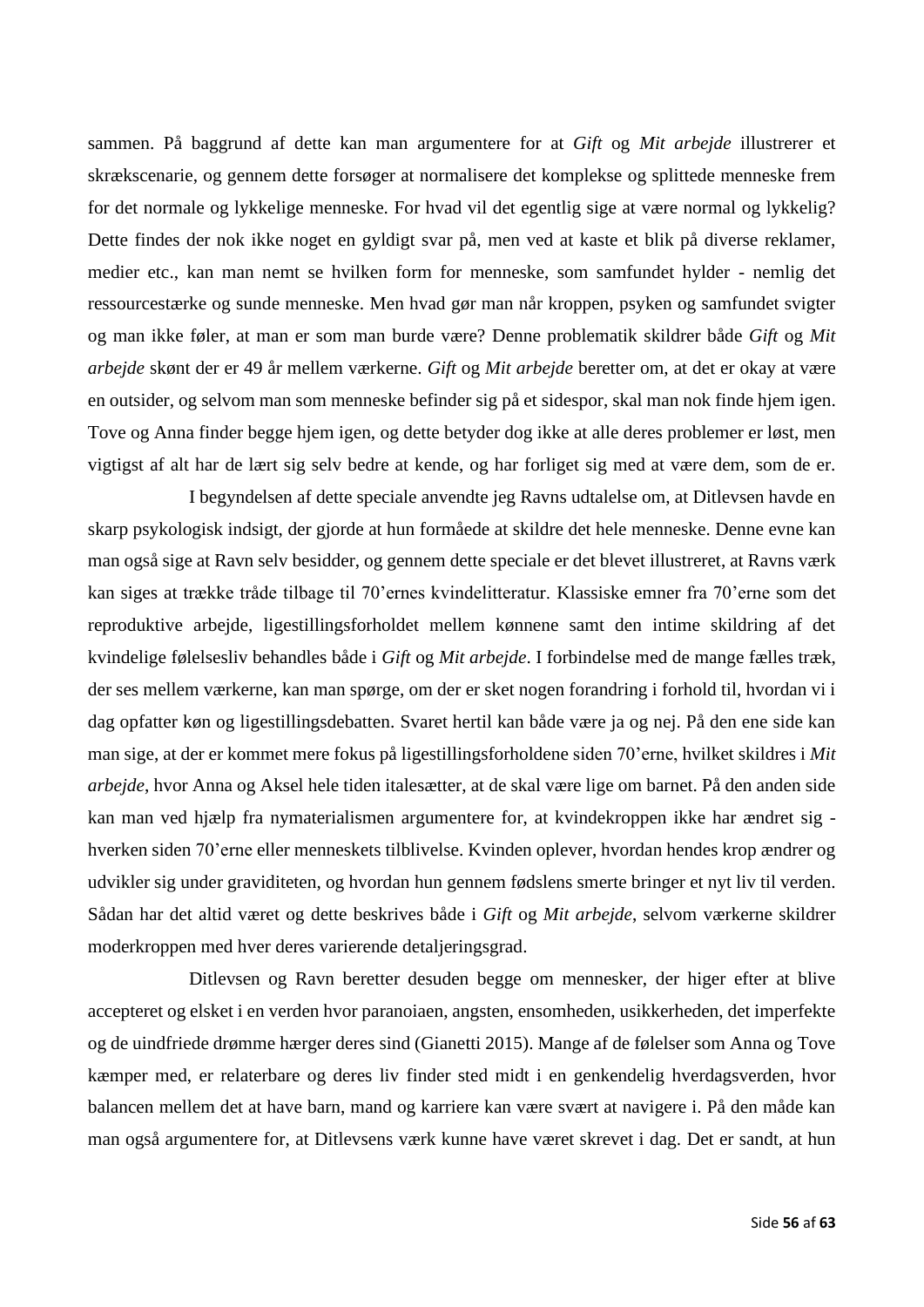ikke fulgte med 60'ernes brusende konfrontationsmodernisme, og at hendes form var gammeldags, men som Ravn pointerer, så er dette ikke tilfældet for indholdet. Ravn hævder i sit efterord at indholdet er mere relevant end nogensinde før, og derfor ligger hun heller ikke skjul på, at hun var en af dem der var med til at begynde hele denne Tove-feber-bølge (Gianetti, 2015).

*Gift* og *Mit arbejde* udtrykker begge en kvindes kamp mellem det hun burde være og det hun er, og dette tema er aktuelt og relaterbart for de fleste. Det er nemlig ofte denne præmis, som følger med det at være menneske, og derved kan man sige at de to værker på hver sin måde rummer en fortælling, der indkapsler det hele menneske.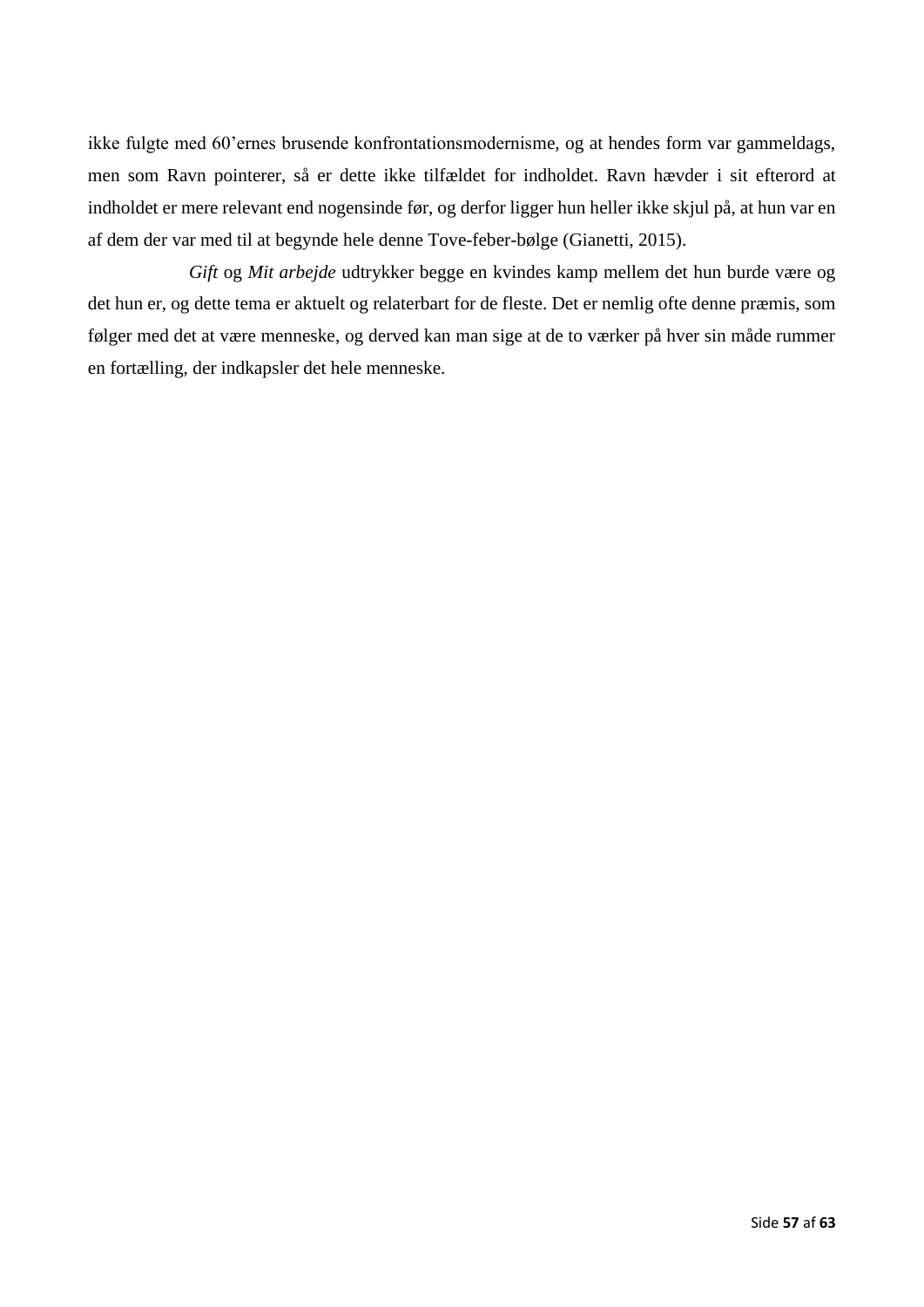### Konklusion

<span id="page-58-0"></span>Formålet med dette speciale har været at se nærmere på *Gift* og *Mit arbejdes* fremstilling af det hele menneske. Dette er gjort gennem en komparativ analyse af de to værker, som har taget udgangspunkt i fokuspunkterne: "Den biologiske krop" og "Den sociale krop." Specialets teoretiske indgangsvinkler er blevet anvendt til at belyse, hvordan værkerne hver især fremstiller, hvad det vil sige at være menneske - kropsligt som åndeligt.

Nymaterialismen er blevet brugt som analysestrategi til at få greb om de to værkers skildring af den reproduktive krop. Ved at se på kroppen som automon, har det været muligt at påpege, hvordan karaktererne Tove og Anna begge føler, at de lever i en krop, som er genstridig og ukontrollerbar. I Ditlevsens værk berettes det om, hvordan Tove bliver gravid imod sin vilje, og derfor forsøger hun sig med diverse piller og illegale lægeaftaler for at komme af med barnet. Tove er villig til at skade sin krop for at forhindre graviditeten. Hun føler sig som en slave af sin krop, fordi hun er underlagt sin krops materialitet. Den samme slavetilstand kommer til udtryk i *Mit arbejde*, hvor Anna føler sig *indlagt* til at ønske graviditeten hvert vågent øjeblik. Analysen af "Den reproduktive krop" skildrer derved, hvordan kroppen netop kan forstås som en genstand, der trækker tråde tilbage til sit animalske og materielle ophav og derfor lader sig styre af sin biologi frem for individets vilje og sociale diskurser.

For at kunne analysere hvordan karakterernes kropslige tilstande påvirkede deres følelsesliv, anvendte jeg Skiverens kombinering af nymaterialisme og affektteori. Jeg gjorde brug af Ahmeds teoretiske forståelse af affektbegrebet i analyseafsnittet "Det svage sind," hvor jeg belyste hvordan *Gift* og *Mit arbejde* illustrerede menneskets psykiske tilstande - heriblandt angst, fødselsdepression og narkomani. Med en sammentrækning af affekt og nymaterialisme kom jeg frem til, at karakterernes psyke, på samme måde som kroppen, kan synes ukontrollerbar. Således har jeg kunne konkludere, at der er en vekslen mellem hvornår kroppen kontrollerer sindet, og sindet kontrollerer kroppen. Enten føler karaktererne sig fanget i deres krop, eller også befinder de sig i angstens vold. Efter at have konkluderet dette gennem analysedelen "Den biologiske krop", bevægede jeg mig videre til næste analysedel, der omhandlede den sociale krop.

I analysedelen "Den sociale krop" anvendte jeg igen Ahmeds udlægning af affektbegrebet med udgangspunkt i hendes teori om *happy objects*. Jeg argumenterede for at lykken spiller en rolle i begge værker, idet karaktererne stræber efter at være lykkelige. Ved at anvende Ahmeds teori om lykkefælleskaber og lykkeobjekter, kunne jeg analysere hvilke grupper og objekter, som karaktererne tildelte en vis form for værdi og social status. Jeg fandt frem til, at Anna og Tove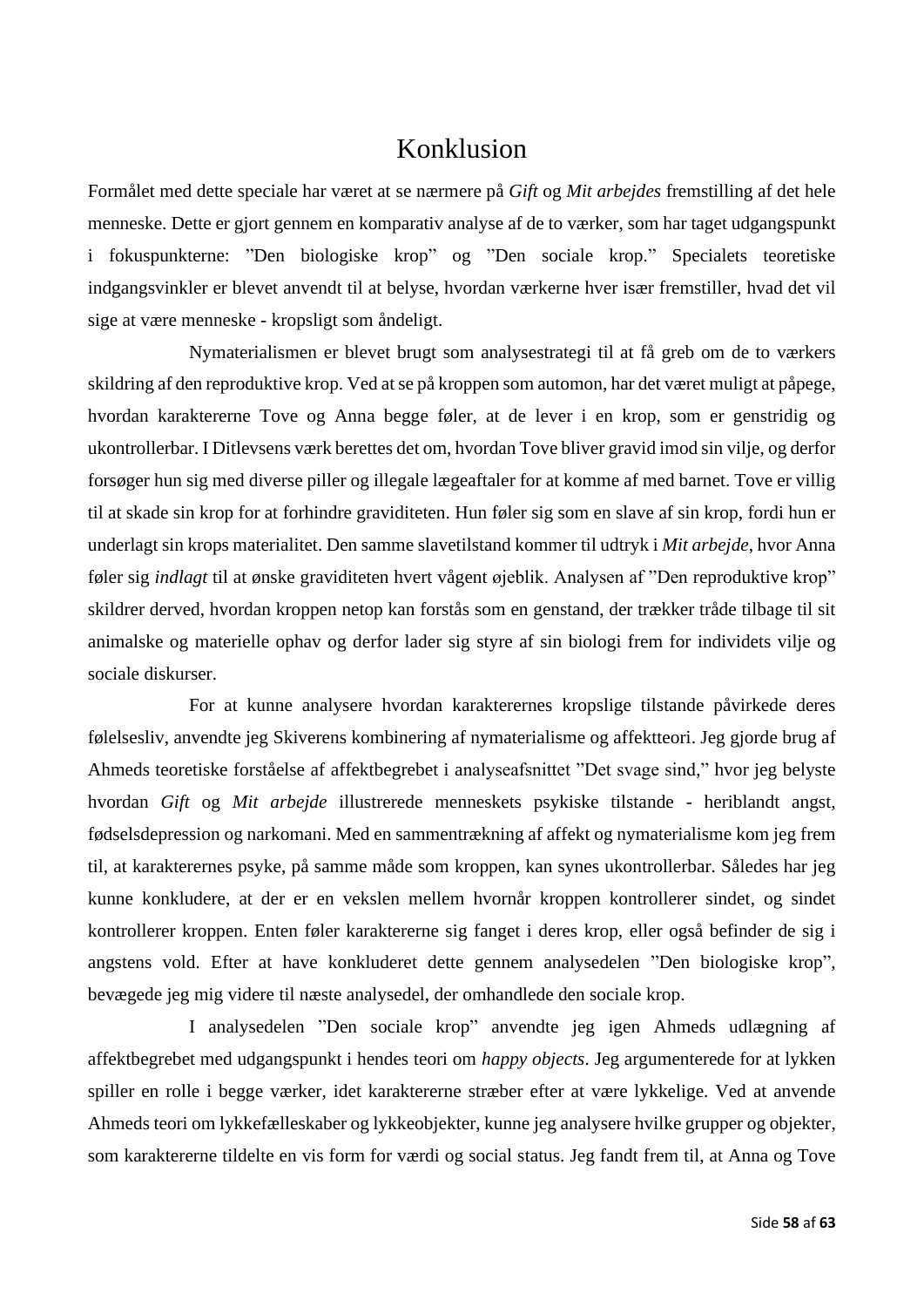begge stræber efter at være normale og leve et normalt liv, hvilket ifølge dem indebærer et liv med barn og mand. På baggrund af dette gav det mening at inddrage Ahmeds pointe om, at samfundet har tildelt familiekonstruktion en højtstående lykkeposition, hvorfor mennesker ofte søger efter at forfølge denne drøm.

Det fremgik i analysen af begge værker, at Anna og Tove kan synes at høre under betegnelsen *affect aliens*, idet de oplever en fremmedgørelse over for sig selv, da de ikke føler at moderskabet eller ægteskabet fører til den lykke, som de forventede. De to karakterer forstår derfor, at de bliver nødt til at bryde med samfundets normer, hvis de ønsker at opnå lykken. I *Mit arbejde* kommer dette særligt til udtryk, da fortælleren bryder med den lykkelige forestilling om moderskabet. Dermed kan man sige, at fortælleren indtager en position, som det Ahmed betegner som en *killjoy*.

Efter analysen af "Den sociale krop" kunne jeg konkludere, at kroppen befinder sig i et krydsfelt mellem at være biologisk og social, og at karaktererne Anna og Tove lader sig kontrollere og påvirke af disse omstændigheder.

Specialet har endvidere sat fokus på de forskelle, der findes mellem værkerne. *Mit arbejde* skildrer moderskabet, mens *Gift* omhandler en kvindes kamp gennem et liv med flere ægteskaber, moderskab og narkomani. På baggrund af dette har jeg kunne konkludere, at de to værkers skildring af lykke er forskellige. Dog beskriver begge værker skriften som det ultimative lykkeobjekt, og ved at sammenligne hvordan værkerne beretter om kærligheden til skriften, kom jeg frem til en række komparative iagttagelser, som gav mening at belyse gennem specialets diskussion.

I diskussionen anvendte jeg Jon Helt Haarders forståelse af begrebet *performativ biografisme*, idet *Gift* og *Mit arbejde* benytter sig af selvbiografiske træk. Hertil blev det anskueliggjort hvordan det præger læserens forståelse af værket, når forfatter og fortæller smelter sammen. I diskussionen blev der inddraget en række interviews fra Olga Ravn og Tove Ditlevsen, som belyste de tanker, som de havde gjort sig i forhold til deres værk. Ditlevsen mente at enhver forfatter burde udlevere sig selv, for bedre at kunne ofre alt for kunsten, mens Ravn delte en anden holdning. Ved at se på forskellige interviews med Ravn, fandt jeg frem til, at hun ikke ønsker, at læseren skal læse hende ind i værket. Med dette in mente kunne jeg konkludere, at Ravn gennem sit værk ønsker at gøre sin egen erfaring til alles erfaring, og derved skabe plads til de svære og tabubelagte følelser omkring moderskabet. I Ditlevsens tilfælde handlede det ikke i lige så høj grad om at videregive sin livserfaring til læseren, men mere om at skabe kunst. På baggrund af min analyse af *Gift* kunne jeg argumentere for, at Ditlevsen skabte sin kunst ved at berette om sine erindringer.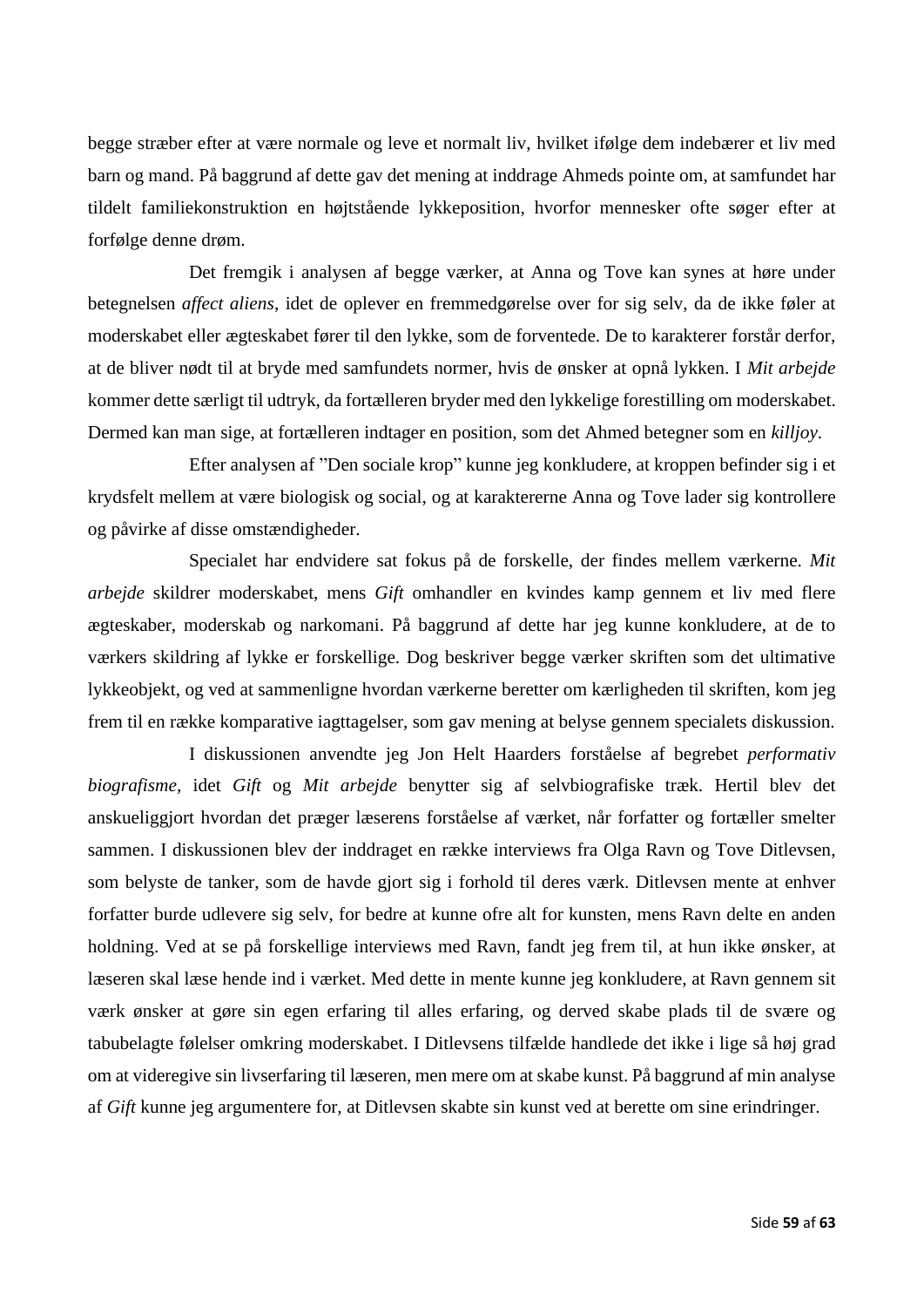I min afsluttende del af specialet valgte jeg at inddrage Ravns efterord, for at skildre misforholdet mellem "det man burde være og det man er." Dette udsagn brugte jeg til at forklare hvordan *Gift* og *Mit arbejde* beretter om, at Tove og Anna netop føler, at de burde være noget, som de ikke er. Anna og Tove søger begge efter lykken, men denne begrænses på baggrund af deres kropslige og psykiske tilstande. Yderligere er samfundets værdisystemer og idealer med til at præge dem i en sådan grad, at de føler sig ulykkelige, ensomme og udenfor. På baggrund af dette kan det konkluderes, at *Gift* og *Mit arbejde* skildrer det hele menneske, der rummer alt fra fysiologiske til psykologiske dimensioner og samtidig influeres og styres af samfundets sociale diskurser**.**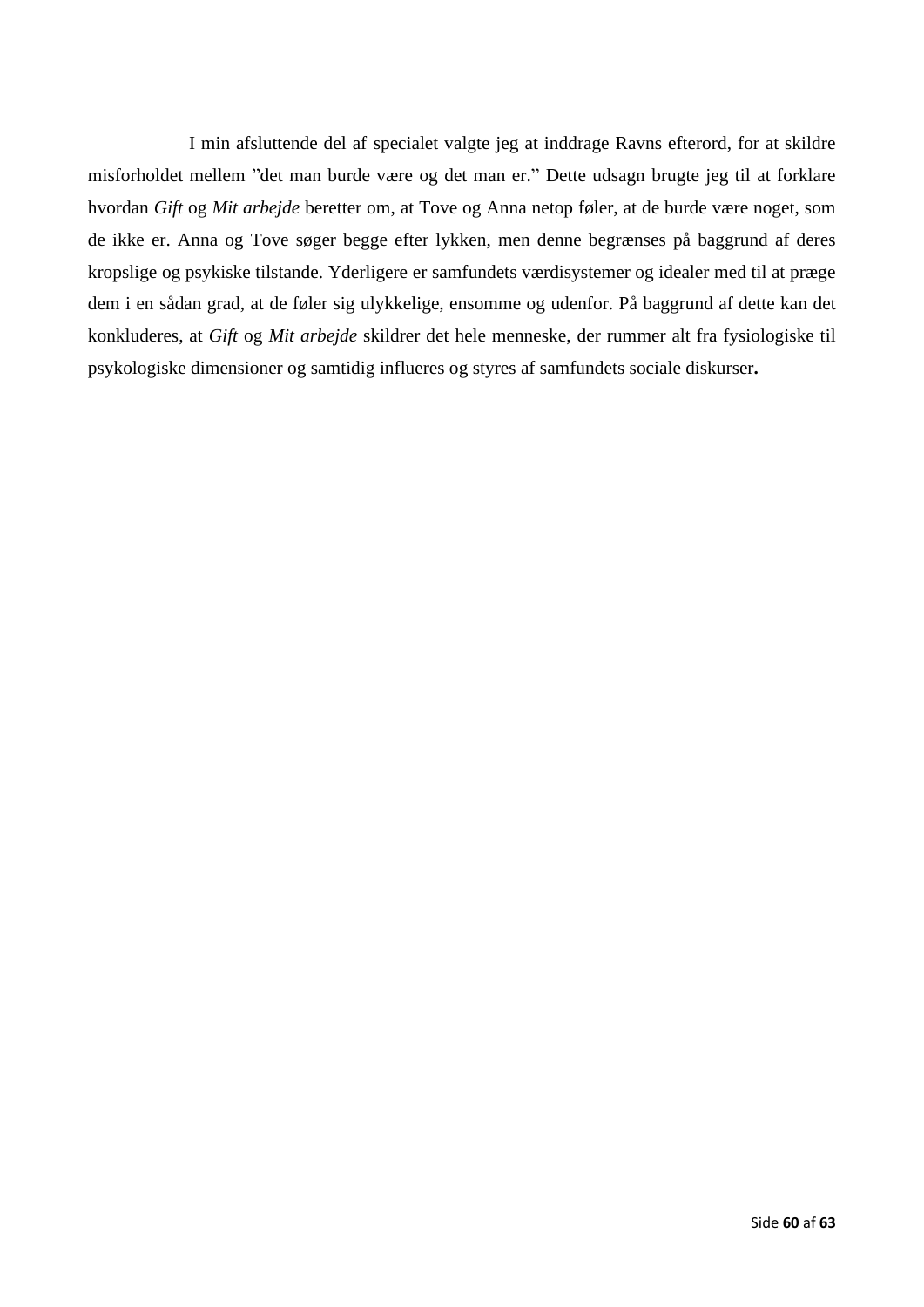### **Litteratur**

- <span id="page-61-0"></span>Ahmed, S. (2010). Happy Objects. I S. Ahmed, *The Promise of Happiness* (s. 21-50). Durham and London: Duke University Press .
- Ahmed, S. (06 2016). Hvorfor lykke, hvorfor nu? *Kultur og Klasse 44*, s. 15–44.
- Andersen, I. E. (09. 02 2021). 'Alt var blod og intet var lykke'. *PASSAGE 84*, s. 119-123.
- Andersen, J. (1997). *Til døden os skiller - et portræt af Tove Ditlevsen.* København : Gyldendal.
- Behrendt, P., & Bunch, M. (2015). Selvfortalt en introduktion. I P. Behrendt, & M. Bunch, *Selvfortalt - autofiktioner på tværs: prosa, lyrik, teater, film* (s. 11-56). Forfatterne og Dansklærerforeningens Forlag.
- Brostrøm, T. (2014). *Klaus Rifbjerg*. Hentet fra Forfatterweb: https://forfatterweb.dk/oversigt/rifbjerg-klaus
- Butler, J. ( 2010). Subjects of Sex / Gender / Desire. I J. Butler, *Gender Troubles* (s. 1-34). New York: Routledge.
- Butler, J. (1990). *Gender Trouble: Feminism and the Subversion of Identity.* Routledge.
- Dam, F. A. (28. 08 2020). *Olga Ravn: Hvor er Wittgensteins bog om at føde? Hvor er de filosofiske værker om det?* Hentet fra Information: https://www.information.dk/kultur/2020/08/olgaravn-wittgensteins-bog-foede-filosofiske-vaerker
- Ditlevsen, T. (1939). *Pigesind 1939.* Købehavn: Gyldendal.
- Ditlevsen, T. (1971). *Gift.* Gyldendal.
- Friis, E. (03. 02 2012). *Den forbandede krop*. Hentet fra Information : https://www.information.dk/kultur/2012/02/forbandede-krop
- Friis, E. (09. 02 2021). Jeg ser en lighed mellem mig og kartofler Reproduktivt arbejde skandinavisk poesi. *PASSAGE 84*, s. 65-76.
- Gianetti, C. R. (09 2015). *Tove-feberen raser*. Hentet fra Udbrud: https://www.magasinetudbrud.dk/2015/09/20/blog-post-title/
- Gianetti, C. R. (14. 12 2017). *Tove, Tove, Olga*. Hentet fra Udbrud: https://www.magasinetudbrud.dk/2017/12/14/tovetove-olga/
- Haarder, J. H. (2013). Forfatter. I L. Møller, D. Ringgaard, L. H. Kjældgaard, L. M. Rösing, P. Simonsen, & M. R. Thomsen, *Litteratur* (s. 157-167). Aarhus: Aarhus Universitetsforlag.
- Haarder, J. H. (2014). Om forfattere og biografisme. I J. H. Haarder, *Performativ biografisme* (s. 7- 32). Gyldendal.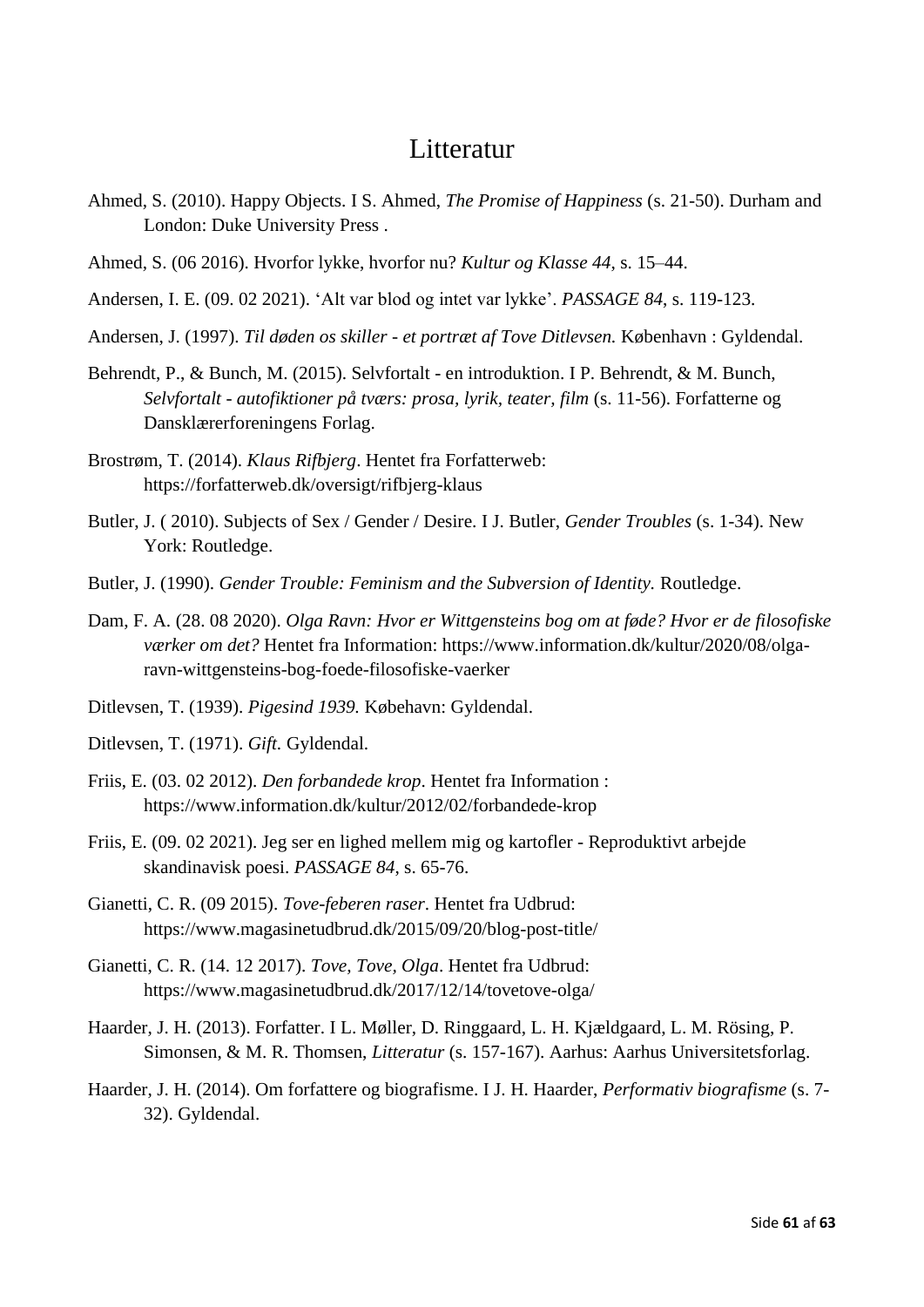Jensen, L. (2019) Illustration til forside. Hentet fra Kristeligt Dagblad: https://www.kristeligtdagblad.dk/kultur/forfatter-om-sine-tegninger-jeg-naegter-skamme-mig

- Kjærgaard, A. (31. 05 2021). *Er mit arbejde at være mor eller forfatter?* Hentet fra Aarhus Universitet: https://arts.au.dk/aktuelt/nyheder/nyhed/artikel/er-mit-arbejde-at-vaere-moreller-forfatter/
- Lisborg, P. (14. 12 2017). *Der bor en ung pige i mig, som ikke vil dø af Tove Ditlevsen*. Hentet fra Litteratursiden : https://litteratursiden.dk/anmeldelser/der-bor-en-ung-pige-i-mig-som-ikkevil-do-af-tove-ditlevsen
- Lodberg, M. (07. 09 2020). *Olga Ravn: "Fra det øjeblik var det full-blown fødselsdepression"*. Hentet fra ALT Vores Børn: https://www.alt.dk/boern/forfatter-olga-ravn-bogen-mitarbejde-foedselsdepression
- Massumi, B. (2008). *Of Microperception and Micropolitics. An Interview with Brian Massumi." "Micropolitics: Exploring ethico-aesthetics"*.
- Ordbog, D. D. (19. 11 2021). *det svage køn*. Hentet fra Den Danske Ordbog: https://ordnet.dk/ddo/ordbog?subentry\_id=59005590&query=det+svage+k%C3%B8n
- Ordbog, D. D. (15. 11 2021). *svulst* . Hentet fra Den Danske Ordbog: https://ordnet.dk/ddo/ordbog?query=svulst
- Poulsen, A. (23. 09 2020). *Konstruktivisme (samfundsvidenskabeligt begreb)*. Hentet fra Den Store Danske: https://denstoredanske.lex.dk/konstruktivisme\_-\_samfundsvidenskabeligt\_begreb
- Ravn, O. (2017). Efterord Det jeg burde være og det jeg er. I T. Ditlevsen, *Der bor en ung pige i mig, som ikke vil dø* (s. 137-147). København: Gyldendal.
- Ravn, O. (2020). *Mit arbejde.* Gyldendal, 1. udgave .
- Redaktionen. (2019). *Autofiktion*. Hentet fra Forfatterweb: https://forfatterweb.dk/autofiktion-knudromer-fik-gyldne-laurbaer-blinker-bange-doden
- Rømhild, L. P. (19. 12 2014). *nøgleroman*. Hentet fra Den Store Danske: https://denstoredanske.lex.dk/n%C3%B8gleroman
- Schiermer, B. (2019). Ny materialisme. I B. Eriksson, & B. Schiermer, *Ny kulturteori* (s. 663-699). København: Hans Reitzels.
- Sharma, D. (2019). Ny femminisme l: affekt og følelser. I B. Eriksson, & B. Schiermer, *Ny kulturteori* (s. 519-545). København: Hans Reitzels Forlag.
- Skiveren, T. (09. 06 2019). Ekstatisk nydelse i mere-end-menneskelige kroppe. Om tegn, affekt og kødets begær i Bjørn Rasmussens og Niels Henning Falk Jensbys debutromaner. *Idunn*, s. 181-195. Hentet fra Idunn.
- Skiveren, T. (2020). *Kødets Poiesis - Kropumulige kroppe i ny dansk litteratur.* Forlaget Spring.